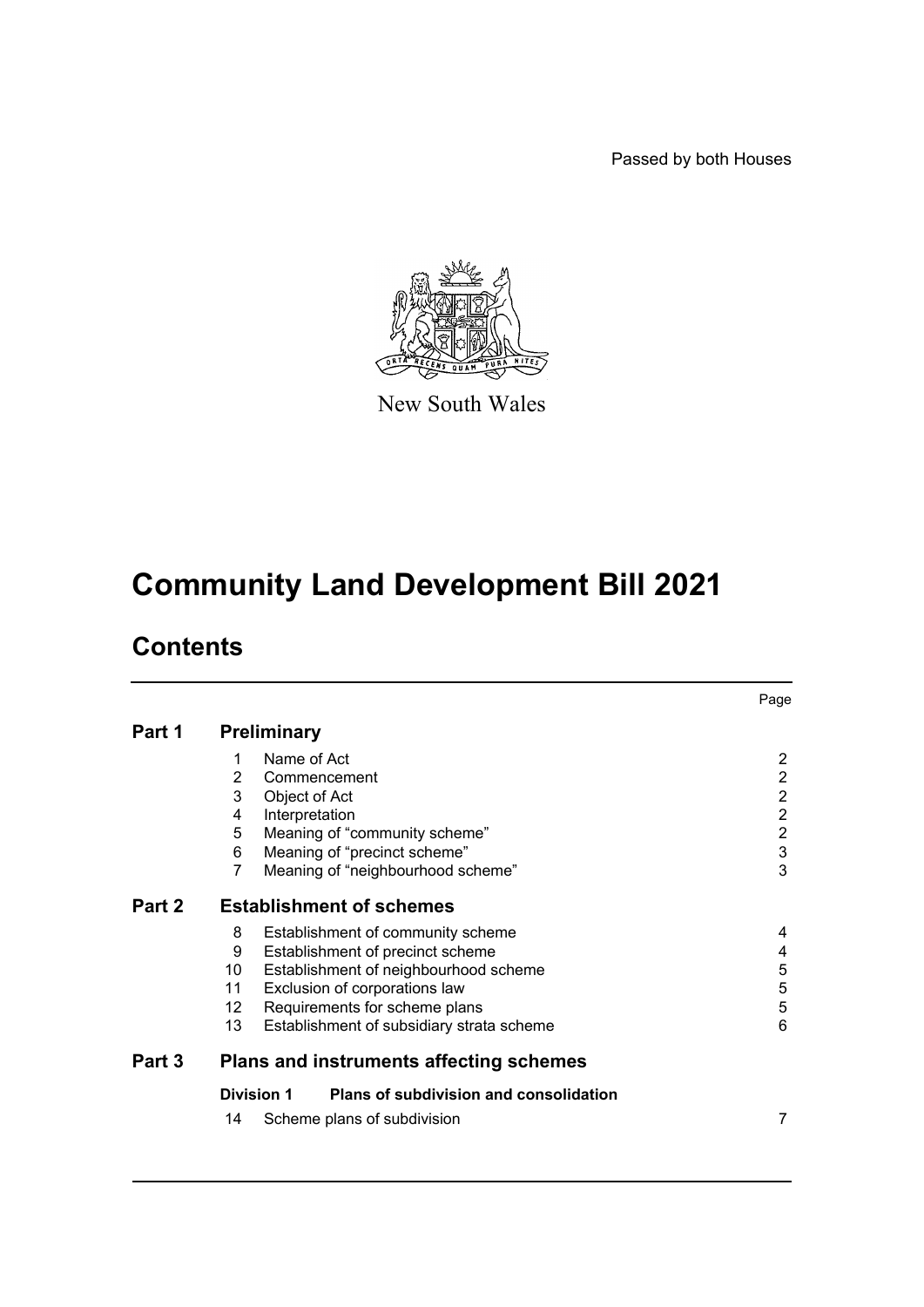|                                                    |                                                                                                                                                                                                                                                                                                                                                                                                 | Page                                                                                                                       |  |
|----------------------------------------------------|-------------------------------------------------------------------------------------------------------------------------------------------------------------------------------------------------------------------------------------------------------------------------------------------------------------------------------------------------------------------------------------------------|----------------------------------------------------------------------------------------------------------------------------|--|
| 15                                                 | Requirements for scheme plan of subdivision that subdivides or                                                                                                                                                                                                                                                                                                                                  | 7                                                                                                                          |  |
| 16                                                 | Requirements for scheme plan of subdivision that adds land to                                                                                                                                                                                                                                                                                                                                   |                                                                                                                            |  |
| 17                                                 | Scheme plans of consolidation                                                                                                                                                                                                                                                                                                                                                                   | 8<br>9                                                                                                                     |  |
|                                                    | <b>Community and precinct development lots</b>                                                                                                                                                                                                                                                                                                                                                  |                                                                                                                            |  |
| 18<br>19                                           | Minor adjustments between development lots and community property<br>Severance of a development lot                                                                                                                                                                                                                                                                                             | 10<br>10                                                                                                                   |  |
|                                                    |                                                                                                                                                                                                                                                                                                                                                                                                 |                                                                                                                            |  |
| 20<br>21<br>22<br>23<br>24<br>25<br>26<br>27<br>28 | Definition<br>Vesting of association property<br>Shares in association property<br>Dealings with association property<br>Conversion of lots to association property<br>Acquisition of additional association property by transfer<br>Acquisition of additional association property by lease<br>Lease of certain association property<br>Transfer of association property                       | 12<br>12<br>12<br>12<br>13<br>13<br>14<br>14<br>15                                                                         |  |
| <b>Easements and restrictions</b><br>Part 5        |                                                                                                                                                                                                                                                                                                                                                                                                 |                                                                                                                            |  |
|                                                    | <b>Granting or accepting relevant interests</b>                                                                                                                                                                                                                                                                                                                                                 |                                                                                                                            |  |
| 29<br>30<br>31                                     | Definition<br>Association may grant or accept relevant interest<br>Dealings to grant or accept relevant interest                                                                                                                                                                                                                                                                                | 17<br>17<br>17                                                                                                             |  |
|                                                    | <b>Statutory easements</b>                                                                                                                                                                                                                                                                                                                                                                      |                                                                                                                            |  |
| 32<br>33<br>34<br>35<br>36<br>37<br>38<br>39<br>40 | Definitions<br>Meaning of "statutory easement"<br>Creation of statutory easement<br>Service line provider has benefit of statutory easement<br>Implied covenants<br>Service line completed after creation of statutory easement<br>Developer to give copy of prescribed diagram to association<br>Registrar-General may make recordings<br>Division does not affect other rights or obligations | 17<br>18<br>18<br>18<br>18<br>19<br>19<br>19<br>19                                                                         |  |
| <b>Access to schemes</b>                           |                                                                                                                                                                                                                                                                                                                                                                                                 |                                                                                                                            |  |
| 41<br>42<br>43<br>44                               | Setting apart access way in association property<br>Special resolution required for closure of open access way<br>Access ways remain as association property<br>Effect of access ways in relation to certain rights                                                                                                                                                                             | 20<br>20<br>20<br>20                                                                                                       |  |
| <b>Development contracts</b>                       |                                                                                                                                                                                                                                                                                                                                                                                                 |                                                                                                                            |  |
| 45<br>46<br>47<br>48                               | Definitions<br>Form and content<br>Planning approval<br>Variation of liability for association property expenses                                                                                                                                                                                                                                                                                | 21<br>21<br>22<br>22                                                                                                       |  |
|                                                    |                                                                                                                                                                                                                                                                                                                                                                                                 | creates lot<br>scheme parcel<br><b>Division 2</b><br><b>Association property</b><br><b>Division 1</b><br><b>Division 2</b> |  |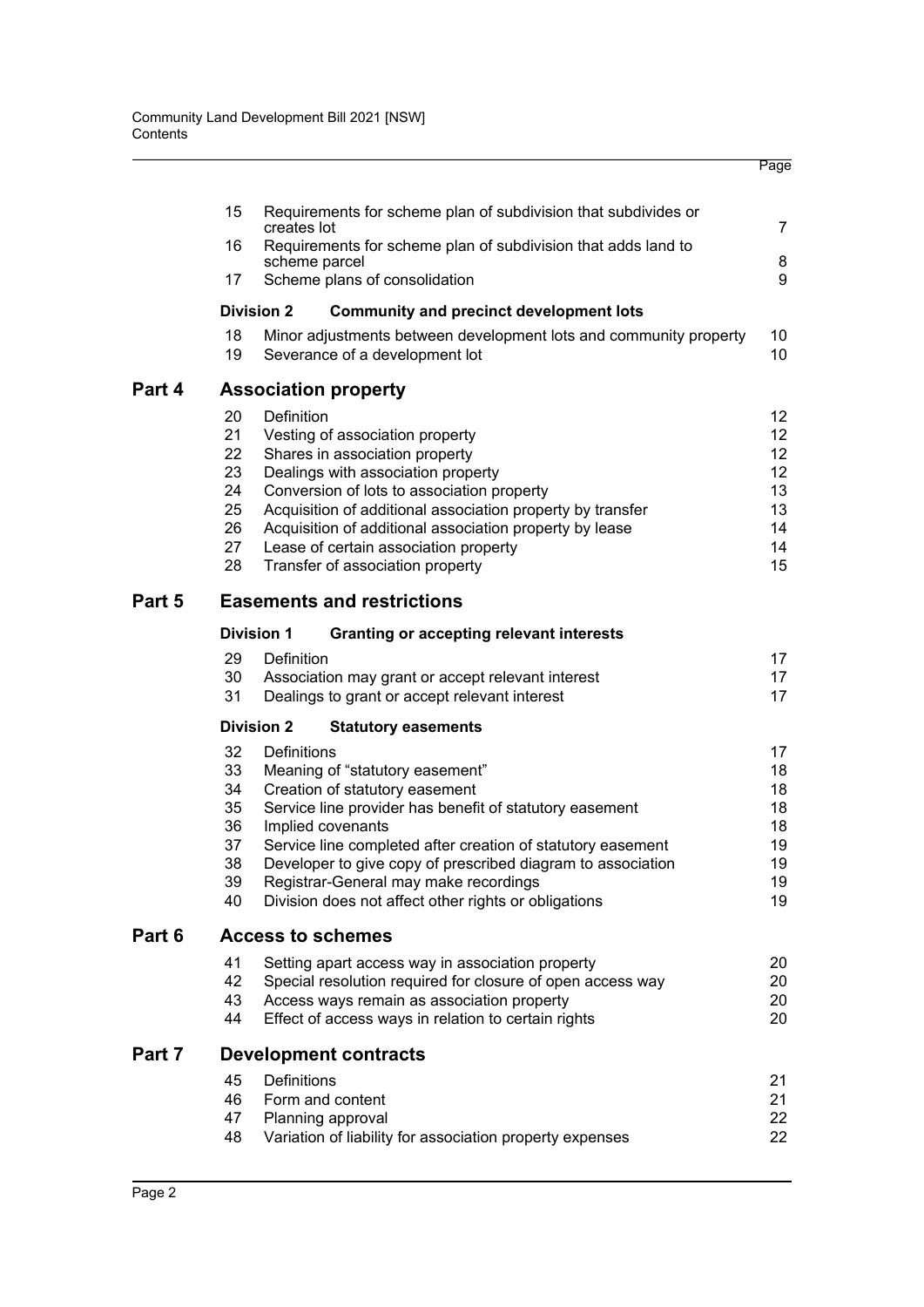|         | 49<br>50<br>51<br>52<br>53<br>54<br>55<br>56<br>57<br>58 | <b>Binding effect</b> | Amendment with approval of planning authority and association<br>Notice of decision of planning authority and appeal<br>Amendment with approval of Court<br>Registration of amendment<br>Orders of the Court for breach<br>Development concerns<br>Right to complete permitted development<br>Meetings of association relating to development concerns<br>Conclusion of development contract | 22<br>23<br>24<br>24<br>24<br>25<br>25<br>25<br>26<br>26 |  |
|---------|----------------------------------------------------------|-----------------------|----------------------------------------------------------------------------------------------------------------------------------------------------------------------------------------------------------------------------------------------------------------------------------------------------------------------------------------------------------------------------------------------|----------------------------------------------------------|--|
| Part 8  | <b>Amalgamation of schemes</b>                           |                       |                                                                                                                                                                                                                                                                                                                                                                                              |                                                          |  |
|         | 59<br>60<br>61<br>62<br>63<br>64                         |                       | Amalgamation with subsidiary precinct or neighbourhood scheme<br>Public notice of proposed amalgamation<br>Application for amalgamation of schemes<br>Matters to accompany application<br>Consequences of registration of amalgamation of schemes<br>Regulations for purposes of this Part                                                                                                   | 28<br>28<br>28<br>28<br>29<br>30                         |  |
| Part 9  |                                                          |                       | Variation or termination of scheme                                                                                                                                                                                                                                                                                                                                                           |                                                          |  |
|         | <b>Division 1</b>                                        |                       | Variation or termination by Supreme Court                                                                                                                                                                                                                                                                                                                                                    |                                                          |  |
|         | 65<br>66<br>67                                           |                       | Variation or termination of scheme<br>Variation of associated development contract<br>Application to Supreme Court                                                                                                                                                                                                                                                                           | 31<br>31<br>32                                           |  |
|         | <b>Division 2</b>                                        |                       | <b>Termination by Registrar-General</b>                                                                                                                                                                                                                                                                                                                                                      |                                                          |  |
|         | 68<br>69<br>70                                           |                       | Termination of scheme by Registrar-General<br>Making application for termination<br>Consequences of termination order by the Registrar-General                                                                                                                                                                                                                                               | 32<br>32<br>33                                           |  |
| Part 10 | <b>Resumptions</b>                                       |                       |                                                                                                                                                                                                                                                                                                                                                                                              |                                                          |  |
|         | <b>Division 1</b>                                        |                       | Preliminary                                                                                                                                                                                                                                                                                                                                                                                  |                                                          |  |
|         | 71<br>72                                                 | Definitions           | Application of Part                                                                                                                                                                                                                                                                                                                                                                          | 35<br>35                                                 |  |
|         | <b>Division 2</b>                                        |                       | <b>Applications to Supreme Court</b>                                                                                                                                                                                                                                                                                                                                                         |                                                          |  |
|         | 73<br>74<br>75<br>76<br>77<br>78                         | Costs                 | Resuming authority must apply to Supreme Court<br>Notice of application to the Supreme Court<br>Application may be treated as application to vary or terminate scheme<br>Hearing of application<br>Orders take effect on registration                                                                                                                                                        | 35<br>36<br>36<br>36<br>37<br>37                         |  |
|         | <b>Division 3</b>                                        |                       | <b>Notice of resumption</b>                                                                                                                                                                                                                                                                                                                                                                  |                                                          |  |
|         | 79<br>80                                                 |                       | Notice of resumption<br>When notice is required to apply to whole parcel                                                                                                                                                                                                                                                                                                                     | 37<br>37                                                 |  |
|         |                                                          |                       |                                                                                                                                                                                                                                                                                                                                                                                              |                                                          |  |

Page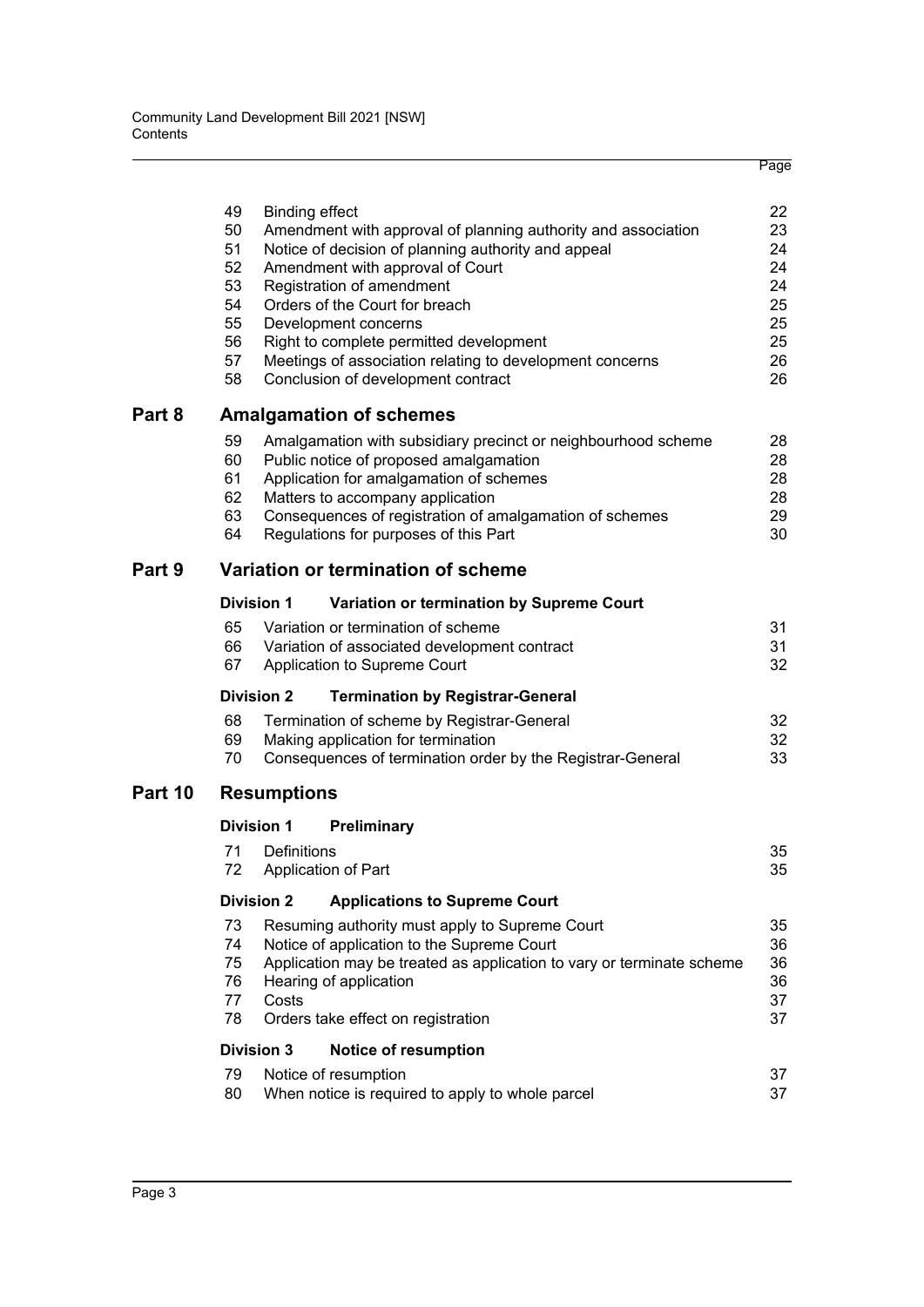|                   |            | <b>Division 4</b><br>Plans and instruments to be lodged with Registrar-General            |          |
|-------------------|------------|-------------------------------------------------------------------------------------------|----------|
|                   | 81         | Definition                                                                                | 38       |
|                   | 82         | Lodgment of plans                                                                         | 38       |
|                   | 83         | When registered plan takes effect                                                         | 38       |
|                   | 84         | Registrar-General may make recordings and notations                                       | 38       |
|                   | 85         | Resumption of whole parcel                                                                | 38       |
|                   | 86         | Resumption of entire lot with exclusion from scheme                                       | 38       |
|                   | 87         | Resumption of part of lot without exclusion from scheme                                   | 39       |
|                   | 88         | Resumption of part of lot with exclusion from scheme                                      | 39       |
|                   | 89         | Resumption of part of association property                                                | 40       |
|                   | 90         | Resumption of part of common property                                                     | 40       |
|                   |            | <b>Division 5</b><br><b>Effect of resumption</b>                                          |          |
|                   | 91         | Exclusion of resumed land from scheme                                                     | 40       |
|                   | 92         | Interest in association or common property                                                | 41       |
|                   | 93         | Continuation of resumed land within scheme                                                | 41       |
|                   |            | <b>Division 6</b><br>Sale as alternative to resumption                                    |          |
|                   | 94         | Definition                                                                                | 41       |
|                   | 95         | Use of acquisition plan to acquire land                                                   | 41       |
|                   | 96         | Grounds for refusing to register acquisition plan                                         | 41       |
|                   | 97         | Sale of association property using acquisition plan                                       | 42       |
|                   | 98         | Effect of registration of transfer                                                        | 42       |
|                   | 99         | Division has effect despite other provisions of Act                                       | 42       |
|                   |            | <b>Division 7</b><br><b>Miscellaneous</b>                                                 |          |
|                   | 100        | Compensation on resumption of part of lot                                                 | 43       |
|                   | 101        | Compensation on resumption of association or common property                              | 43       |
|                   | 102        | Resumption by authority not bound by Act                                                  | 43       |
| Part 11           |            | <b>Lodgment and functions of Registrar-General</b>                                        |          |
|                   | 103        | Application of Act to electronic plans and documents                                      | 44       |
|                   | 104        | Recordings and notations                                                                  | 44       |
|                   | 105        | Amendment to registered plans and instruments                                             | 45       |
|                   | 106        | Replacement sheet or additional sheet for plan, and replacement                           |          |
|                   |            | schedule of unit entitlement                                                              | 45       |
|                   | 107<br>108 | Plans for strata subdivision not registrable under this Act                               | 45<br>46 |
|                   | 109        | Registration of amendment of management statement<br>Notice to be given to Valuer-General | 46       |
|                   | 110        | Recording of certain orders                                                               | 46       |
|                   |            |                                                                                           |          |
| Part 12           |            | <b>Miscellaneous</b>                                                                      |          |
|                   |            | Functions of associations                                                                 | 48       |
|                   | 111        |                                                                                           |          |
|                   | 112        | Expiration of initial period                                                              | 48       |
|                   | 113        | Accompanying documents become part of plan on registration                                | 48       |
|                   | 114        | Act to bind Crown                                                                         | 48       |
|                   | 115        | Regulations                                                                               | 48       |
| <b>Schedule 1</b> | 116        | Repeals<br><b>Plans</b>                                                                   | 48<br>49 |

Page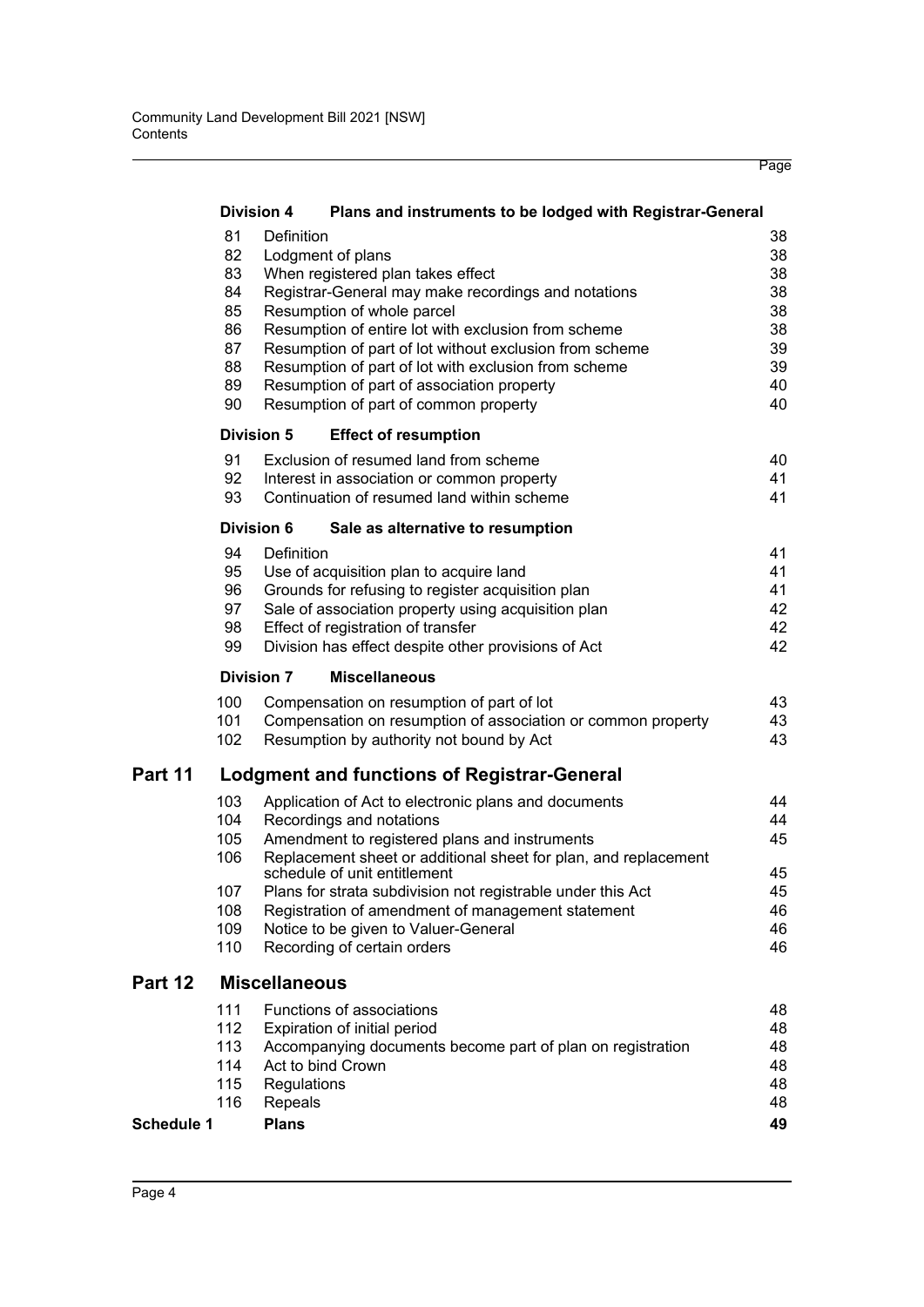Community Land Development Bill 2021 [NSW] **Contents** 

|                   |                                            | Page |
|-------------------|--------------------------------------------|------|
| Schedule 2        | <b>Management statements</b>               | 51   |
| Schedule 3        | <b>Schedules of unit entitlement</b>       | 55   |
| Schedule 4        | Savings, transitional and other provisions | 60   |
| Schedule 5        | <b>Amendment of Acts and instruments</b>   | 61   |
| <b>Dictionary</b> |                                            | 66   |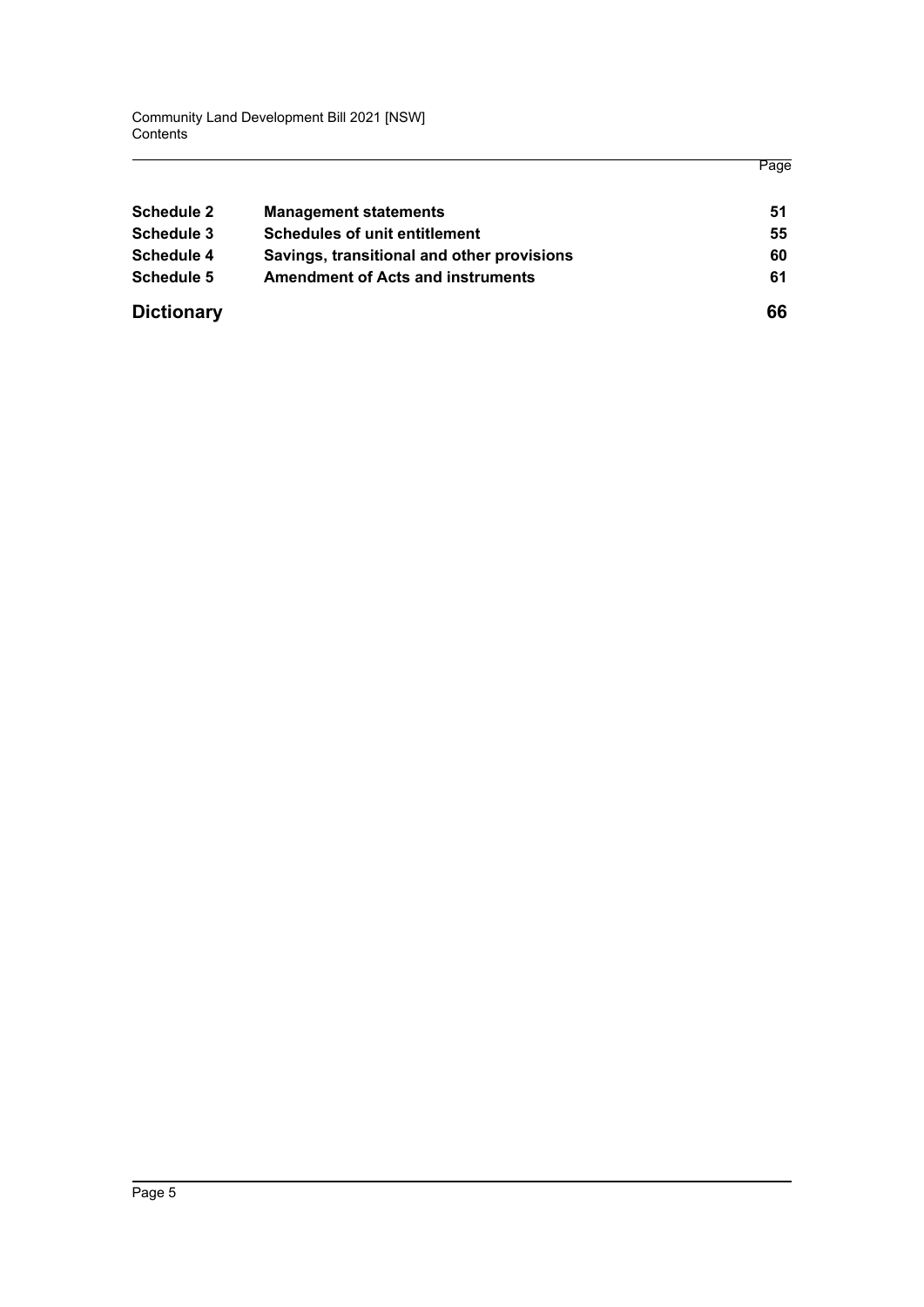*I certify that this public bill, which originated in the Legislative Assembly, has finally passed the Legislative Council and the Legislative Assembly of New South Wales.*

> *Clerk of the Legislative Assembly. Legislative Assembly, Sydney, , 2021*



New South Wales

# **Community Land Development Bill 2021**

Act No , 2021

An Act to facilitate the subdivision and development of land with shared property; and for other purposes.

See also the *Community Land Management Bill 2021*.

*I have examined this bill and find it to correspond in all respects with the bill as finally passed by both Houses.*

*Assistant Speaker of the Legislative Assembly.*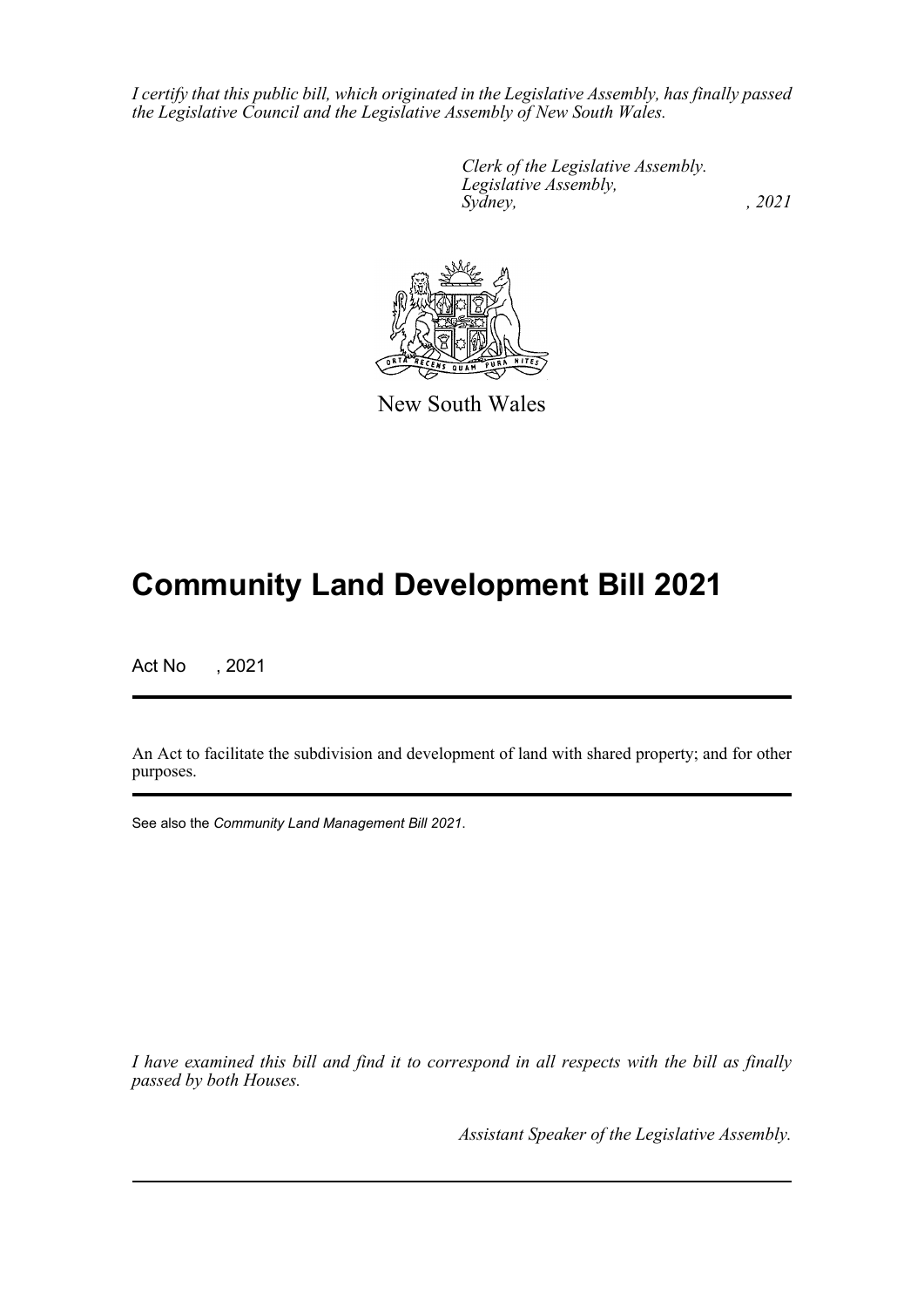**The Legislature of New South Wales enacts—**

## <span id="page-6-1"></span><span id="page-6-0"></span>**Part 1 Preliminary**

#### **1 Name of Act**

This Act is the *Community Land Development Act 2021*.

#### <span id="page-6-2"></span>**2 Commencement**

This Act commences on a day or days to be appointed by proclamation.

#### <span id="page-6-3"></span>**3 Object of Act**

The object of this Act is to facilitate the subdivision of land into parcels for separate development or disposition—

- (a) with a common or shared property interest in associated land, and
- (b) in conjunction with the development of another parcel or parcels.

#### <span id="page-6-4"></span>**4 Interpretation**

- (1) The Dictionary to this Act defines certain terms used in this Act. **Note.** The *Interpretation Act 1987* contains definitions and other provisions that affect the interpretation and application of this Act.
- (2) This Act is to be interpreted as part of the *Real Property Act 1900* but, if there is an inconsistency between them, this Act prevails.
- (3) For the purposes of this Act, land is contiguous even if it is divided by, or separated from other land by a natural feature, railway, public road, public reserve or drainage reserve.
- (4) A reference in this Act to any of the following approvals, contracts or statements includes a reference to the approval, contract or statement as modified or amended from time to time in accordance with this or any other Act—
	- (a) a planning approval,
	- (b) a development contract,
	- (c) a community management statement,
	- (d) a precinct management statement,
	- (e) a neighbourhood management statement.
- (5) Notes included in this Act do not form part of this Act.

#### <span id="page-6-5"></span>**5 Meaning of "community scheme"**

#### In this Act, *community scheme* means—

- (a) the subdivision of land by a community plan, and
- (b) the subdivision of land in the community plan by a precinct plan, and
- (c) the subdivision of land in the community plan or precinct plan by a neighbourhood plan or strata plan, and
- (d) the proposals in any related development contract, and
- (e) the rights conferred, and the obligations imposed, by or under this Act, the *Community Land Management Act 2021*, *Strata Schemes Development Act 2015* and *Strata Schemes Management Act 2015* in relation to the following—
	- (i) the community association,
	- (ii) the community property,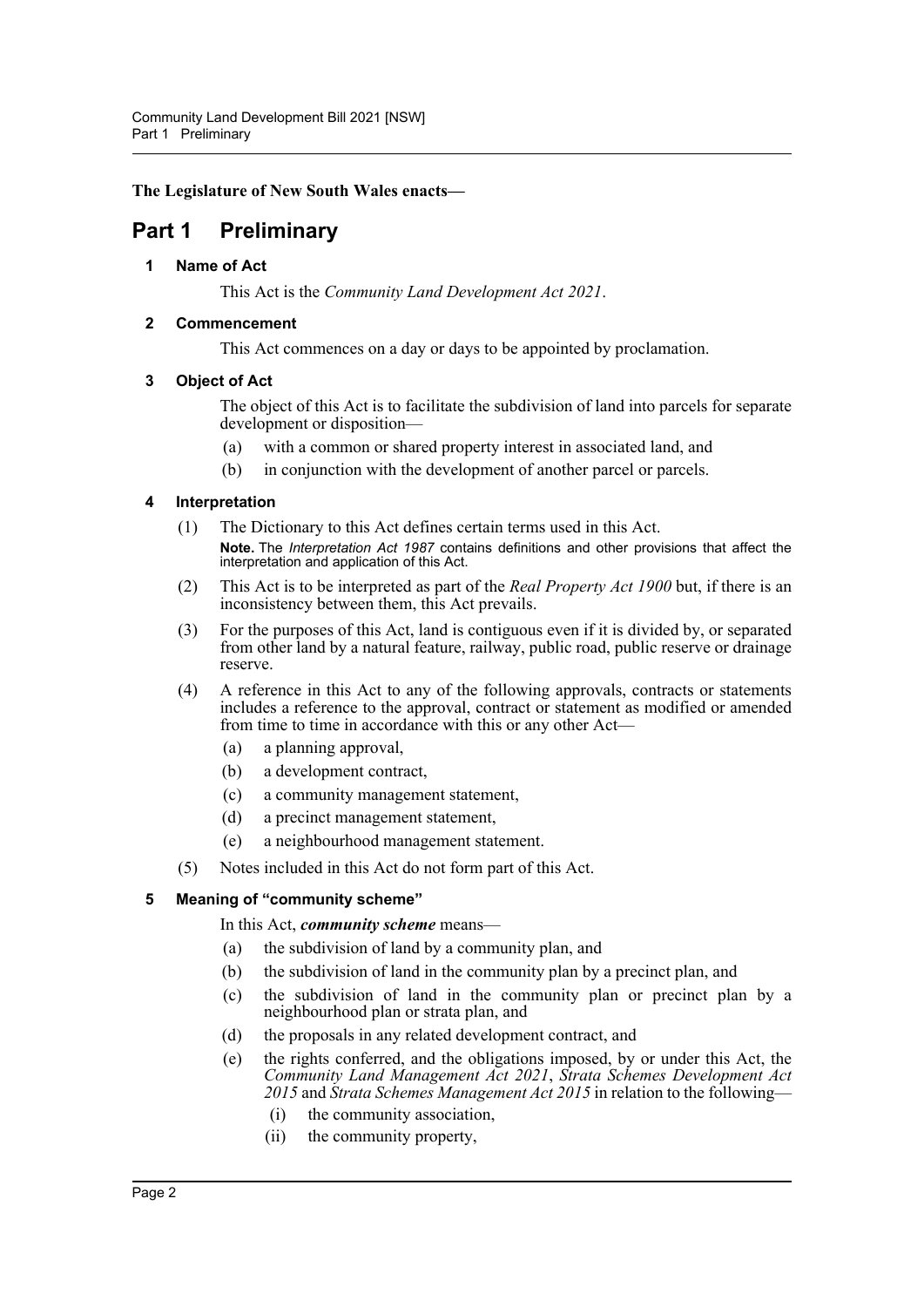- (iii) subsidiary schemes,
- (iv) persons having interests in, or occupying, development lots and lots in subsidiary schemes.

#### <span id="page-7-0"></span>**6 Meaning of "precinct scheme"**

In this Act, *precinct scheme* means—

- (a) the subdivision of land by a precinct plan, and
- (b) the subdivision of land in the precinct plan by a neighbourhood plan or strata plan, and
- (c) the proposals in any related development contract, and
- (d) the rights conferred, and the obligations imposed, by or under this Act, the *Community Land Management Act 2021*, *Strata Schemes Development Act 2015* and *Strata Schemes Management Act 2015* in relation to the following—
	- (i) the precinct association,
	- (ii) the precinct property,
	- (iii) subsidiary schemes,
	- (iv) persons having interests in, or occupying, development lots and lots in subsidiary schemes.

#### <span id="page-7-1"></span>**7 Meaning of "neighbourhood scheme"**

In this Act, *neighbourhood scheme* means—

- (a) the subdivision of land by a neighbourhood plan, and
- (b) the proposals in any related development contract, and
- (c) the rights conferred, and the obligations imposed, by or under this Act and the *Community Land Management Act 2021* in relation to the following—
	- (i) the neighbourhood association,
	- (ii) the neighbourhood property,
	- (iii) persons having interests in, or occupying, the neighbourhood lots.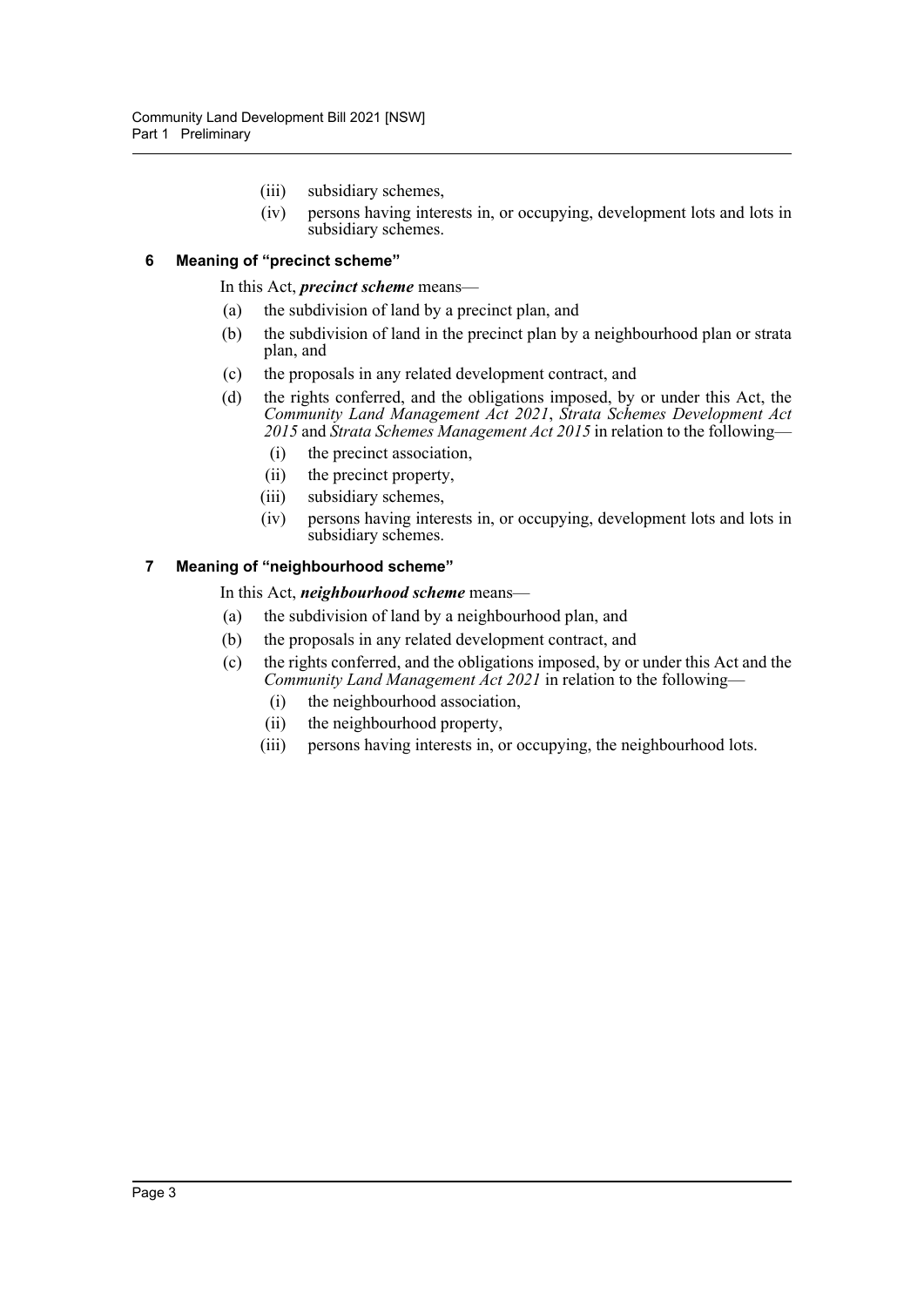## <span id="page-8-1"></span><span id="page-8-0"></span>**Part 2 Establishment of schemes**

#### **8 Establishment of community scheme**

- (1) A community scheme is established by the registration of a plan for the subdivision of land—
	- (a) that is not part of a community parcel, precinct parcel, neighbourhood parcel or strata parcel, and
	- (b) into 2 or more community development lots and 1 other lot that is community property, whether or not the plan includes land that, on registration of the plan, will be dedicated as a public road, public reserve or drainage reserve.
- (2) The registration of a community plan constitutes a corporation with the corporate name "Community Association DP No ", where the number to be name "Community Association DP No inserted is the number of the plan registered as the community plan.
- (3) The members of the corporation are as follows—
	- (a) the owner of each community development lot in the community parcel that has not become subject to a subsidiary scheme,
	- (b) the precinct association constituted if a community development lot in the community parcel becomes subject to a precinct scheme,
	- (c) the neighbourhood association constituted if a community development lot in the community parcel becomes subject to a neighbourhood scheme,
	- (d) the strata corporation constituted if a community development lot in the community parcel becomes subject to a strata scheme.
- (4) In this Act—

*community association* means a corporation constituted by the registration of a community plan.

*community plan* means a plan referred to in subsection (1).

#### <span id="page-8-2"></span>**9 Establishment of precinct scheme**

- (1) A precinct scheme is established by the registration of a plan for the subdivision of land—
	- (a) that is a community development lot, and
	- (b) into 2 or more precinct development lots and 1 other lot that is precinct property, whether or not the plan includes land that, on registration of the plan, will be dedicated as a public road, public reserve or drainage reserve.
- (2) The registration of a precinct plan constitutes a corporation with the corporate name<br>
"Precinct Association DP No", where the number to be inserted  $\ldots$ , where the number to be inserted is the number of the plan registered as the precinct plan.
- (3) The members of the corporation are as follows—
	- (a) the owner of each precinct development lot in the precinct parcel that has not become subject to a subsidiary scheme,
	- (b) the neighbourhood association constituted if a precinct development lot in the precinct parcel becomes subject to a neighbourhood scheme,
	- (c) the strata corporation constituted if a precinct development lot in the precinct parcel becomes subject to a strata scheme.
- (4) In this Act—

*precinct association* means a corporation constituted by the registration of a precinct plan.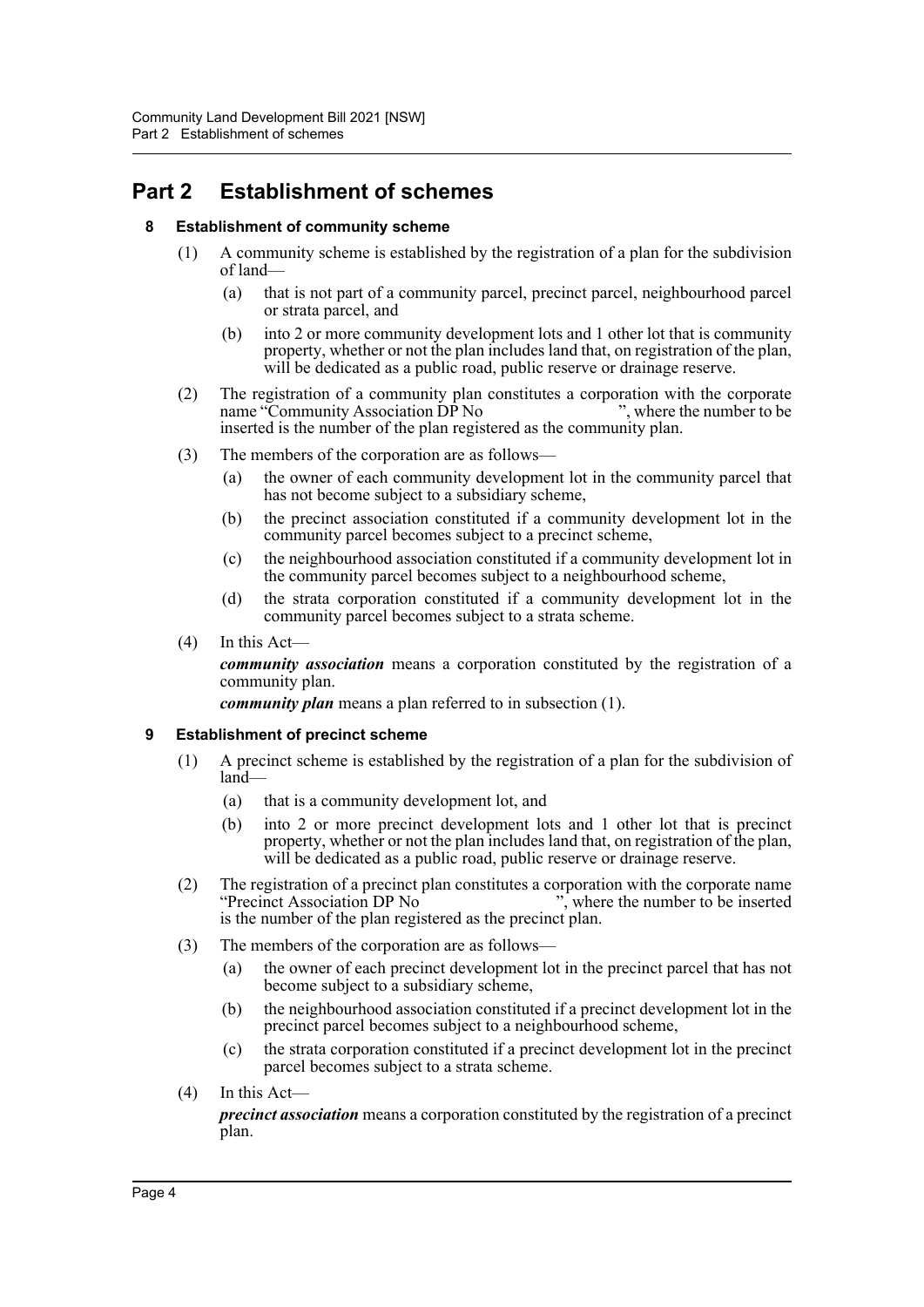*precinct plan* means a plan referred to in subsection (1).

#### <span id="page-9-0"></span>**10 Establishment of neighbourhood scheme**

- (1) A neighbourhood scheme that is part of a community scheme or precinct scheme is established by the registration of a plan for the subdivision of land—
	- (a) that is a development lot, and
	- (b) into 2 or more neighbourhood lots and 1 other lot that is neighbourhood property, whether or not the plan includes land that, on registration of the plan, will be dedicated as a public road, public reserve or drainage reserve.
- (2) A neighbourhood scheme that is not part of a community scheme or precinct scheme is established by the registration of a plan for the subdivision of land—
	- (a) that is not part of a community parcel, precinct parcel, neighbourhood parcel or strata parcel, and
	- (b) into 2 or more neighbourhood lots and 1 other lot that is neighbourhood property, whether or not the plan includes land that, on registration of the plan, will be dedicated as a public road, public reserve or drainage reserve.
- (3) The registration of a neighbourhood plan constitutes a corporation with the corporate name "Neighbourhood Association DP No ", where the number" to be inserted is the number of the plan registered as the neighbourhood plan.
- (4) The members of the corporation are the owners of the neighbourhood lots in the neighbourhood parcel.
- (5) In this Act—

*neighbourhood association* means a corporation constituted by the registration of a neighbourhood plan.

*neighbourhood plan* means a plan referred to in subsection (1) or (2).

#### <span id="page-9-1"></span>**11 Exclusion of corporations law**

A community association, precinct association or neighbourhood association is declared to be an excluded matter for the purposes of section 5F of the *Corporations Act 2001* of the Commonwealth in relation to the whole of the Corporations legislation.

**Note.** That section permits a State to exclude a matter from the application of all or part of the Corporations legislation.

#### <span id="page-9-2"></span>**12 Requirements for scheme plans**

- (1) A scheme plan—
	- (a) must comply with Schedule 1, and
	- (b) must include—
		- (i) a location plan, and
		- (ii) a detail plan, and
		- (iii) an association property plan, and
	- (c) must be accompanied by—
		- (i) a management statement for the scheme that complies with Schedule 2, and
		- (ii) any documents prescribed by the regulations, and
	- (d) may be accompanied by a development contract for the scheme that complies with Part 7.
- (2) The administration sheet for a scheme plan must include—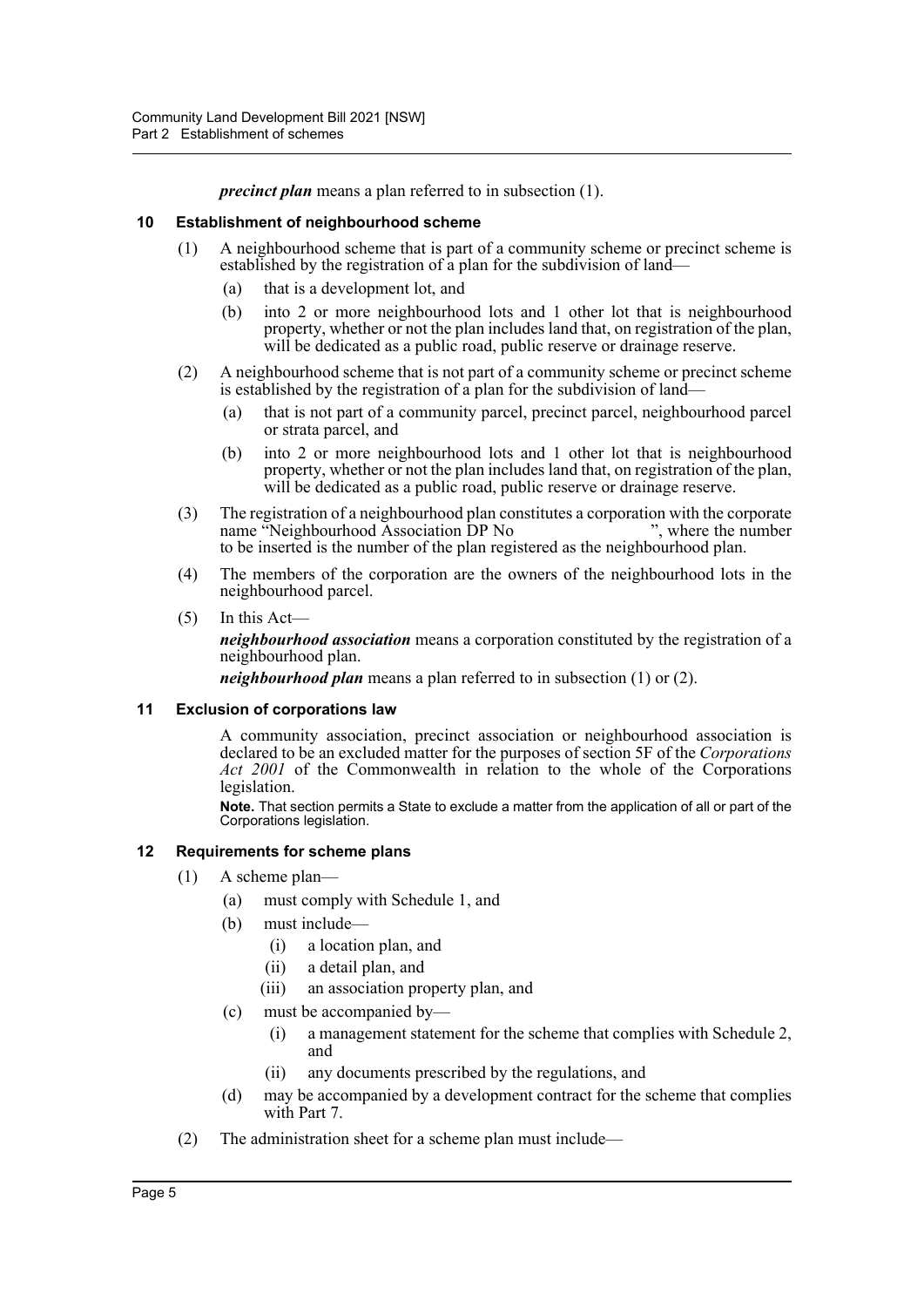- (a) a schedule of unit entitlement that complies with Schedule 3, and
- (b) the address at which documents may be served on the association constituted on registration of the plan.
- (3) On the registration of a scheme plan, the Registrar-General is to make—
	- (a) a recording identifying the relevant association property in the folio for each development lot or neighbourhood lot, and
	- (b) the recordings required by subsection (4) in the folio for the association property.
- (4) The following recordings are to be made in the folio for association property—
	- (a) the name of the relevant association,
	- (b) the latest address of which the Registrar-General has been notified for the service of notices on the association,
	- (c) if the association is the association for a subsidiary scheme, a recording identifying the association property of the scheme of which the subsidiary scheme is a part,
	- (d) a recording to identify easements benefiting or burdening the association property or the whole of the scheme parcel,
	- (e) a recording to identify positive covenants or restrictions on the use of land burdening the association property or the whole of the scheme parcel,
	- (f) a recording to identify the applicable management statement and amendments to the applicable management statement,
	- (g) a recording to identify any development contract registered with the scheme plan and any amendments to the development contract,
	- (h) the recordings required to be made under this Act or any other Act,
	- (i) any other recordings that the Registrar-General thinks fit.

#### <span id="page-10-0"></span>**13 Establishment of subsidiary strata scheme**

- (1) A community development lot or precinct development lot may also be subdivided by the registration of a strata plan that includes common property.
- (2) On the registration of a strata plan, the Registrar-General is to make the following recordings—
	- (a) in the folio for the common property—
		- (i) the recordings required under sections 29, 31 and 32 of the *Strata Schemes Development Act 2015*, and
		- (ii) a recording identifying the association property of the scheme of which the strata scheme is a part, and
		- (iii) the recordings required to be made under this Act or any other Act, and (iv) any other recordings that the Registrar-General thinks fit.
	- (b) in the folio for each strata lot, the recordings required under the *Strata Schemes Development Act 2015*.
- (3) A neighbourhood lot may not be subdivided by the registration of a strata plan.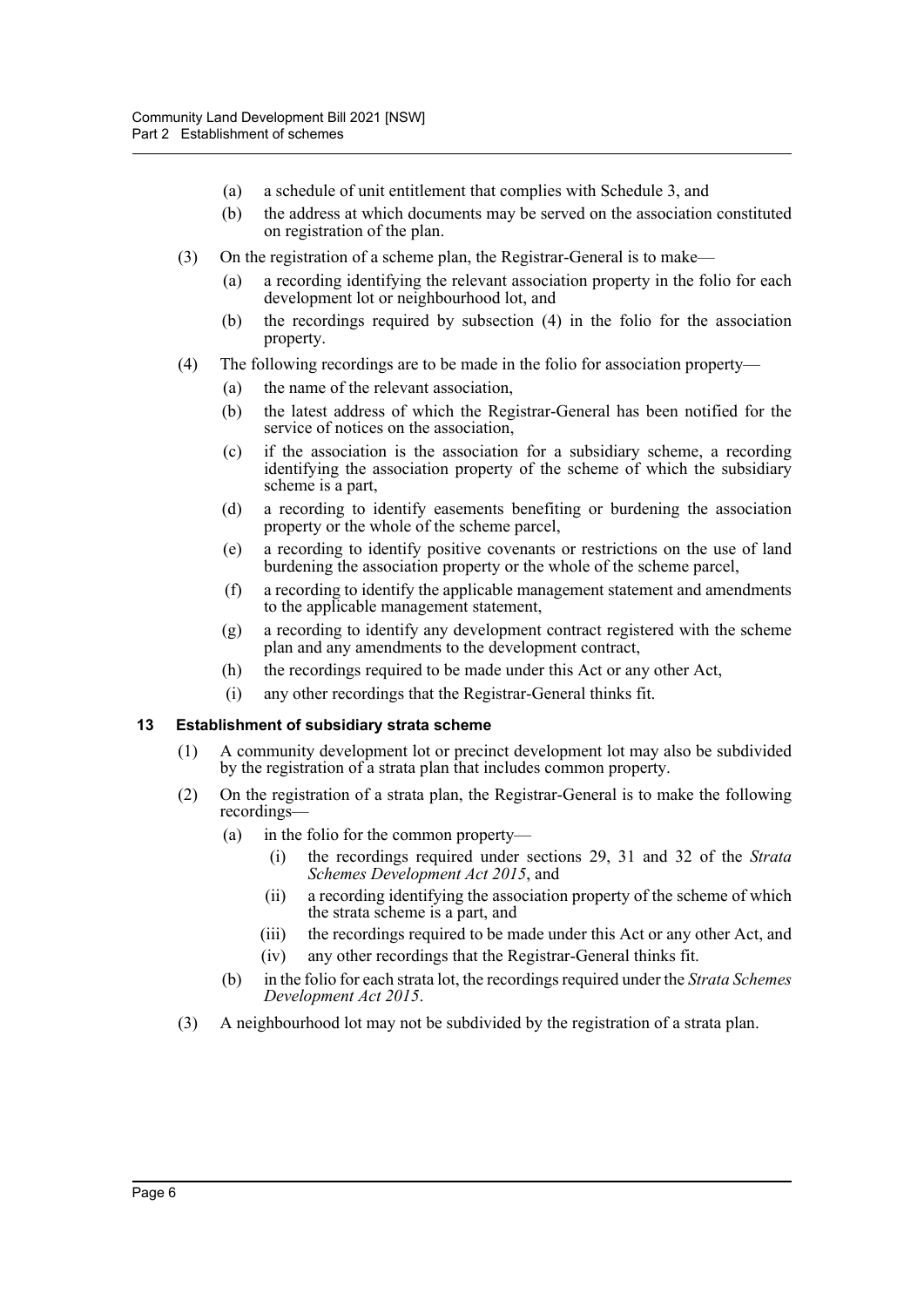## <span id="page-11-0"></span>**Part 3 Plans and instruments affecting schemes**

### <span id="page-11-1"></span>**Division 1 Plans of subdivision and consolidation**

#### <span id="page-11-2"></span>**14 Scheme plans of subdivision**

- (1) A community plan of subdivision may be used to—
	- (a) subdivide 1 or more community development lots into—
		- (i) 2 or more community development lots, or
		- (ii) 1 or more community development lots and community property, or
	- (b) subdivide 1 or more community development lots and some, but not all, community property into 1 or more community development lots and community property, or
	- (c) subdivide community property into 1 or more community development lots and community property, or
	- (d) add a community development lot to a community scheme.
- (2) A precinct plan of subdivision may be used to—
	- (a) subdivide 1 or more precinct development lots into—
		- (i) 2 or more precinct development lots, or
		- (ii) 1 or more precinct development lots and precinct property, or
	- (b) subdivide 1 or more precinct development lots and some, but not all, precinct property into 1 or more precinct development lots and precinct property, or
	- (c) subdivide precinct property into 1 or more precinct development lots and precinct property, or
	- (d) add a precinct development lot to a precinct scheme.
- (3) A neighbourhood plan of subdivision may be used to—
	- (a) subdivide 1 or more neighbourhood lots into—
		- (i) 2 or more neighbourhood lots, or
		- (ii) 1 or more neighbourhood lots and neighbourhood property, or
	- (b) subdivide 1 or more neighbourhood lots and some, but not all, neighbourhood property into 1 or more neighbourhood lots and neighbourhood property, or
	- (c) subdivide neighbourhood property into 1 or more neighbourhood lots and neighbourhood property, or
	- (d) add a neighbourhood lot to a neighbourhood scheme.

#### <span id="page-11-3"></span>**15 Requirements for scheme plan of subdivision that subdivides or creates lot**

- (1) This section applies to a scheme plan of subdivision but not a scheme plan of subdivision that adds land to a scheme parcel as a development lot or neighbourhood lot.
- (2) The plan—
	- (a) must comply with Schedule 1, and
	- (b) must include an additional sheet of the detail plan showing the boundaries of all development lots or neighbourhood lots created by the subdivision, and
	- (c) must include a replacement schedule of unit entitlement for the scheme that complies with Schedule 3, and
	- (d) if it is necessary to amend a registered development contract to give effect to the plan, must be accompanied by—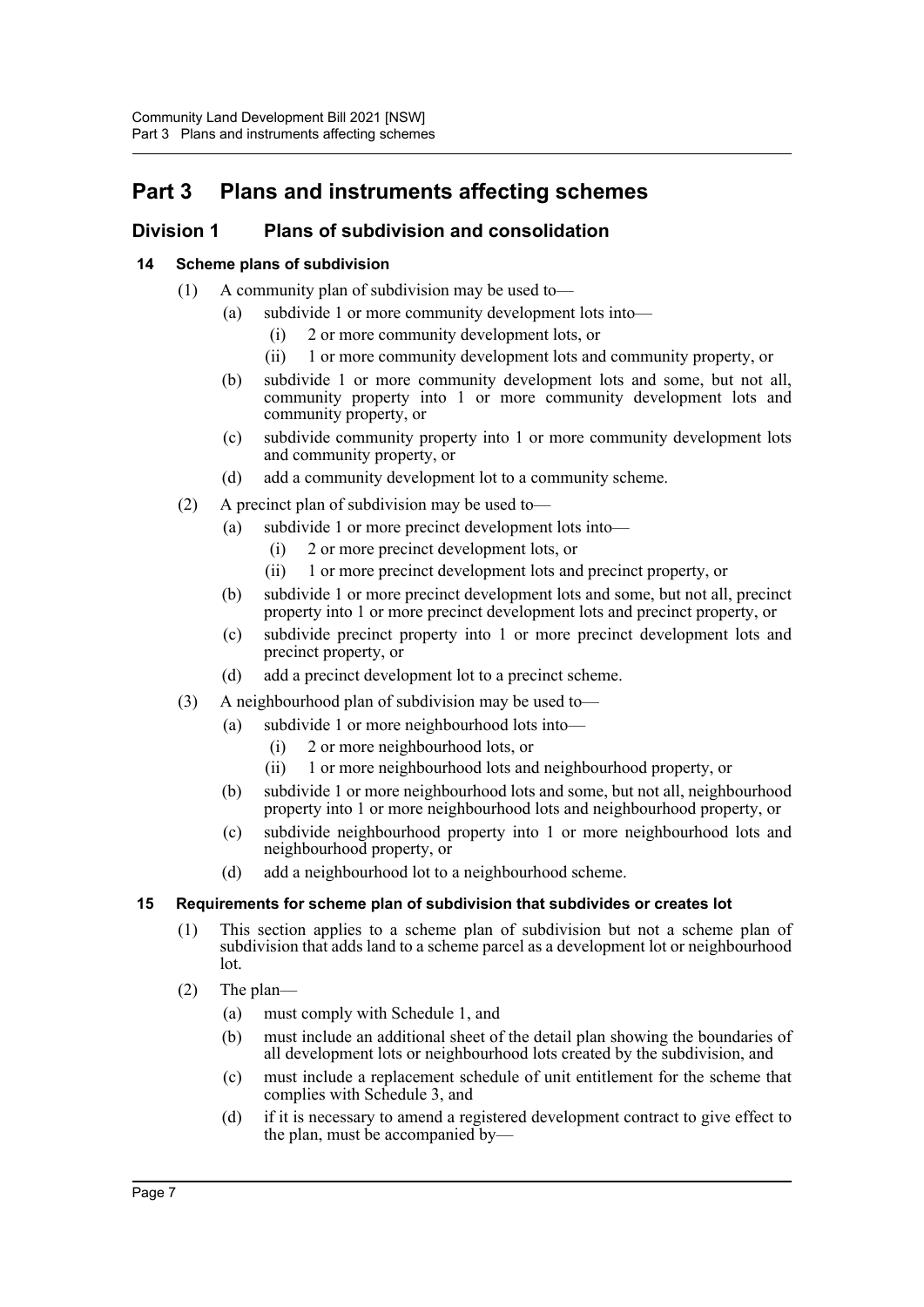- (i) a request for registration of the amendment to the development contract in the approved form, and
- (ii) any documents prescribed by the regulations, and
- (e) if a neighbourhood lot is being subdivided and it is held by the original owner, must not be registered unless—
	- (i) the initial period has expired, or
	- (ii) there is a development contract in force and the dealing is in accordance with the development contract, or
	- (iii) the dealing has been authorised by the Tribunal.
- (3) The plan, if it subdivides or creates association property—
	- (a) must include a replacement sheet for the association property plan showing the altered boundaries of the association property, and
	- (b) must be accompanied by a certificate (the *association certificate*) in the approved form, and
	- (c) must not be registered unless—
		- (i) the initial period has expired, or
		- (ii) there is a development contract in force and the plan is in accordance with the contract, or
		- (iii) the plan has been authorised by the Tribunal.
- (4) The association certificate must be under the seal of the association and be to the effect that—
	- (a) execution of the plan was authorised by special resolution, and
	- (b) any interest in the land has been released if—
		- (i) the plan has not been made subject to the interest, and
		- (ii) the interest is not a statutory interest or an interest recorded in the Register, and
		- (iii) the association has notice of the interest, and
	- (c) land ceasing to be association property will no longer be affected by a by-law restricting the use of association property.
- (5) A development lot or neighbourhood lot created by a subdivision of association property ceases to be association property.

#### <span id="page-12-0"></span>**16 Requirements for scheme plan of subdivision that adds land to scheme parcel**

- (1) This section applies to a scheme plan of subdivision that adds land to a scheme parcel as a development lot or neighbourhood lot.
- (2) The plan—
	- (a) must comply with Schedule 1, and
	- (b) must include an additional sheet of the detail plan showing the boundaries of all development lots or neighbourhood lots created by the subdivision, and
	- (c) must include a replacement schedule of unit entitlement for the scheme that complies with Schedule 3, and
	- (d) must be accompanied by a certificate in the approved form certifying the association has been approved by special resolution the addition of the land, and
	- (e) if required by the Registrar-General, must be accompanied by a replacement location plan showing the new boundaries and overall layout of the scheme parcel, and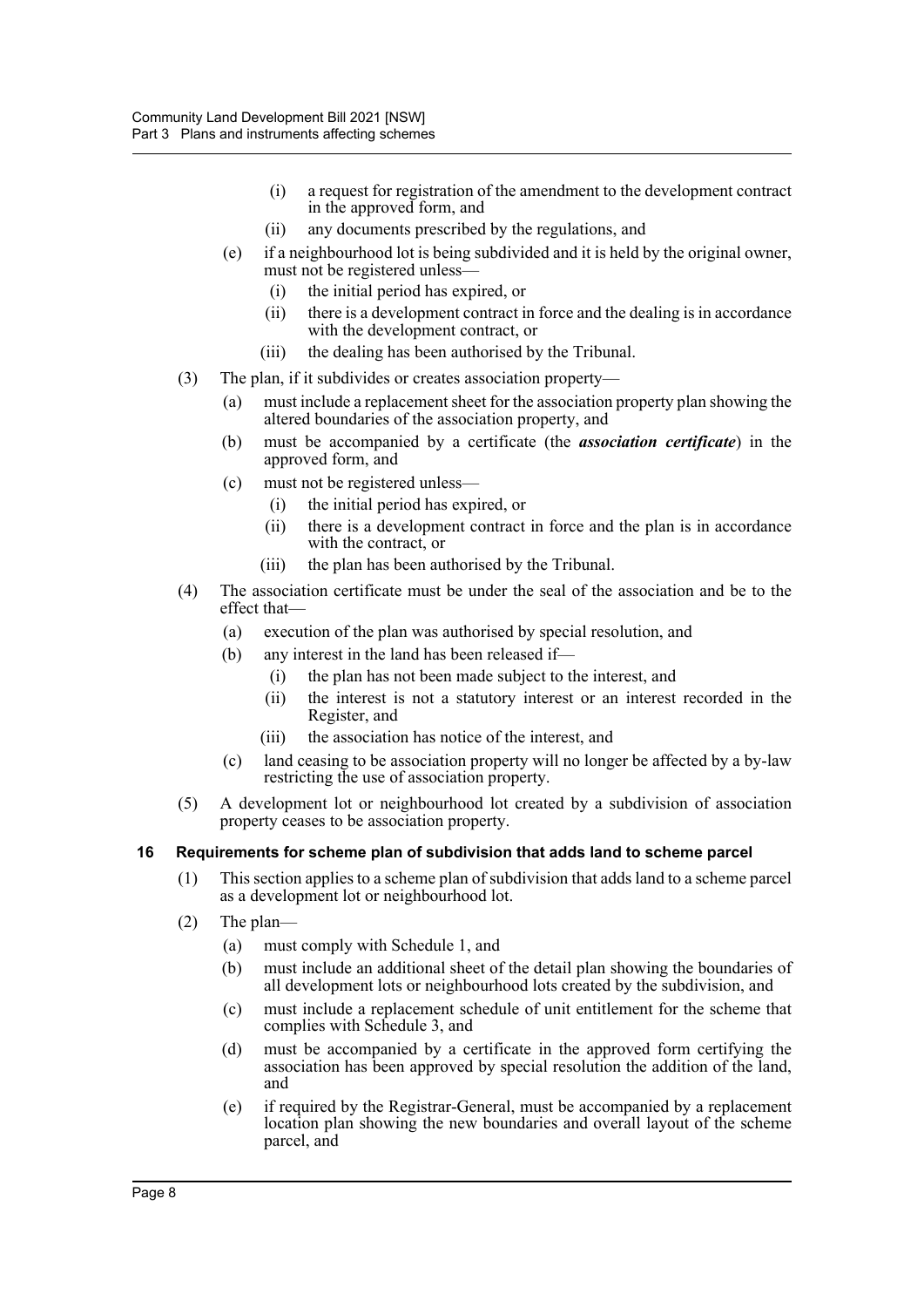- (f) must not be registered if the scheme parcel is a community parcel, unless the land—
	- (i) is contiguous to the community parcel, and
	- (ii) is not part of a scheme parcel or strata parcel, and
- (g) must not be registered if the scheme parcel is a precinct parcel, unless the land—
	- (i) is contiguous to the precinct parcel, and
	- (ii) comprises a community development lot in the relevant community scheme, and
- (h) must not be registered if the scheme parcel is a neighbourhood parcel that is part of a community scheme, unless the land—
	- (i) is contiguous to the neighbourhood parcel, and
	- (ii) comprises a development lot in the community scheme or, if the neighbourhood scheme is also part of a precinct scheme, the precinct scheme, and
- (i) must not be registered if the scheme parcel is a neighbourhood parcel that is not part of a community scheme, unless the land—
	- (i) is contiguous to the neighbourhood parcel, and
	- (ii) is not part of a scheme parcel or strata parcel, and
- (j) must not be registered, unless—
	- (i) the initial period has expired, or
	- (ii) there is a development contract in force and the addition of the land is in accordance with the contract, or
	- (iii) the addition of the land has been authorised by the Tribunal.

#### <span id="page-13-0"></span>**17 Scheme plans of consolidation**

- (1) A community plan of consolidation may be used to consolidate 2 or more, but not all, of the community development lots in the same community plan.
- (2) A precinct plan of consolidation may be used to consolidate 2 or more, but not all, of the precinct development lots in the same precinct plan.
- (3) A neighbourhood plan of consolidation may be used to consolidate 2 or more, but not all, of the neighbourhood lots in the same neighbourhood plan.
- (4) A scheme plan of consolidation—
	- (a) must comply with Schedule 1, and
	- (b) must include an additional sheet of the detail plan showing the boundaries of the consolidated lot, and
	- (c) must include a replacement schedule of unit entitlement that—
		- (i) complies with Schedule 3, and
		- (ii) does not differ from the existing schedule except to show the unit entitlement of the consolidated lot as the sum of the lots that have been consolidated, and
	- (d) must be accompanied by any documents prescribed by the regulations.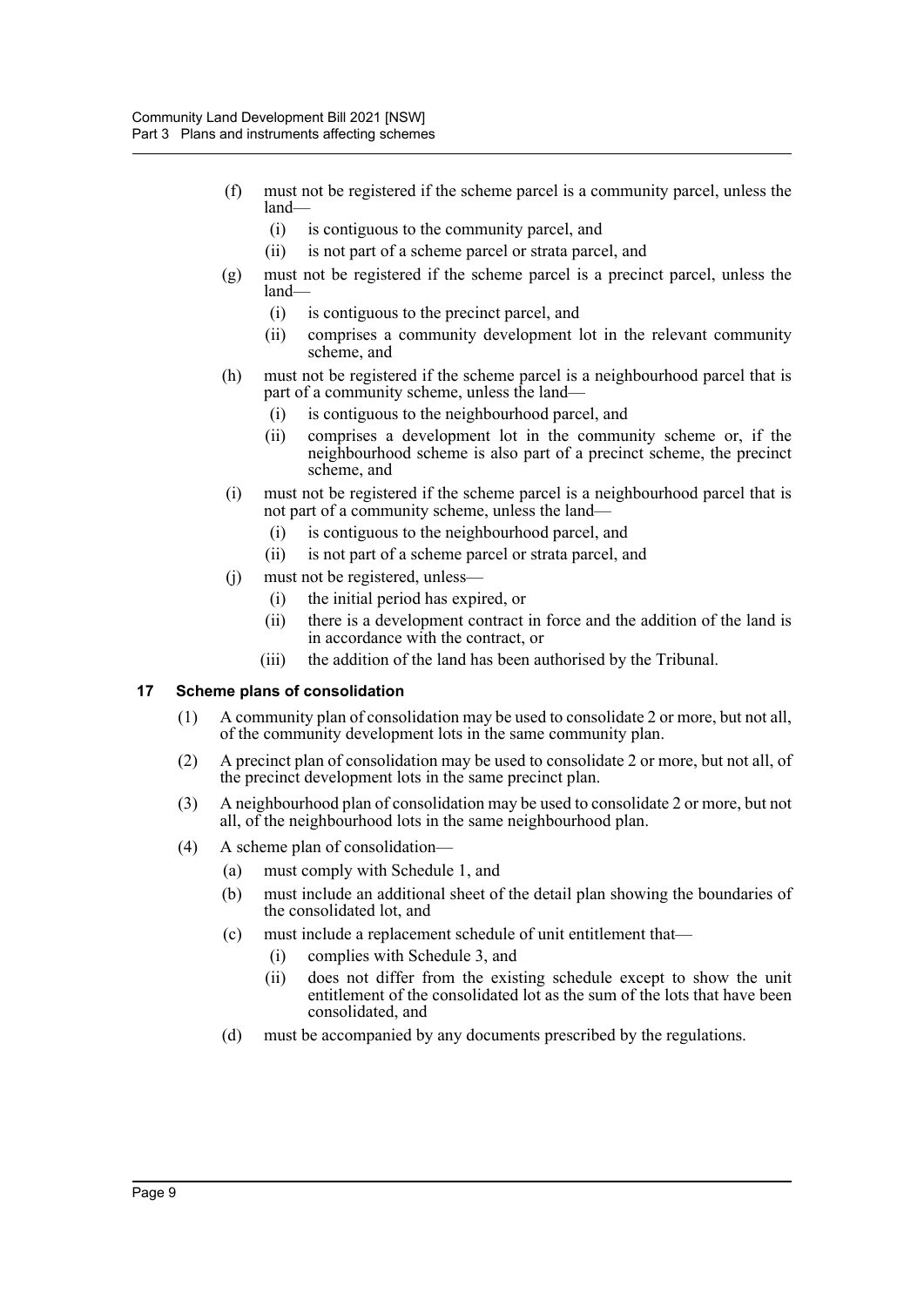### <span id="page-14-0"></span>**Division 2 Community and precinct development lots**

#### <span id="page-14-1"></span>**18 Minor adjustments between development lots and community property**

- (1) A boundary adjustment plan may be used to make an adjustment that, in the opinion of the Registrar-General, is a minor adjustment, to—
	- (a) the boundaries between community development lots and the community property in a community plan, or
	- (b) the boundaries between precinct development lots and the precinct property in a precinct plan.
- (2) A boundary adjustment plan must—
	- (a) comply with Schedule 1, and
	- (b) include an additional sheet of the detail plan showing the altered boundaries of the affected development lots, and
	- (c) include a replacement sheet for the relevant association property plan showing the altered boundaries of the association property, and
	- (d) be accompanied by any documents prescribed by the regulations.
- (3) A boundary adjustment plan when registered—
	- (a) operates, without any further assurance, to vest the land in accordance with the adjusted boundaries, and
	- (b) does not of itself give rise to any liability for stamp duty.

#### <span id="page-14-2"></span>**19 Severance of a development lot**

- (1) An instrument in the approved form may be used to—
	- (a) sever a community development lot from a community scheme, or
	- (b) sever a precinct development lot from a precinct scheme.
- (2) The instrument—
	- (a) must be signed by the owner of the lot and by the association, and
	- (b) must be accompanied by a replacement schedule of unit entitlement that complies with Schedule 3 for—
		- (i) the community scheme, and
		- (ii) if the severed lot is a precinct development lot, the precinct scheme, and
	- (c) must be accompanied by a certificate of the planning authority signifying its consent to the severance, and
	- (d) must be accompanied by a certificate under seal to the effect that consent to the severance has been given by special resolution—
		- (i) for a community development lot, by the community association, or
		- (ii) for a precinct development lot, by the community association and the precinct association, and
	- (e) must be accompanied by the consent of each mortgagee, chargee or covenant chargee of the lot, and
	- (f) must be accompanied by any evidence the Registrar-General may require to show that all easements for access and services have been created if the easements are necessary for the community scheme and the severed lot because of the severance of the lot.
- (3) On registration of the instrument, the Registrar-General is to make any recordings in the folio for the severed lot as the Registrar-General thinks fit—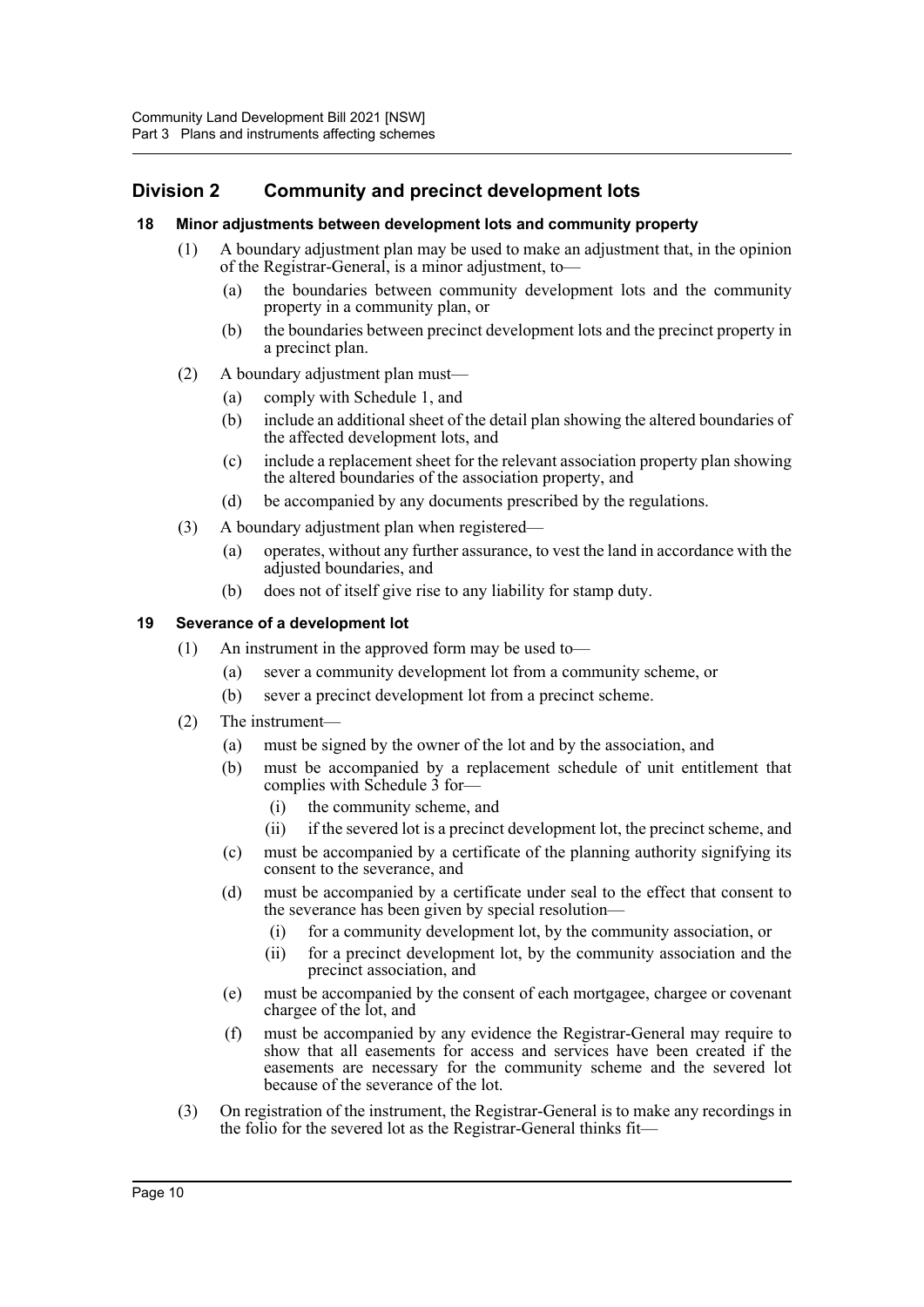- (a) to give effect to the severance, and
- (b) to preserve subsisting interests recorded in the folio.
- (4) A severed lot ceases to be a development lot but continues to be a lot in a current plan for the purposes of section 23F of the *Conveyancing Act 1919*.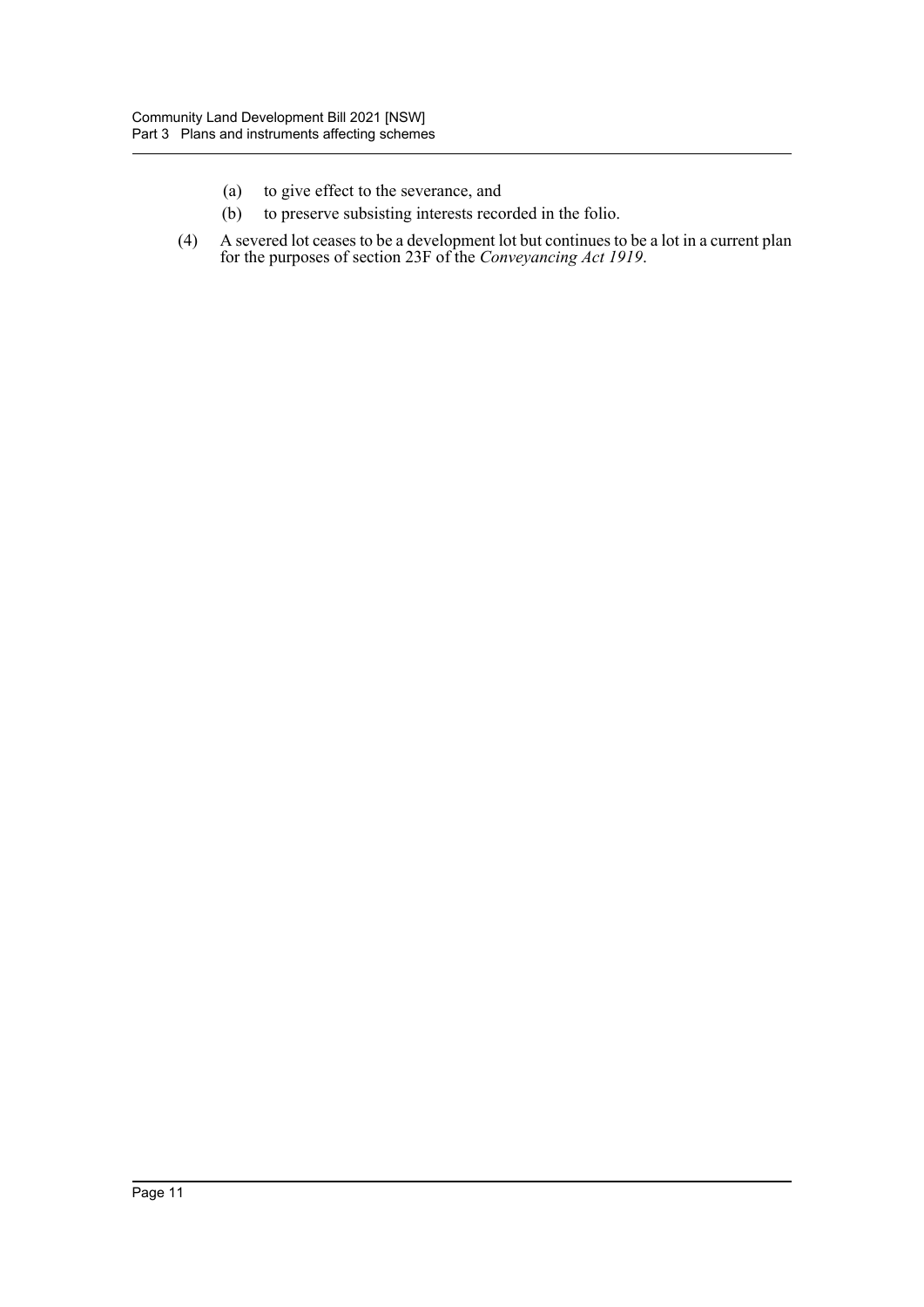## <span id="page-16-0"></span>**Part 4 Association property**

#### <span id="page-16-1"></span>**20 Definition**

In this Part—

*relevant interest* means the following—

- (a) a mortgage,
- (b) a charge,
- (c) a covenant charge,
- (d) a writ,
- (e) a caveat,
- (f) a lease, other than a lease necessary for the provision of a service to the scheme.

#### <span id="page-16-2"></span>**21 Vesting of association property**

- (1) Registration of a plan or dealing creating association property—
	- (a) vests the land in the relevant association, and
	- (b) frees and discharges the land from all relevant interests.
- (2) Land vests under this section for the estate or interest evidenced by the folio for the land.

#### <span id="page-16-3"></span>**22 Shares in association property**

- (1) An association for a scheme holds association property in the scheme as agent for the following as tenants in common—
	- (a) the owners of the development lots or neighbourhood lots in the scheme, other than lots in a subsidiary scheme,
	- (b) any subsidiary body for a subsidiary scheme comprising a former development lot in the scheme.
- (2) The shares in the association property are proportional—
	- (a) for owners of development lots or neighbourhood lots, to the unit entitlement of the lots, and
	- (b) for a subsidiary body, to the unit entitlement of the former development lot.

#### <span id="page-16-4"></span>**23 Dealings with association property**

- (1) Association property may be dealt with only in accordance with this Act and the *Community Land Management Act 2021*.
- (2) Association property held by an association as agent—
	- (a) for the owner of a development lot or neighbourhood lot, may be dealt with in conjunction with the lot, or
	- (b) for a subsidiary body, may be dealt with in conjunction with the subsidiary parcel.
- (3) A reference in a dealing, caveat or priority notice to a lot is taken to include a reference to association property held by an association as agent in relation to the lot.
- (4) Subsection (3) has effect without a recording being made in the folio for the association property.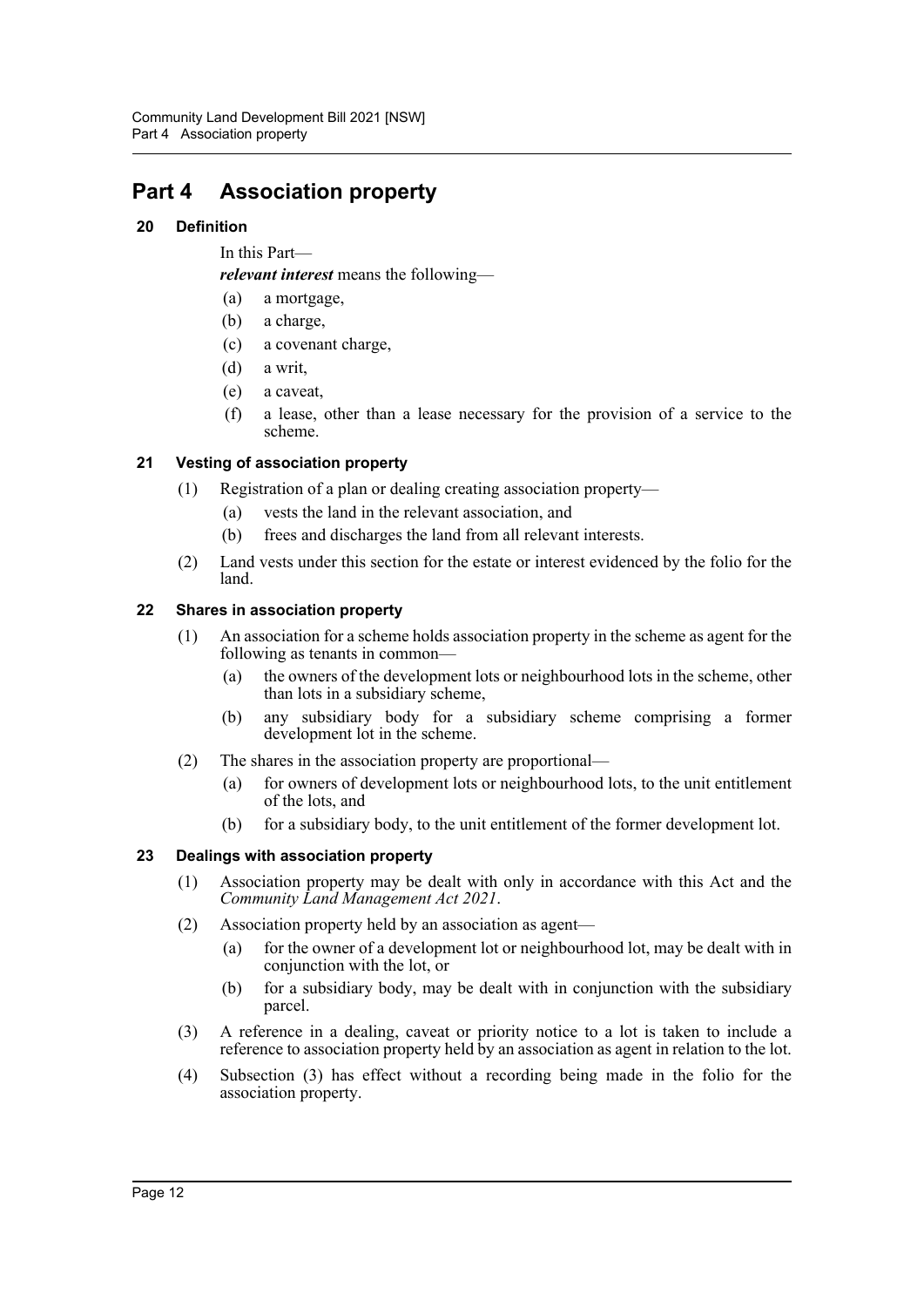#### <span id="page-17-0"></span>**24 Conversion of lots to association property**

- (1) An instrument in the approved form may be used to—
	- (a) convert a community development lot to community property, or
	- (b) convert a precinct development lot to precinct property, or
	- (c) convert a neighbourhood lot to neighbourhood property.
- (2) The instrument—
	- (a) must be signed by the owner of the lot and by the association, and
	- (b) must be accompanied by a replacement sheet for the association property plan showing the altered boundaries of the association property, and
	- (c) must be accompanied by a replacement schedule of unit entitlement for the affected scheme that complies with Schedule 3, and
	- (d) must be accompanied by a certificate of the planning authority showing its consent to the conversion, and
	- (e) must be accompanied by a certificate under the seal of the relevant association to the effect that it has, by special resolution, consented to the conversion and to the new schedule of unit entitlement, and
	- (f) must not be registered unless the folio for the lot is freed from all relevant interests, and
	- (g) if the instrument is converting a neighbourhood lot held by the original owner, must not be registered unless—
		- (i) the initial period has expired, or
		- (ii) there is a development contract in force and the instrument is in accordance with the contract, or
		- (iii) the conversion has been authorised by the Tribunal.
- (3) On registration of the instrument, the Registrar-General is to cancel the folio for the lot.

#### <span id="page-17-1"></span>**25 Acquisition of additional association property by transfer**

- (1) An association may add land to its association property by transfer if—
	- (a) the land is not part of the scheme parcel, and
	- (b) the land is contiguous to the scheme parcel, and
	- (c) the transfer is registered under the *Real Property Act 1900*.
- (2) If the scheme is a subsidiary scheme, the transferred land must comprise a development lot within a scheme of which the subsidiary scheme is part.
- (3) The transfer—
	- (a) must be accompanied by the certificate of title for the land transferred, and
	- (b) must be accompanied by the certificate of title for the association property, and
	- (c) must be accompanied by a certificate under the seal of the association to which the land is to be transferred to the effect that acceptance of the transfer was authorised by special resolution, and
	- (d) must be accompanied by a replacement sheet for the association property plan showing the altered boundaries of the association property, and
	- (e) must be accompanied by an additional sheet of the detail plan showing the detailed survey information of the additional land, and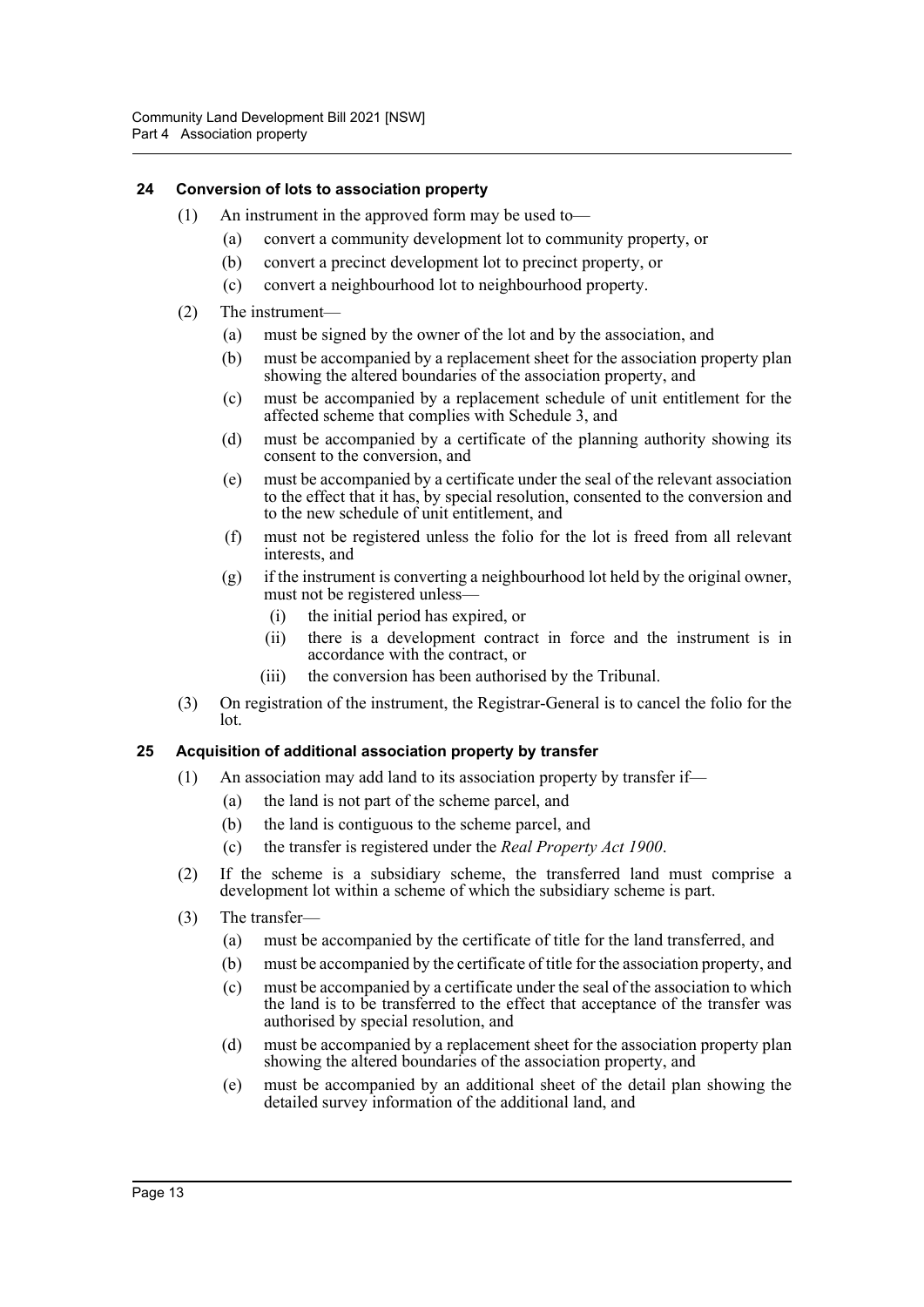- (f) if required by the Registrar-General, must be accompanied by a replacement location plan showing the new boundaries and overall layout of the scheme parcel, and
- (g) must not be registered unless the folio for the lot is freed from all relevant interests, and
- (h) must not be registered unless—
	- (i) the initial period has expired, or
	- (ii) there is a development contract in force and the transfer is in accordance with the contract, or
	- (iii) the transfer has been authorised by the Tribunal.
- (4) In this section—

*detailed survey information* for a plan, means the survey information required to be included in the plan by regulations made under the *Surveying and Spatial Information Act 2002*.

#### <span id="page-18-0"></span>**26 Acquisition of additional association property by lease**

- (1) An association may add land to its association property by lease if—
	- (a) the land is not part of the scheme parcel, and
	- (b) the land is contiguous to the scheme parcel, and
	- (c) the lease is registered under the *Real Property Act 1900*.
- (2) The lease—
	- (a) must be accompanied by the certificate of title for the land leased, except where a leasehold interest is acquired by transfer of a lease or sublease, and
	- (b) must be accompanied by the certificate of title for the association property, and
	- (c) must be accompanied by a certificate under the seal of the association to which the land is to be transferred to the effect that acceptance of the lease was authorised by special resolution, and
	- (d) if the lease is to a neighbourhood association, must not be registered unless—
		- (i) the initial period has expired, or
		- (ii) there is a development contract in force and the lease is in accordance with the contract, or
		- (iii) the lease has been authorised by the Tribunal.
- (3) An association may surrender or vary a lease accepted by it under this section if—
	- (a) it so decides by special resolution, and
	- (b) the lessor consents.
- (4) In this section—

*lease* includes—

- (a) a sublease, and
- (b) a leasehold estate or interest acquired by transfer.

#### <span id="page-18-1"></span>**27 Lease of certain association property**

- (1) An association may grant a lease of land forming part of its association property if—
	- (a) the land is not all of its association property, and
	- (b) the lease is registered under the *Real Property Act 1900*.
- (2) The lease—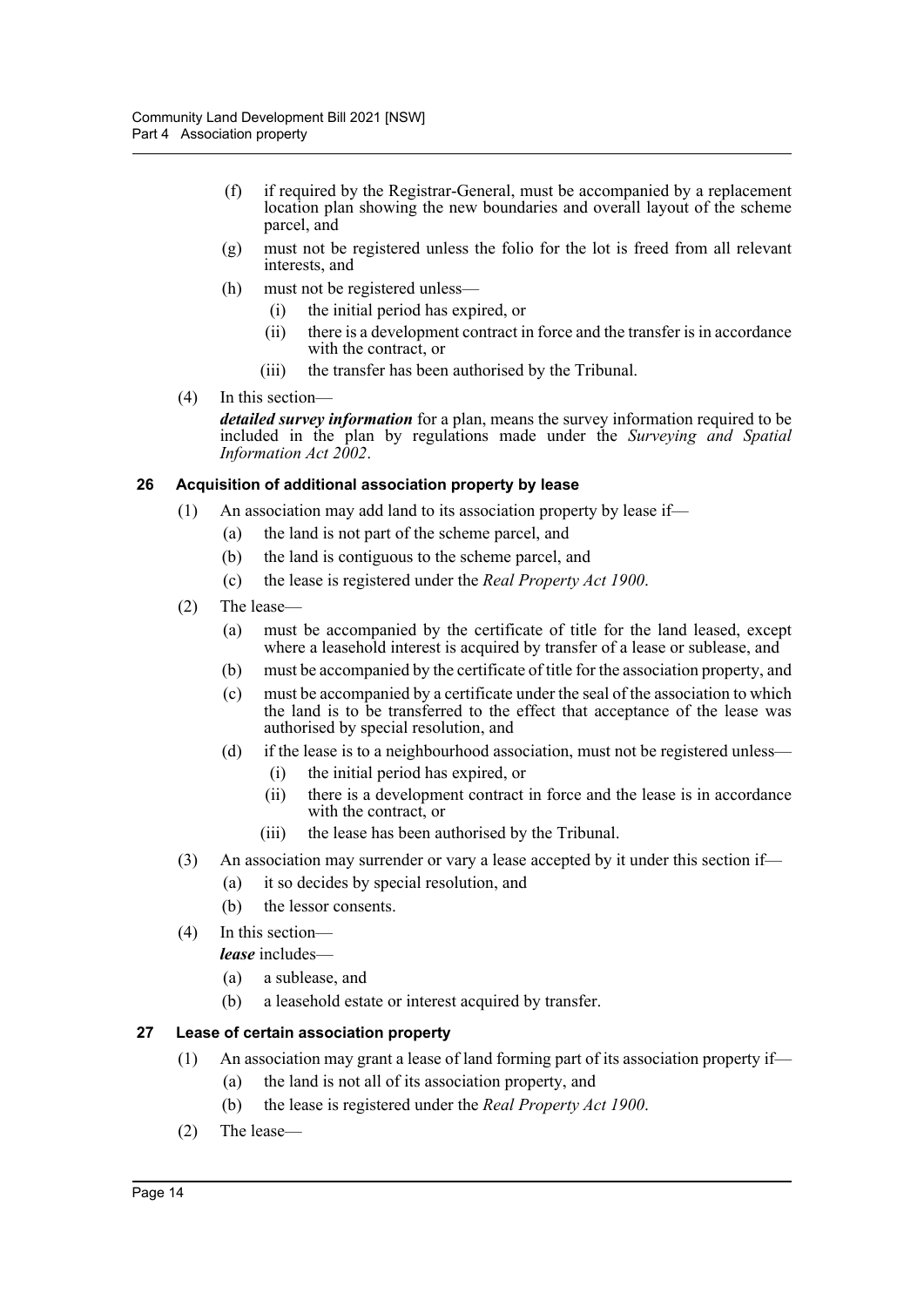- (a) must be accompanied by a certificate (an *association certificate*) in the approved form, and
- (b) must not be registered unless—
	- (i) the initial period has expired, or
	- (ii) the grant of the lease has been authorised by the Tribunal.
- (3) The association certificate must be under the seal of the association and be to the effect that—
	- (a) execution of the lease was authorised by special resolution, and
	- (b) any interest in the land has been released if—
		- (i) the lease has not been made subject to the interest, and
		- (ii) the interest is not a statutory interest or an interest recorded in the Register, and
		- (iii) the association has notice of the interest, and
	- (c) any by-law restricting the use of the association property no longer affects the interest passing under the lease.
- (4) An association may by special resolution accept a surrender of, or exercise a right of re-entry under, a lease granted by it under this section.
- (5) In this section—

*grant a lease* includes grant a sublease or transfer a lease, but only if the sublease or transfer is not in contravention of the lease.

#### <span id="page-19-0"></span>**28 Transfer of association property**

- (1) An association may transfer land forming part of its association property if—
	- (a) the land is not all of its association property, and
	- (b) the land is not held by it on lease, and
	- (c) the land is shown as a lot in a plan lodged for registration as a current plan, and
	- (d) the transfer is registered under the *Real Property Act 1900*.
- (2) The transfer—
	- (a) must be accompanied by a replacement sheet for the association property plan showing the altered boundaries of the association property, and
	- (b) must be accompanied by a certificate (an *association certificate*) in the approved form, and
	- (c) must not be registered unless—
		- (i) the initial period has expired, or
		- (ii) the transfer has been authorised by the Tribunal.
- (3) The association certificate must be under the seal of the association and be to the effect that—
	- (a) execution of the transfer was authorised by special resolution, and
	- (b) any interest in the land has been released if—
		- (i) the transfer has not been made subject to the interest, and
		- (ii) the interest is not a statutory interest or an interest recorded in the Register, and
		- (iii) the association has notice of the interest, and
	- (c) any by-law restricting the use of the association property no longer affects the interest passing under the transfer.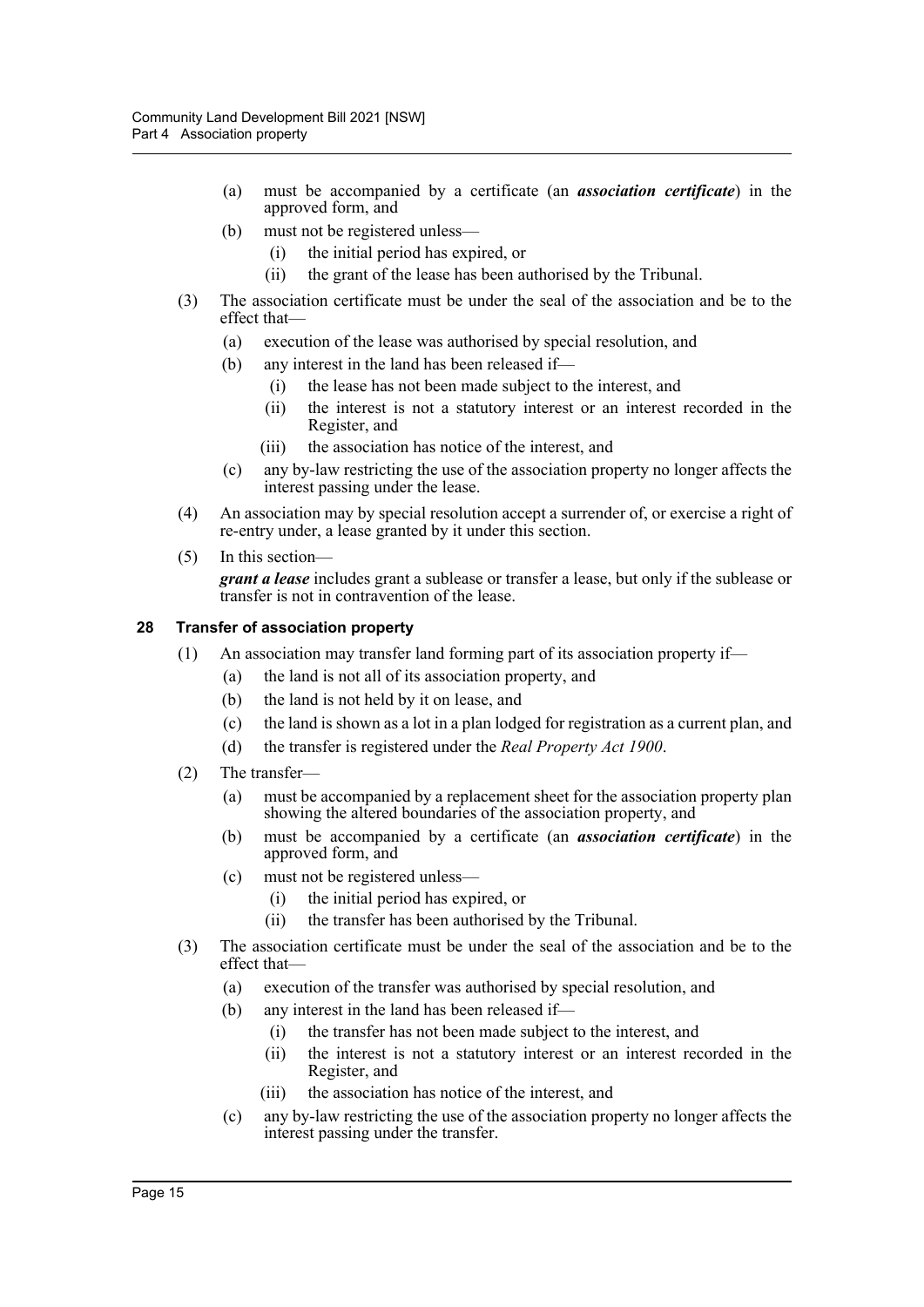(4) Land transferred under this section ceases to be association property.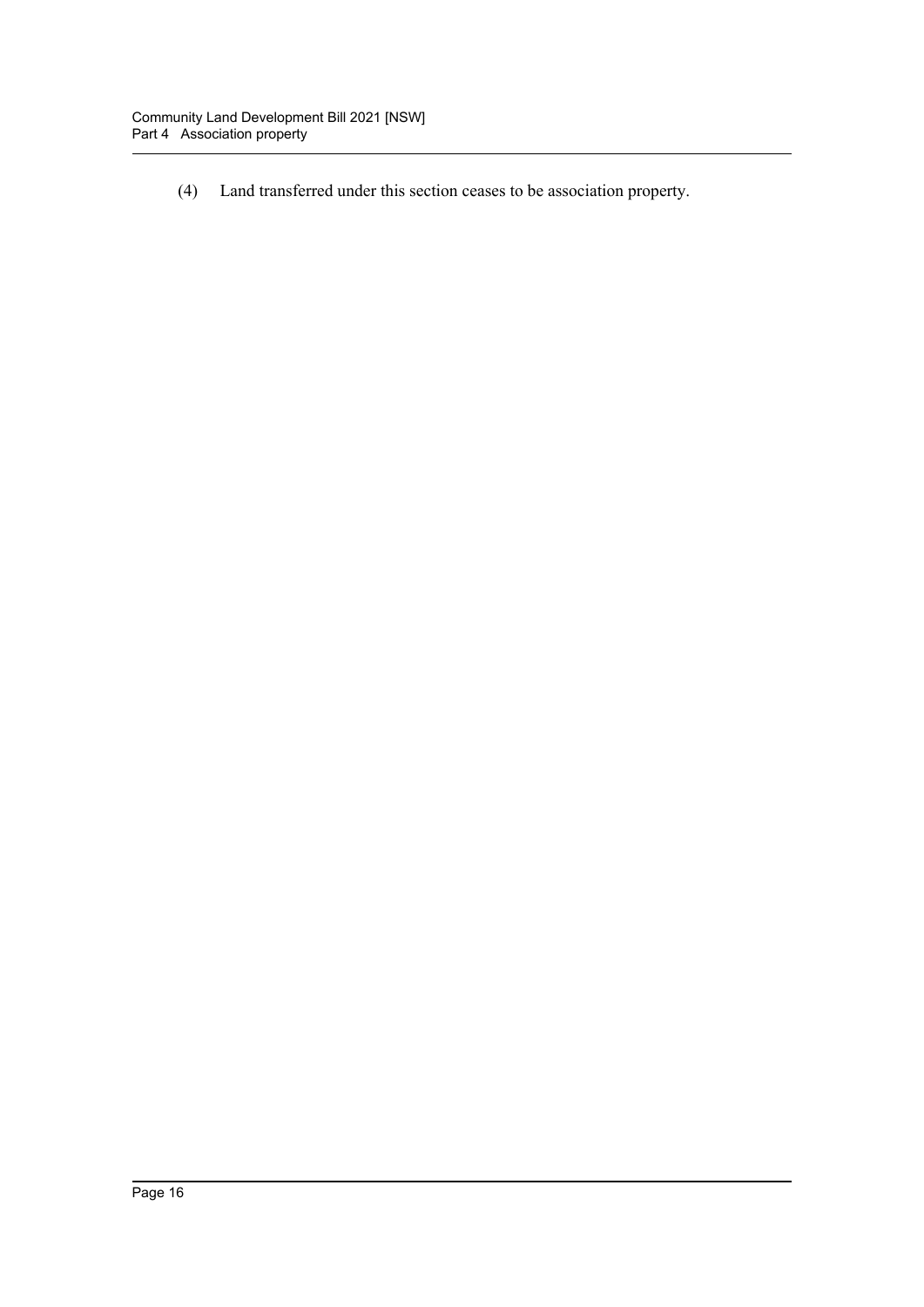# <span id="page-21-0"></span>**Part 5 Easements and restrictions**

### <span id="page-21-1"></span>**Division 1 Granting or accepting relevant interests**

#### <span id="page-21-2"></span>**29 Definition**

In this Division—

*relevant interest* means an easement, restriction on the use of land or positive covenant.

#### <span id="page-21-3"></span>**30 Association may grant or accept relevant interest**

- (1) An association may by special resolution—
	- (a) grant an easement that burdens association property, or
	- (b) grant a restriction on the use of land or a positive covenant that burdens association property or the whole of the scheme parcel, or
	- (c) execute a dealing releasing or varying a relevant interest that burdens association property or the whole of the scheme parcel.
- (2) An association may by ordinary resolution—
	- (a) accept the benefit of a relevant interest that benefits association property or the whole of the scheme parcel, or
	- (b) accept a dealing releasing or varying a relevant interest that benefits association property or the whole of the scheme parcel.

#### <span id="page-21-4"></span>**31 Dealings to grant or accept relevant interest**

- (1) A dealing by an association to grant, release, vary or accept a relevant interest that burdens or benefits land must be accompanied by a certificate—
	- (a) in the approved form, and
	- (b) under the seal of the association, and
	- (c) to the effect that the dealing was approved by the association in accordance with this Division.
- (2) A dealing under this section must not be registered if the association is a neighbourhood association unless—
	- (a) the initial period has expired, or
	- (b) there is a development contract in force and the dealing is in accordance with the contract, or
	- (c) the dealing has been authorised by the Tribunal.

#### <span id="page-21-5"></span>**Division 2 Statutory easements**

#### <span id="page-21-6"></span>**32 Definitions**

In this Division—

*lot* means—

- (a) a development lot, neighbourhood lot or strata lot, or
- (b) community property, precinct property or neighbourhood property.

*prescribed diagram* means a diagram in the approved form that complies with any requirements prescribed by the regulations or the lodgment rules. *service* includes—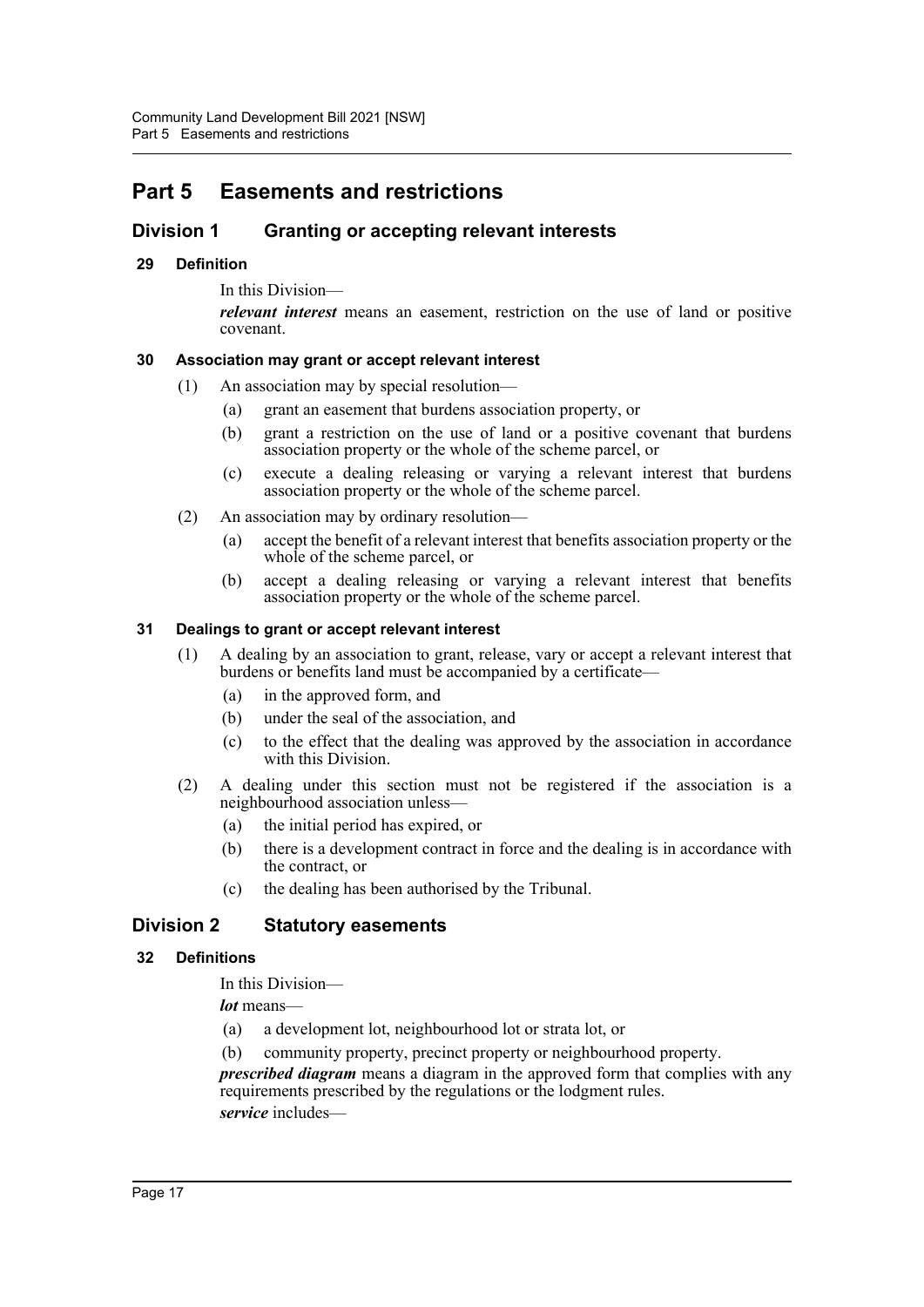- (a) the supply of water, gas, electricity, artificially heated or cooled air or heating oil, and
- (b) the provision of recycled water, sewerage and drainage, and
- (c) telecommunications services.

*service line* means a pipe, wire, cable, duct, channel or pole used for the provision of a service.

*service provider* includes an association that provides a service under a management statement.

#### <span id="page-22-0"></span>**33 Meaning of "statutory easement"**

For the purposes of this Act, a *statutory easement* is an easement conferring rights—

- (a) to provide a service line within a scheme and a service using the service line, and
- (b) to maintain and repair the service line, and
- (c) to enter the following land within the scheme and do all things as may be reasonably necessary to exercise the rights referred to in paragraphs (a) and  $(b)$ 
	- (i) land that includes, or is to include, the service line,
	- (ii) land contiguous to the land.

#### <span id="page-22-1"></span>**34 Creation of statutory easement**

- (1) A statutory easement is created within a scheme when a prescribed diagram showing the position of the service line is registered as part of the management statement for the scheme.
- (2) On the creation within a scheme of a statutory easement for a service line—
	- (a) the easement is appurtenant to each lot in the scheme to which a service is provided using the service line, and
	- (b) land within the scheme in which the service line is located is subject to the easement to the extent the lot is affected by the service line.

#### <span id="page-22-2"></span>**35 Service line provider has benefit of statutory easement**

A service provider has the benefit of a statutory easement created in a scheme in relation to a service line if—

- (a) the service provider provides a service within a scheme using the service line, and
- (b) the service is provided in accordance with an agreement or, if the service provider is the association for the scheme, in accordance with a management statement.

#### <span id="page-22-3"></span>**36 Implied covenants**

An association, owner of land or service provider, having the benefit of a statutory easement is subject to the following covenants—

- (a) the rights under the easement will be exercised in a way that—
	- (i) will not unreasonably interfere with the use and enjoyment by any other owner of land burdened by the easement, and
	- (ii) will ensure any interference with the use and enjoyment of community, precinct or neighbourhood property by owners or occupiers of lots will be kept to a minimum,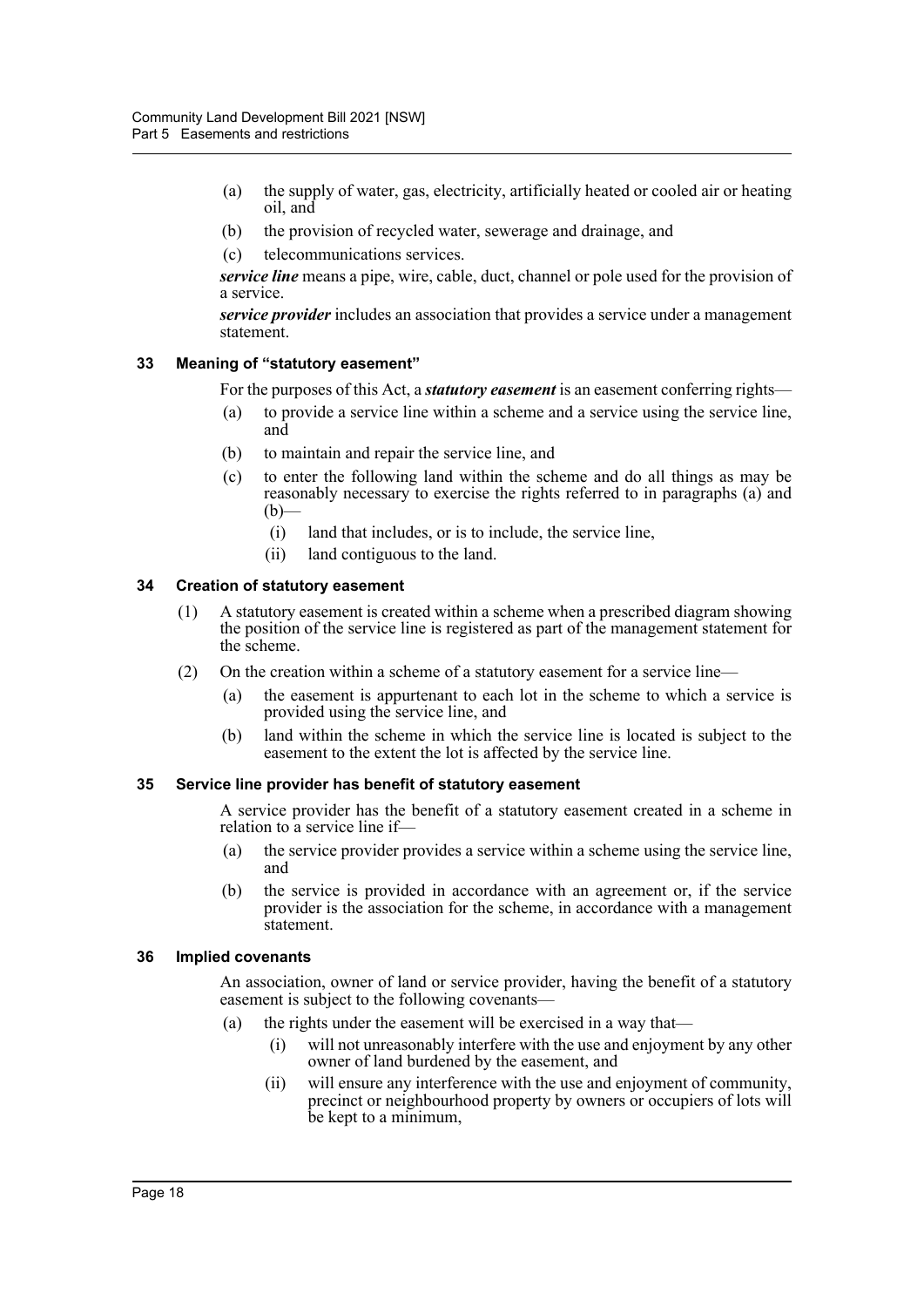- (b) the person exercising the rights under the easement will make good, at the person's own expense, any damage to, or interference with, the parts of the scheme affected by the exercise of the rights—
	- (i) for land within the scheme that will include, or includes, the service line—by restoring the land to a basic standard not including the repair or restoration of unusual or expensive landscaping or other works erected over the land, and
	- (ii) for land within the scheme contiguous to the land referred to in subparagraph (i)—by restoring the land to its former state,
- (c) the person exercising the rights under the easement will leave the land on which they are exercised in a clean and tidy condition on completion of the installation, maintenance or repair of any service the subject of the easement.

#### <span id="page-23-0"></span>**37 Service line completed after creation of statutory easement**

- (1) If the installation of a service line is completed after the creation of the statutory easement, the relevant association—
	- (a) must notify the Registrar-General of the completion in the approved form, and
	- (b) if the service line is installed in a different position from the position shown in the registered prescribed diagram, must lodge a new prescribed diagram for registration—
		- (i) showing the actual position of the service line, and
		- (ii) signed by the owners of each of the lots to be burdened by the statutory easement to be created on registration of the new prescribed diagram.
- (2) If the installation is completed during the initial period, the notification and lodgment is to be done by the developer.
- (3) On registration of the new prescribed diagram—
	- (a) the earlier prescribed diagram is cancelled to the extent it is inconsistent with the new prescribed diagram, and
	- (b) the new prescribed diagram has effect on registration as if it had been registered immediately before installation of the service line.

#### <span id="page-23-1"></span>**38 Developer to give copy of prescribed diagram to association**

- (1) A developer must give a copy of the prescribed diagram relating to a service line to the association for a scheme if—
	- (a) a service line is installed as part of the scheme, and
	- (b) the service line is installed after registration of the management statement.
- (2) The copy must be given within 1 month after the installation.

#### <span id="page-23-2"></span>**39 Registrar-General may make recordings**

The Registrar-General may make in the Register any recordings the Registrar-General thinks fit about any action taken under this Division.

#### <span id="page-23-3"></span>**40 Division does not affect other rights or obligations**

This Division does not affect any rights or obligations relating to service lines conferred or imposed by another Act.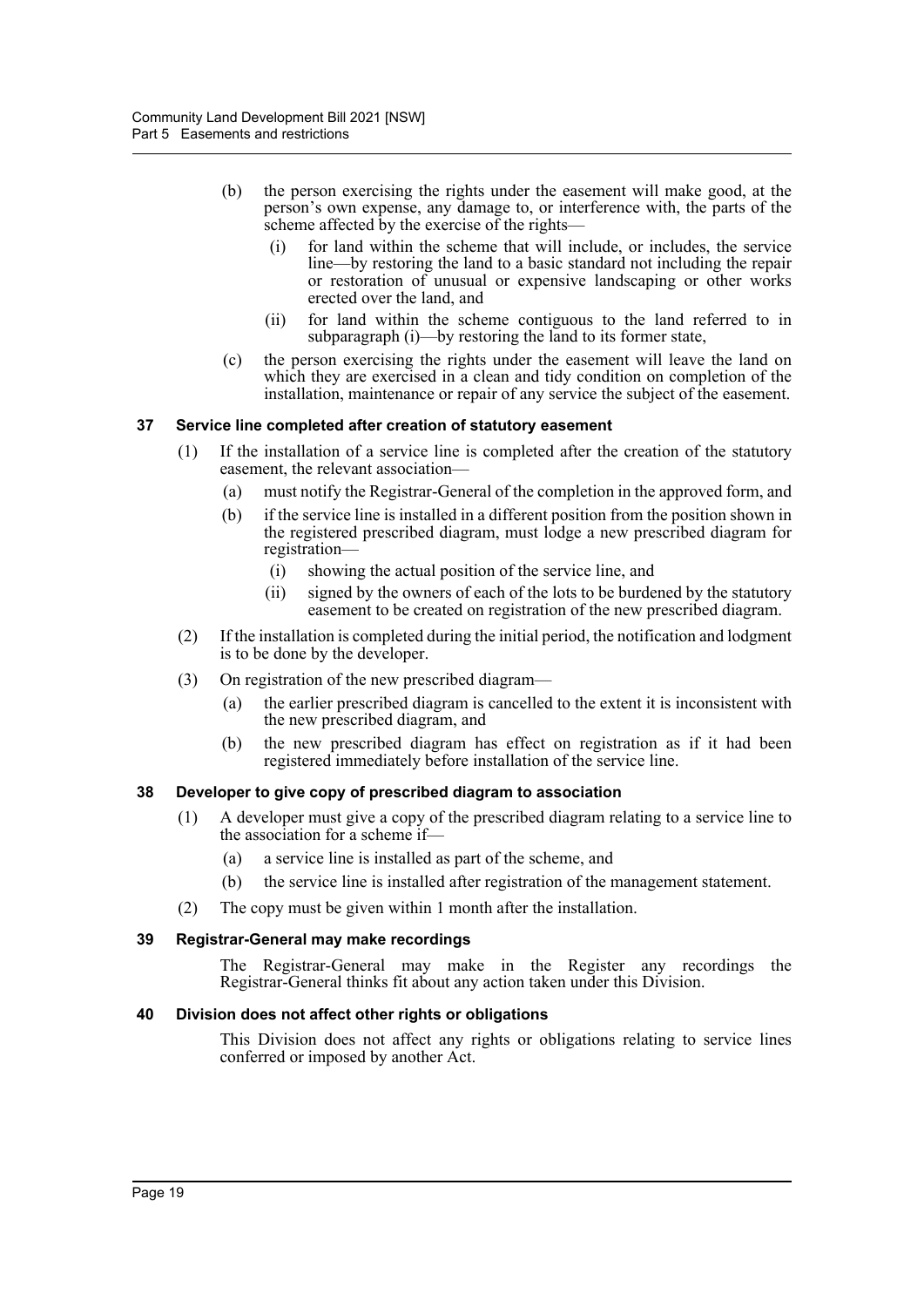### <span id="page-24-0"></span>**Part 6 Access to schemes**

#### <span id="page-24-1"></span>**41 Setting apart access way in association property**

- (1) All or part of association property may be set apart as an open access way connecting part of the scheme parcel—
	- (a) to a public place, or
	- (b) if the association property is part of a subsidiary scheme, to a public place through an open access way in the community scheme of which the subsidiary scheme forms part.
- (2) All or part of association property, other than an open access way, may be set apart as a private access way connecting part of the scheme parcel—
	- (a) to an open access way within the scheme parcel or a public place, or
	- (b) if the association property is part of a subsidiary scheme, to an open access way within the scheme parcel or a public place through an open access way in the community scheme of which the subsidiary scheme forms part.
- (3) Land is set apart under this section if the management statement for the scheme includes a plan in the approved form that—
	- (a) defines the land to be set apart as an access way, and
	- (b) specifies whether the land is an open access way or a private access way, and
	- (c) includes any information prescribed by the regulations or lodgment rules.

**Note.** See section 112 of the *Community Land Management Act 2021* for further provisions relating to open and private access ways.

#### <span id="page-24-2"></span>**42 Special resolution required for closure of open access way**

An open access way within a community parcel may not be closed unless the closure is authorised by special resolution of each association whose members are entitled to use the access way.

#### <span id="page-24-3"></span>**43 Access ways remain as association property**

- (1) Setting apart land as an open access way or a private access way does not—
	- (a) cause the land to cease to be association property, or
	- (b) affect the obligation of an association to maintain it as association property.
- (2) This section has effect to the exclusion of anything in the *Roads Act 1993* that operates to vest land in a council as a public road.

#### <span id="page-24-4"></span>**44 Effect of access ways in relation to certain rights**

- (1) Section 45A of the *Real Property Act 1900* does not apply to a conveyance of land abutting on an open access way or a private access way.
- (2) The owner of a lot in a scheme has no rights in relation to association property set apart under the scheme as an open access way or a private access way other than—
	- (a) rights conferred by this Act and the *Community Land Management Act 2021* on the owner in relation to association property, and
	- (b) rights conferred by the management statement for the scheme.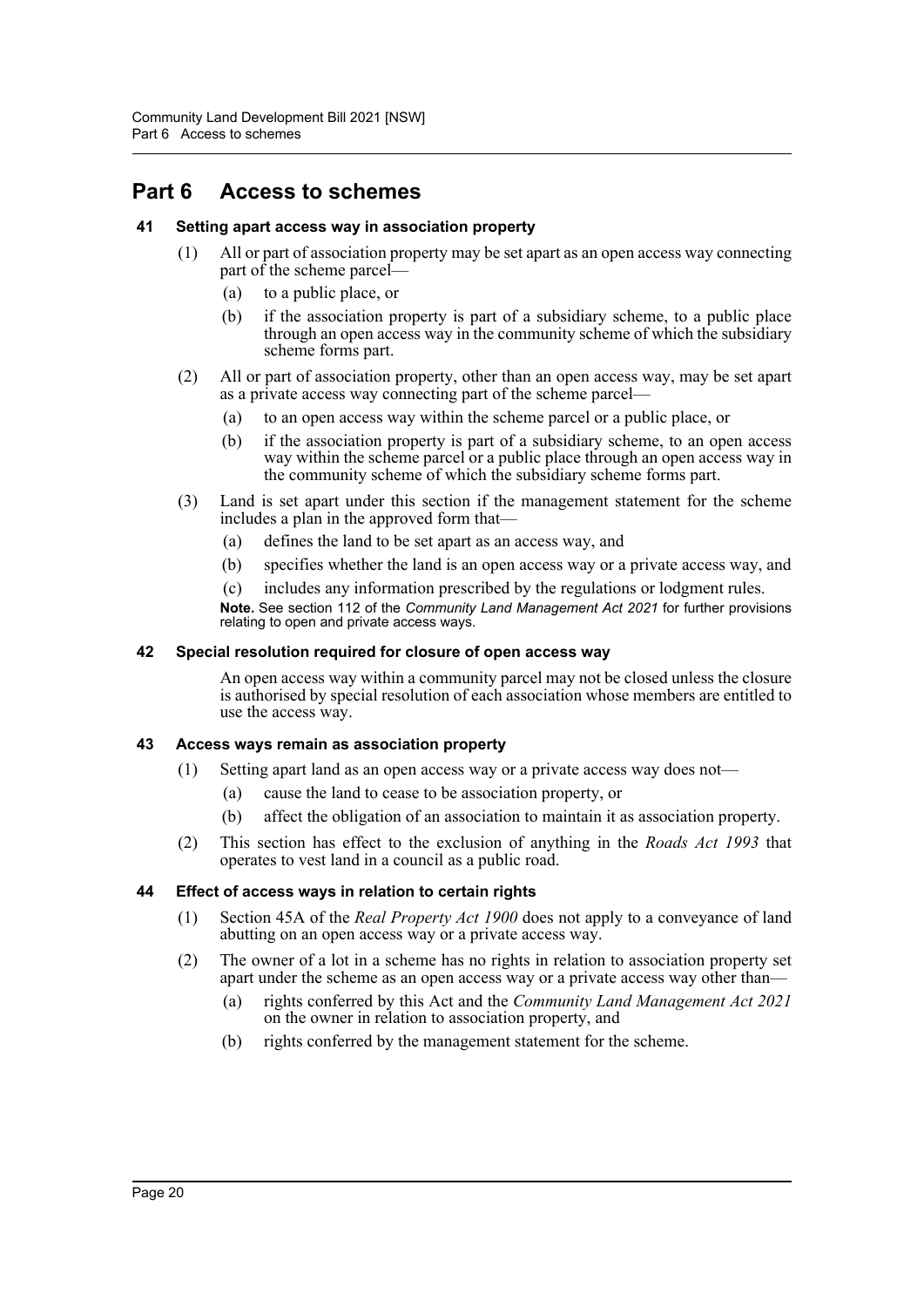## <span id="page-25-0"></span>**Part 7 Development contracts**

#### <span id="page-25-1"></span>**45 Definitions**

In this Act—

*authorised proposal* means any part of the proposed development that the developer is permitted by the contract to carry out but cannot, merely because it is described in the contract, be compelled to carry out.

*development concern*—see section 55.

*development contract* means the instruments, plans and drawings registered with a scheme plan that describe the way in which it is proposed to develop land in the scheme.

*warranted development* means any part of the proposed development that the developer is permitted by the contract to carry out and may be compelled to carry out.

#### <span id="page-25-2"></span>**46 Form and content**

- (1) A development contract and any amendment of a development contract must be in the approved form and be signed by or on behalf of the developer.
- (2) A development contract must describe the following—
	- (a) the parcel of land to which the contract relates,
	- (b) any land proposed to be added to the parcel at a later time,
	- (c) the warranted development,
	- (d) the authorised proposals.
- (3) A development contract must identify—
	- (a) warranted development as "**warranted development**—proposed development subject to a warranty", and
	- (b) authorised proposals as "**authorised proposals**—proposed development *not* subject to a warranty".
- (4) A development contract must include—
	- (a) a concept plan, and
	- (b) a description of the amenities proposed to be provided, and
	- (c) details of access and construction zones, working hours and any related rights over association property, and
	- (d) an undertaking by the developer—
		- (i) to not cause unreasonable inconvenience to owners of lots in the scheme, and
		- (ii) to repair without delay any damage caused to association property or common property by development activities, and
	- (e) any other documents, particulars, information or matter prescribed by the regulations.
- (5) A development contract cannot provide for the subdivision of association property without the consent, by special resolution, of the relevant association.
- (6) This section does not limit the matters that may be included in a development contract.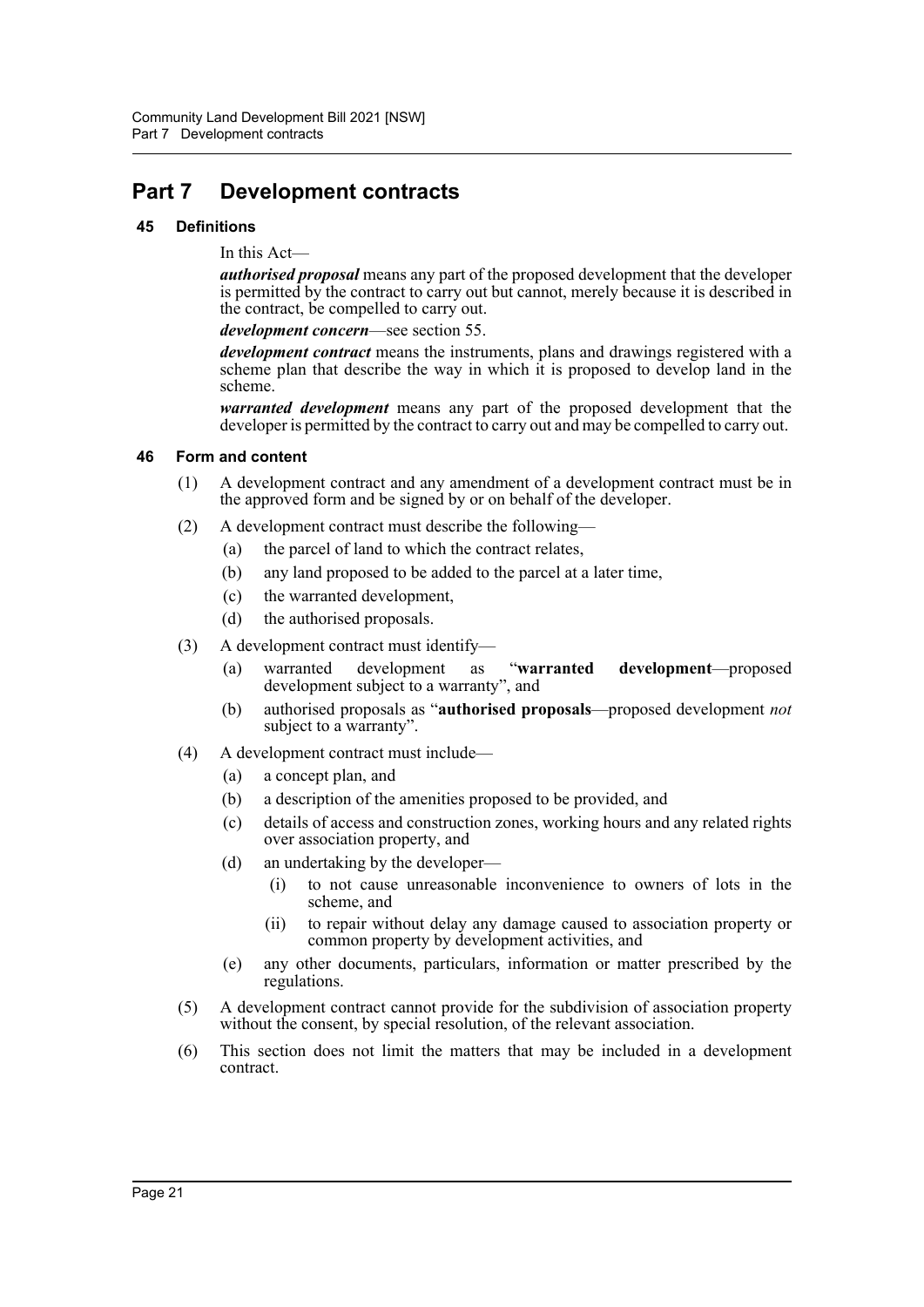#### <span id="page-26-0"></span>**47 Planning approval**

- (1) A planning authority must not grant planning approval to a relevant application unless the proposed development contract complies with this Part.
- (2) The granting of planning approval may be, but need not be, subject to a condition requiring the community parcel, precinct parcel or neighbourhood parcel to be developed in accordance with the development contract.
- (3) The condition has effect—
	- (a) for a development consent under Part 4 of the *Environmental Planning and Assessment Act 1979*—as a condition of the development consent authorised by, and imposed under, section 4.17 of that Act, or
	- (b) for an approval under Division 5.2 of that Act—as a condition of the approval.
- (4) A planning authority that grants planning approval for a relevant application—
	- (a) must certify on the development contract that—
		- (i) planning approval has been granted to the development proposed by the instruments, plans and drawings that comprise the development contract, and
		- (ii) the instruments, plans and drawings are not inconsistent with the planning approval, and
	- (b) must provide the applicant with a copy of the development contract bearing the certificate.
- (5) In this section—

*relevant application* means an application for planning approval for development in accordance with a proposed scheme plan accompanied by a proposed development contract.

#### <span id="page-26-1"></span>**48 Variation of liability for association property expenses**

- (1) A development contract may apportion the liability for expenses relating to the use or maintenance of association property in a scheme differently from the way liability would otherwise be apportioned by the schedule of unit entitlement applicable to lots under the scheme.
- (2) An apportionment under this section has effect despite the current schedule of unit entitlement, but does not apply to any liability relating to the use or maintenance of the association property after the development contract is concluded.

#### <span id="page-26-2"></span>**49 Binding effect**

- (1) A development contract comes into effect when it is registered.
- (2) A development contract registered with a scheme plan has effect as if it included an agreement under seal with the covenants set out in subsections (3) and (4)—
- (3) The developer covenants that the developer must—
	- (a) carry out warranted development, and
	- (b) carry out development in accordance with—
		- (i) the covenants set out and implied in the contract, and
		- (ii) any relevant planning approval.
- (4) The other parties covenant that the developer will be permitted to carry out, in accordance with the development contract and any relevant planning approval—
	- (a) warranted development, and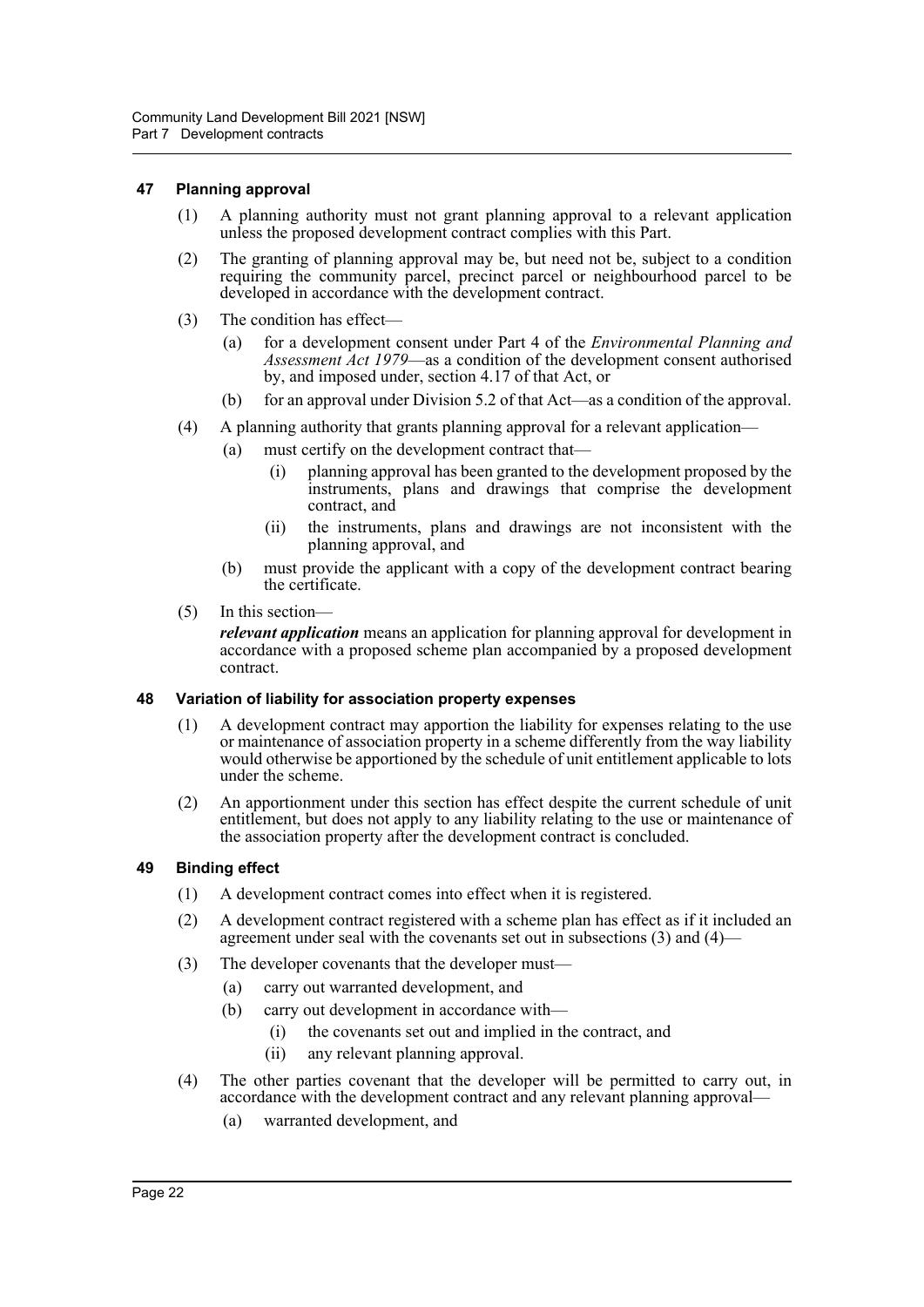- (b) authorised proposals.
- (5) The covenants are given jointly and severally between the developer and each of the other parties.
- (6) Any attempt to exclude, modify or restrict the operation of the covenants is void.
- (7) The covenants do not affect any right or remedy a person has otherwise than under the covenants.
- (8) The covenants do not merge in a transfer.
- (9) Part 4 of the *Community Land Management Act 2021* does not apply to matters arising under the covenants.
- (10) In this section—

*lot owner*, for a scheme, means a person, other than a developer, who is the owner of a development lot or neighbourhood lot within the scheme.

*other parties*, for a scheme, means—

- (a) the association and any subsidiary bodies, and
- (b) the lot owners, and
- (c) each registered mortgagee, chargee, covenant chargee or lessee of a lot.

#### <span id="page-27-0"></span>**50 Amendment with approval of planning authority and association**

- (1) A development contract may be amended by the developer but the amendment is ineffective unless—
	- (a) this section has been complied with in relation to the amendment, and
	- (b) the amendment is registered.
- (2) A proposed amendment to a development contract may not be made unless it is approved—
	- (a) by the planning authority, and
	- (b) by the relevant association.
- (3) The approval of the relevant association must be by—
	- (a) unanimous resolution, if the proposed amendment involves a change in—
		- (i) the basic architectural or landscaping design of the development, or
		- (ii) the essence or theme of the development, or
	- (b) resolution, if the proposed amendment gives effect only to—
		- (i) a change in the law, or
		- (ii) a change in the requirements of the planning authority, or
	- (c) special resolution, in any other case.
- (4) For the purposes of this section, an approval given under this Part by the Land and Environment Court to an amendment of a development contract has the same effect as if the approval were given by an association.
- (5) A planning authority that approves an amendment of a development contract must provide the applicant for the approval with—
	- (a) a copy of the instruments, plans and drawings that describe and illustrate the amendment, and
	- (b) a certificate to the effect that—
		- (i) the copy describes and illustrates the approved amendment, and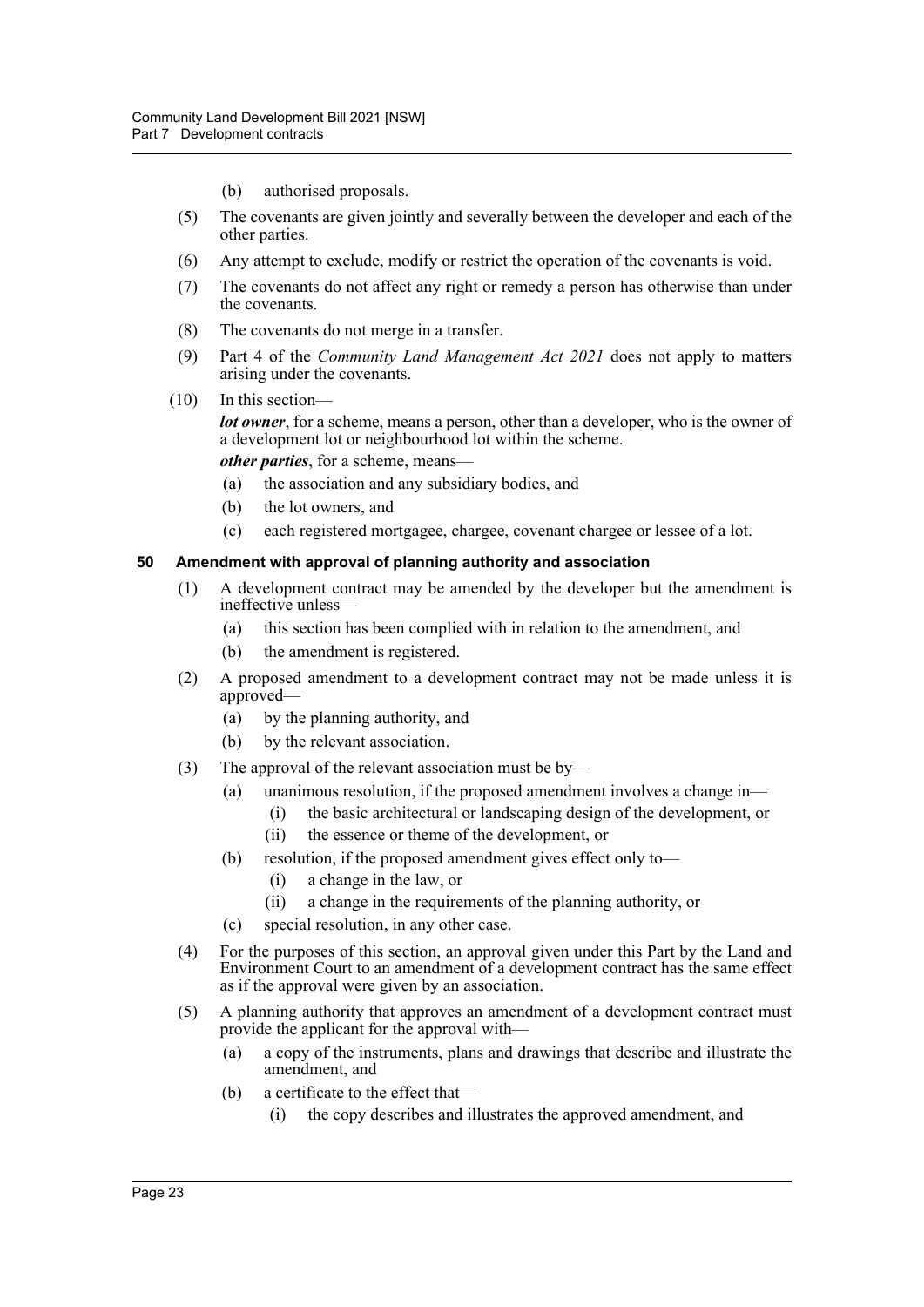(ii) the development contract, if amended as approved by the authority, would not be inconsistent with the related planning approval.

#### <span id="page-28-0"></span>**51 Notice of decision of planning authority and appeal**

- (1) If a planning authority does not approve an amendment of a development contract, the planning authority must give the applicant for the approval a notice stating—
	- (a) the grounds for the refusal, and
	- (b) the applicant may appeal to the Land and Environment Court against the refusal, and
	- (c) the period within which the appeal may be made.
- (2) The applicant may appeal to the Land and Environment Court against the refusal within 12 months after receiving the notice.
- (3) However, the Land and Environment Court may, if it considers it appropriate in the circumstances, extend the period for making the appeal.
- (4) A decision of the Land and Environment Court on appeal is taken to be the final decision of the planning authority and is to be given effect as if it were the decision of the planning authority.

#### <span id="page-28-1"></span>**52 Amendment with approval of Court**

- (1) A developer may apply to the Land and Environment Court for an order approving an amendment of a development contract if the approval by the relevant association is not given under this Part because—
	- (a) a motion for giving the approval has been defeated, or
	- (b) the notice relating the motion has been given but a meeting to consider the motion has not been held within a reasonable time after the giving of the notice.
- (2) A copy of the application must be served by the developer on—
	- (a) the planning authority, and
	- (b) the association and any subsidiary body, and
	- (c) each person other than the developer who is the owner of a development lot or neighbourhood lot in the scheme or any subsidiary scheme, and
	- (d) each registered mortgagee, chargee and covenant chargee of a development lot or neighbourhood lot in the scheme or any subsidiary scheme.
- (3) Each person or body served with a copy of the application is entitled to appear and be heard at the hearing of the application.
- (4) The Land and Environment Court may—
	- (a) approve the amendment, or
	- (b) approve a different amendment, or
	- (c) refuse to approve the amendment.

#### <span id="page-28-2"></span>**53 Registration of amendment**

- (1) An amendment to a development contract made in accordance with this Part may be registered by the recordings in the Register as the Registrar-General thinks fit.
- (2) The Registrar-General may refuse an application for registration of an amendment unless—
	- (a) it is in the approved form, and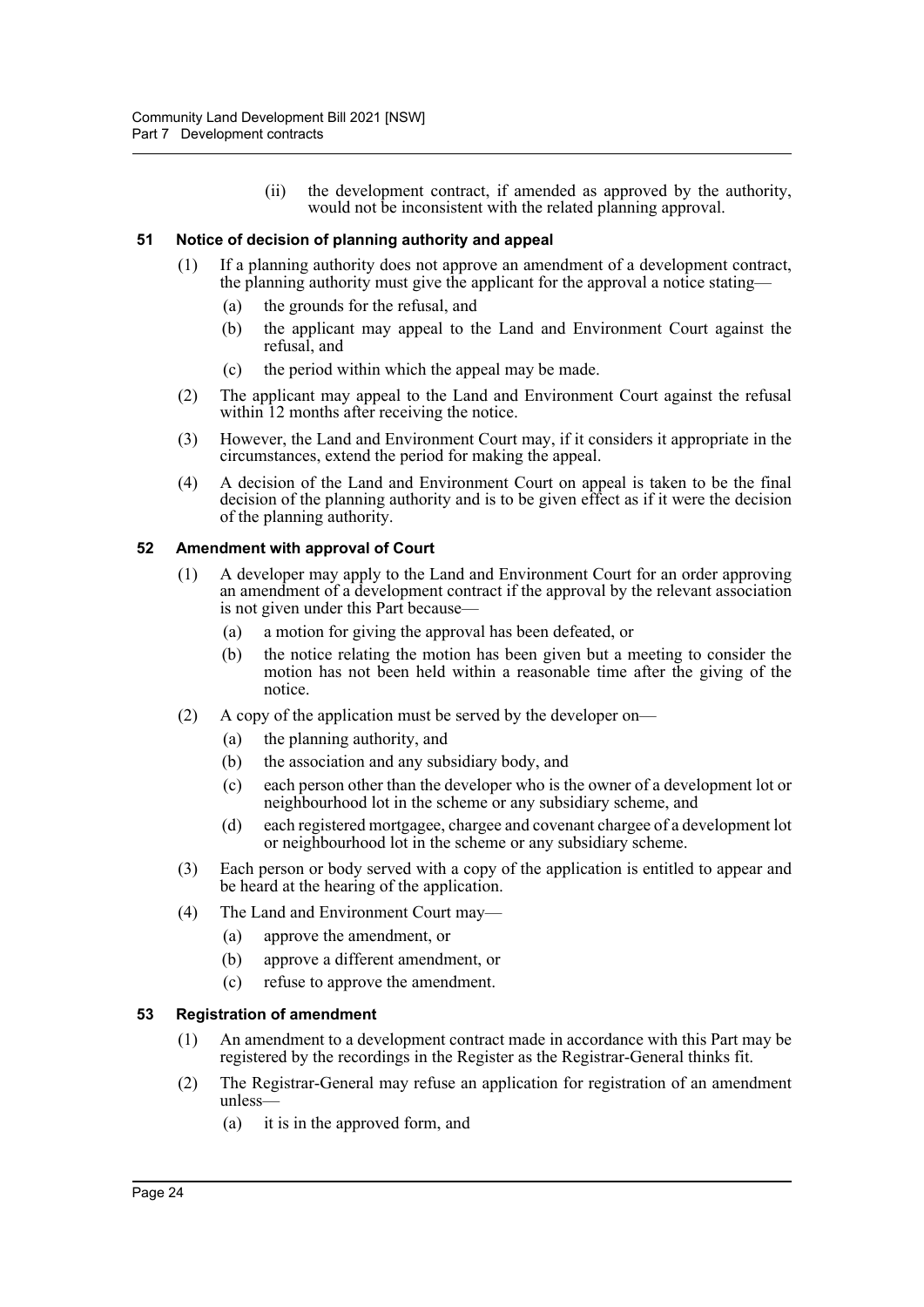- (b) it bears the approval of the planning authority, and
- (c) it bears a certificate by the association to the effect that the amendment was approved by the association as required by this Part.

#### <span id="page-29-0"></span>**54 Orders of the Court for breach**

- (1) This section applies to proceedings brought in the Land and Environment Court.
- (2) If proceedings are brought by an association, or a member of an association, under section 9.45 of the *Environmental Planning and Assessment Act 1979* for a breach of a condition of a planning approval constituted by a breach of a development contract, the Court may make an award of damages under section 20(2)(d) of the *Land and Environment Court Act 1979*—
	- (a) instead of making a restraining order under section 9.46 of the *Environmental Planning and Assessment Act 1979*, or
	- (b) instead of, or in addition to, making an order under that section other than a restraining order.
- (3) If proceedings are brought under section 20(2)(d) of the *Land and Environment Court Act 1979* for a breach of the agreement implied by section 49 in relation to a development contract—
	- (a) the Court may make an order under section 9.46 of the *Environmental Planning and Assessment Act 1979* instead of, or in addition to, making an award of damages, or
	- (b) the Court may order specific performance of the development contract instead of making an award of damages.

#### <span id="page-29-1"></span>**55 Development concerns**

- (1) The following are *development concerns* for the purposes of this Part—
	- (a) adding to association property in accordance with a development contract,
	- (b) adding land to a scheme in accordance with a development contract,
	- (c) carrying out any other development permitted to be carried out because it is included in a development contract.
- (2) The following are not *development concerns* for the purposes of this Part—
	- (a) the subdivision of association property created by a registered plan,
	- (b) the grant of a lease over association property,
	- (c) the amendment of a development contract, regardless of whether the subject-matter involved is, or relates to, a development concern.

#### <span id="page-29-2"></span>**56 Right to complete permitted development**

- (1) The developer who is permitted to carry out development that is a development concern under a development contract is the *relevant developer* for the development concern.
- (2) A motion included in the notice for a meeting of an association that would have the effect of making a decision about a development concern may be passed or defeated  $by-$ 
	- (a) the vote of the relevant developer, or
	- (b) if there is more than 1 relevant developer, the vote of each of the developers.
- (3) It is not necessary for a decision about a development concern to be supported by special or unanimous resolution of an association, despite any other provision of this Act.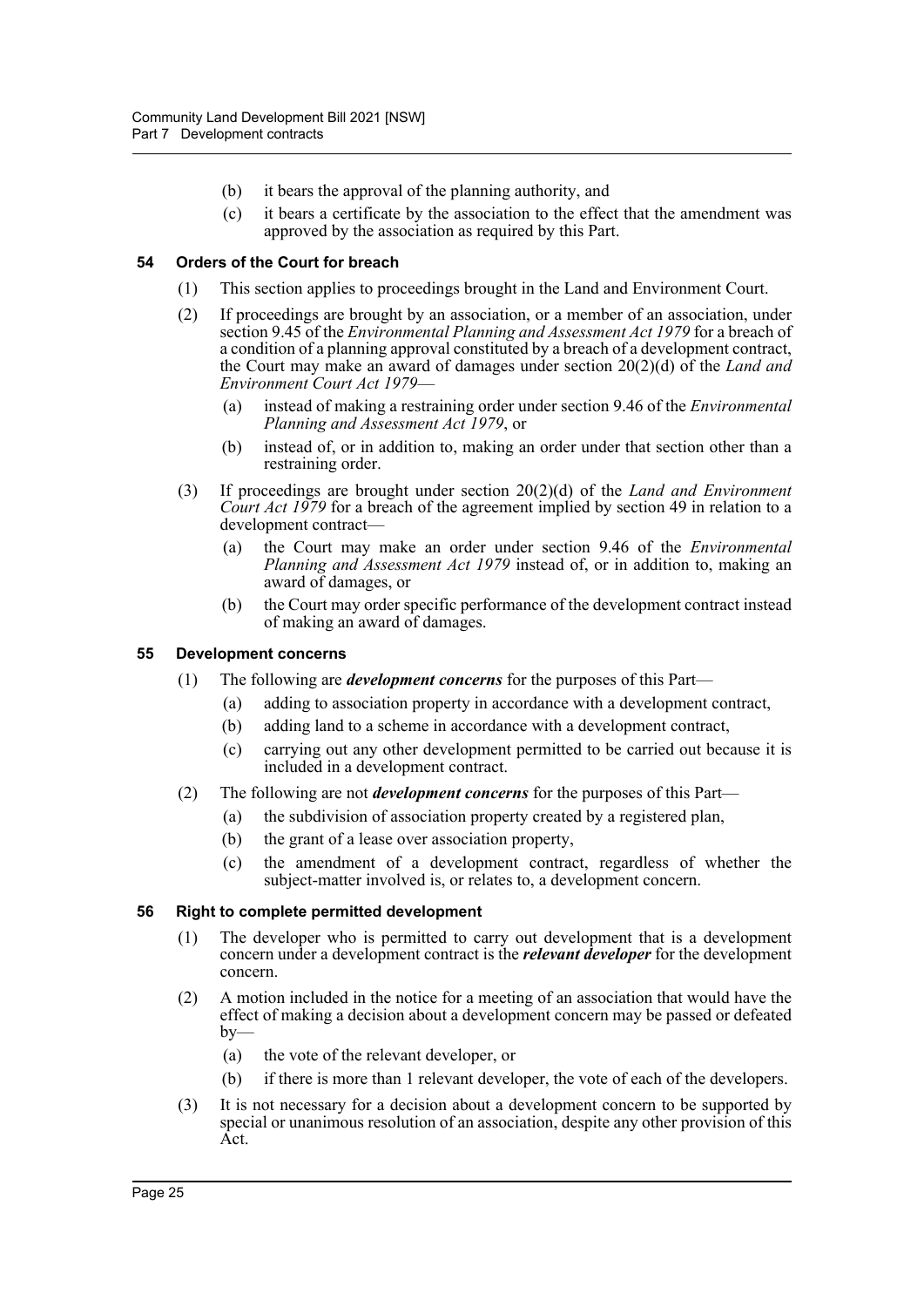- (4) A dealing, plan or other instrument may be executed for the purpose of giving effect to a decision about a development concern by—
	- (a) an association, or
	- (b) the relevant developer on behalf of an association.
- (5) The regulations or the lodgment rules may—
	- (a) impose requirements for the execution of dealings, plans and other instruments by associations and developers, and
	- (b) require verification by statutory declaration of the circumstances in which they were executed.

#### <span id="page-30-0"></span>**57 Meetings of association relating to development concerns**

- (1) A motion, the passing or defeat of which at a meeting of an association or of the association committee of an association would have the effect of making a decision about a development concern, must be—
	- (a) identified as relating to a development concern in the notice for the meeting, and
	- (b) moved separately from any other kind of motion.
- (2) A general meeting of an association under Schedule 1 to the *Community Land Management Act 2021*—
	- (a) may be convened by the developer, or
	- (b) must be convened if a qualified request is made under section 17 of that Act.
- (3) In convening the general meeting, the developer or the persons or bodies making the qualified request may give notice of the meeting on behalf of the association committee of the association.
- (4) The required quorum at a meeting of the association or association committee of the association is the developer—
	- (a) while business relating to a development concern is being dealt with, and
	- (b) if notice of the meeting has been duly given.
- (5) A developer may exercise any of the following functions for the purpose only of allowing development permitted by a development contract to be carried out—
	- (a) functions of an association bound by the development contract,
	- (b) functions of any other person having functions under the scheme concerned as may be prescribed by the regulations.
- (6) A reference to a developer in subsections (4) and (5) is, if the developer is a corporation, a reference to the company nominee of the corporation.
- (7) This section has effect despite any other provision of this Act.
- (8) In this section—

*company nominee*, for a corporation, means a company nominee within the meaning of the *Community Land Management Act 2021* who is authorised to exercise the voting rights of the corporation.

#### <span id="page-30-1"></span>**58 Conclusion of development contract**

- (1) For the purposes of this Act, a development contract is concluded when any of the following occurs—
	- (a) any planning approval required for carrying out the contract is revoked,
	- (b) the time specified by the contract for conclusion of the contract arrives,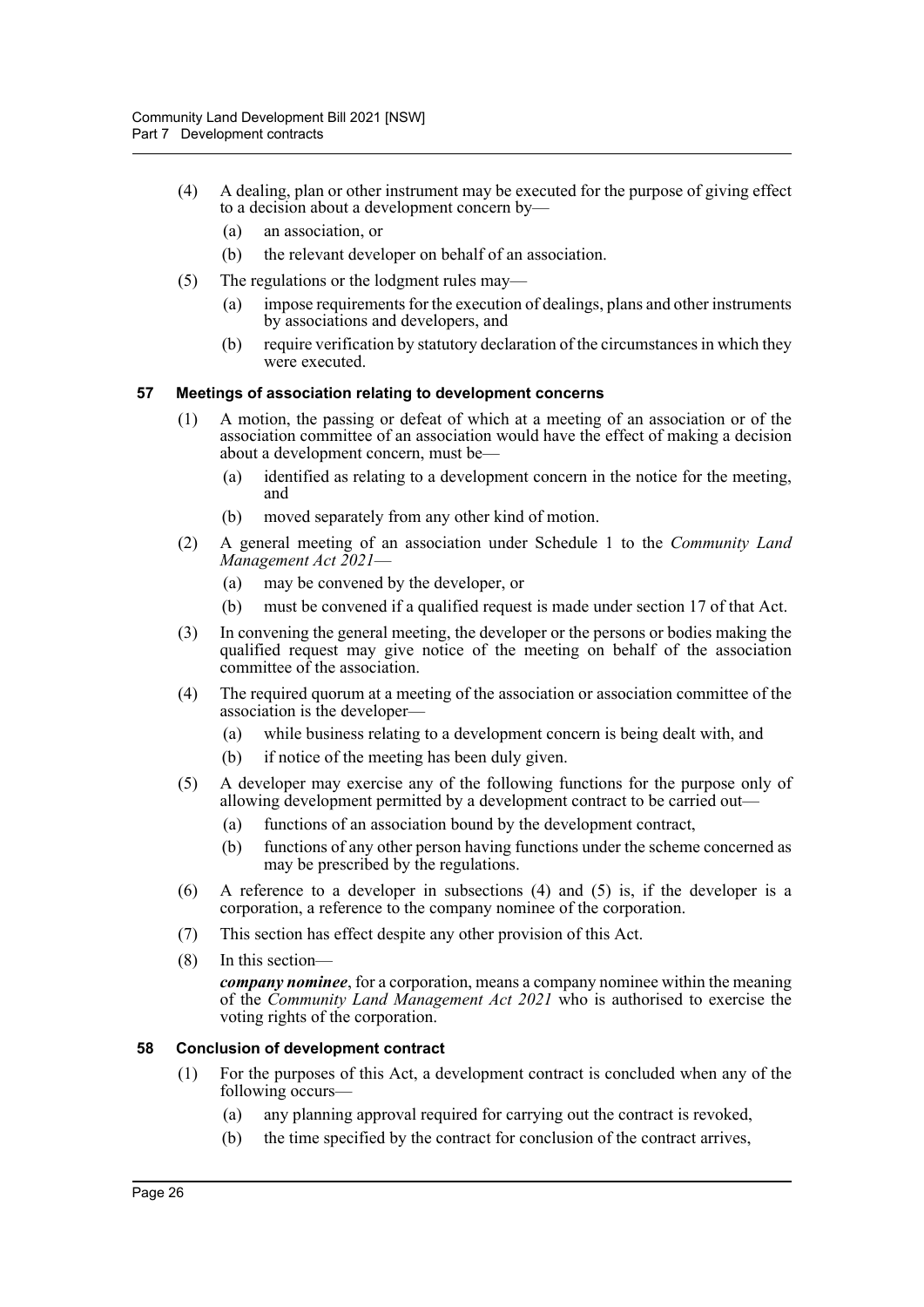- (c) a notice (a *completion notice*) stating that the scheme to which the contract relates is completed is registered by the Registrar-General,
- (d) the scheme to which the contract relates is terminated under Part 9.
- (2) A development contract must specify a time for the conclusion of the contract being a time not later than—
	- (a) 10 years after the registration of the contract, or
	- (b) if the regulations permit a later date to be specified, the later date.
- (3) A completion notice must not be registered by the Registrar-General unless—
	- (a) it is in the approved form, and
	- (b) it has been signed by the developer concerned, and
	- (c) it is lodged with a certificate of the association for the scheme concerned—
		- (i) in the approved form, and
		- (ii) certifying that the association has agreed, by unanimous resolution, that the development contract has concluded.
- (4) The Registrar-General must, if satisfied that a development contract has concluded—
	- (a) make an appropriate record of the conclusion of the contract in the folio for the association and the association property, if any, of the scheme concerned, and
	- (b) remove the contract from the Register.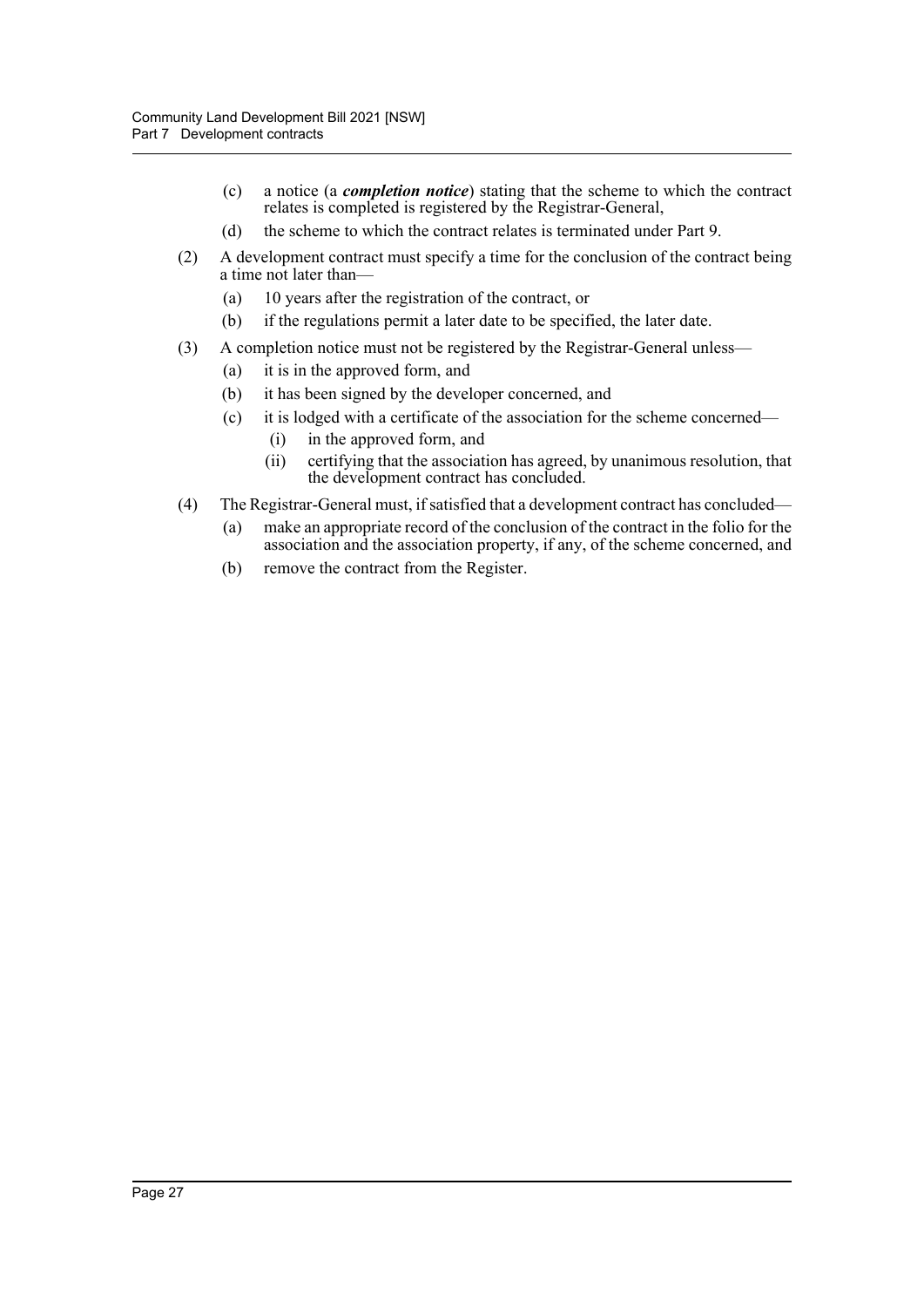## <span id="page-32-0"></span>**Part 8 Amalgamation of schemes**

#### <span id="page-32-1"></span>**59 Amalgamation with subsidiary precinct or neighbourhood scheme**

A precinct scheme or neighbourhood scheme forming part of a community scheme may be amalgamated with the community scheme in accordance with this Part.

#### <span id="page-32-2"></span>**60 Public notice of proposed amalgamation**

- (1) The following must be publicly notified at least 14 days before an application for amalgamation is made—
	- (a) details of the proposed amalgamation,
	- (b) a statement of intention to make the application.
- (2) The public notification must be done in a way the Registrar-General considers appropriate to cause notice of the application to come to the attention of the public.

#### <span id="page-32-3"></span>**61 Application for amalgamation of schemes**

- (1) An application for amalgamation must—
	- (a) be made to the Registrar-General in the approved form, and
	- (b) be made under the seal of each of the following associations after being approved by special resolution of each of the associations—
		- (i) the community association,
		- (ii) the precinct association or neighbourhood association for the precinct scheme or neighbourhood scheme to be amalgamated,
		- (iii) the association or strata corporation for each other subsidiary scheme in the community scheme,
		- (iv) if the amalgamated scheme is a precinct scheme, the association or strata corporation for each other subsidiary scheme in the precinct scheme, and
	- (c) be signed by the registered owner of each development lot in the community scheme that has not become part of a subsidiary scheme, and
	- (d) bear the consent of the planning authority.
- (2) The Registrar-General may refuse to register an amalgamation unless—
	- (a) the application for amalgamation is signed by each registered mortgagee, chargee or covenant chargee of each development lot in the community scheme that has not become part of a subsidiary scheme, and
	- (b) the application bears the consent of each lessee of precinct property or neighbourhood property in the precinct scheme or neighbourhood scheme to be amalgamated with the community scheme.

#### <span id="page-32-4"></span>**62 Matters to accompany application**

- (1) The application for amalgamation must be accompanied by—
	- (a) an additional sheet of the detail plan for the community plan showing all the amalgamated precinct development lots or neighbourhood lots as community development lots or former community development lots without any changes to the boundaries or dimensions of the lots, and
	- (b) a replacement sheet for the community property plan showing the altered boundaries of the community property including the amalgamated precinct property or neighbourhood property, and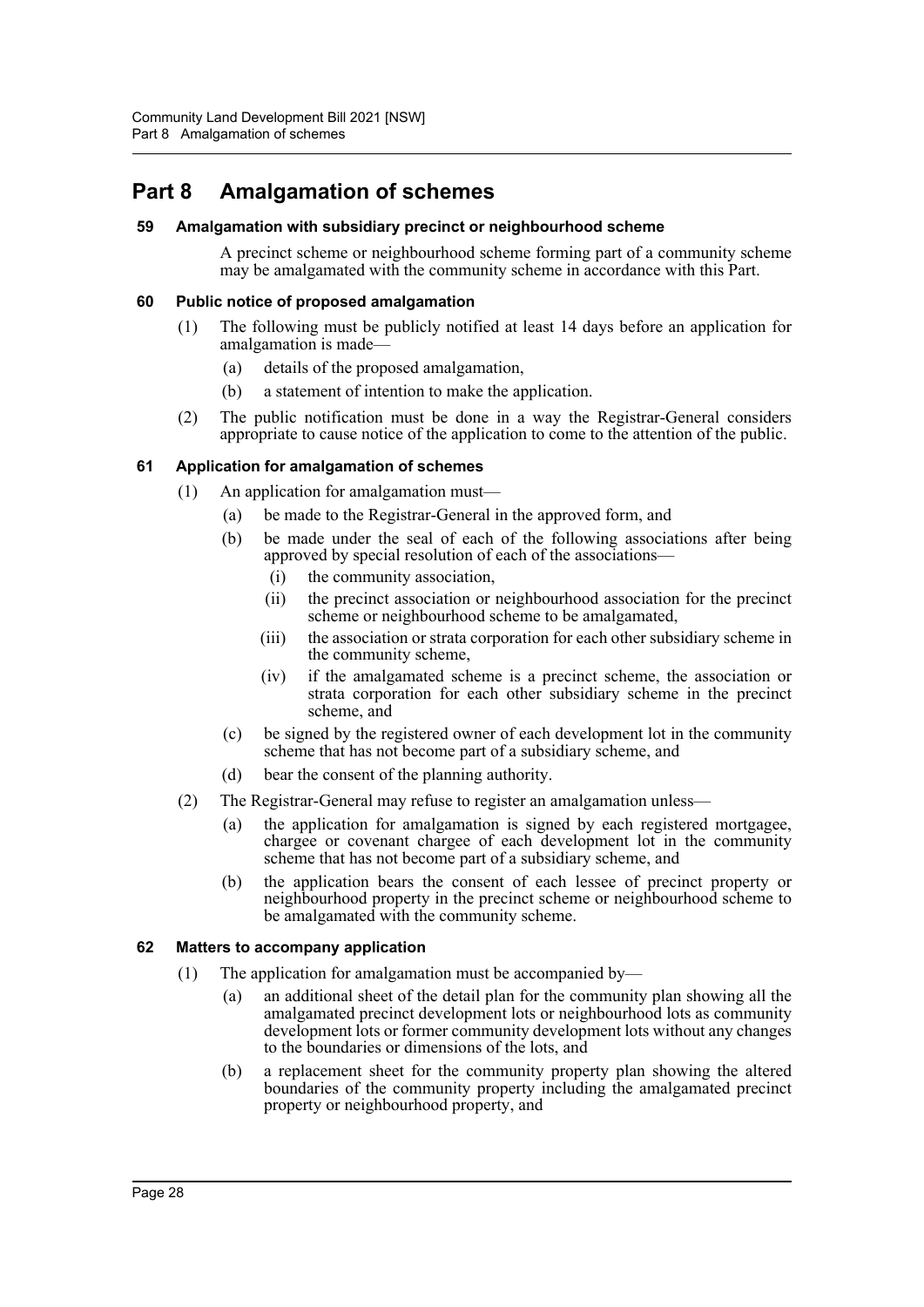- (c) a replacement schedule of unit entitlement for the community plan that complies with Schedule 3, and
- (d) an amended community management statement, and
- (e) any documents prescribed by the regulations.
- (2) The amended community management statement must—
	- (a) comply with Schedule 2, and
	- (b) include a new prescribed diagram for all the statutory easements to which the community scheme will be subject on registration of the amalgamation, and
	- (c) if the position of service lines has changed, or is proposed to be changed, from the position shown on the prescribed diagrams for the community scheme, precinct scheme or neighbourhood scheme before amalgamation, be accompanied by the consent to the change of each owner of a lot affected by the change on registration of the amalgamation, and
	- (d) include new plans under section 41 for all access ways that will exist in the community scheme on registration of the amalgamation, and
	- (e) be accompanied by a certificate under the seal of the community association to the effect that the community management statement was amended in accordance with the *Community Land Management Act 2021*.

#### <span id="page-33-0"></span>**63 Consequences of registration of amalgamation of schemes**

- (1) On receiving an application for amalgamation in accordance with this Part, the Registrar-General may register the amalgamation.
- (2) On registration of the amalgamation—
	- (a) each precinct scheme or neighbourhood scheme the subject of the application is terminated, and
	- (b) the association for a terminated scheme is dissolved, and
	- (c) any money in the administrative fund of a terminated scheme is to be transferred to the administrative fund of the community scheme, and
	- (d) any money in the sinking fund of a terminated scheme is to be transferred to the sinking fund of the community scheme, and
	- (e) any association property in a terminated scheme becomes community property in the community scheme, and
	- (f) any other assets and property of the association for a terminated scheme become the assets and property of the community association, and
	- (g) any liabilities of the association for a terminated scheme become the liabilities of the community association, and
	- (h) each precinct development lot or neighbourhood lot in a terminated scheme becomes a development lot in the community scheme, and
	- (i) each former precinct development lot in a terminated precinct scheme becomes a former development lot in the community scheme, and
	- (j) the change of a precinct development lot or neighbourhood lot to a community development lot does not affect any mortgage, charge, lease or other interest registered on the lot, and
	- (k) each owner of a precinct development lot or neighbourhood lot in a terminated scheme becomes a member of the community association, and
	- (l) each neighbourhood scheme or strata scheme that is a subsidiary scheme of a terminated precinct scheme and not the subject of the application continues as a subsidiary scheme of the community scheme.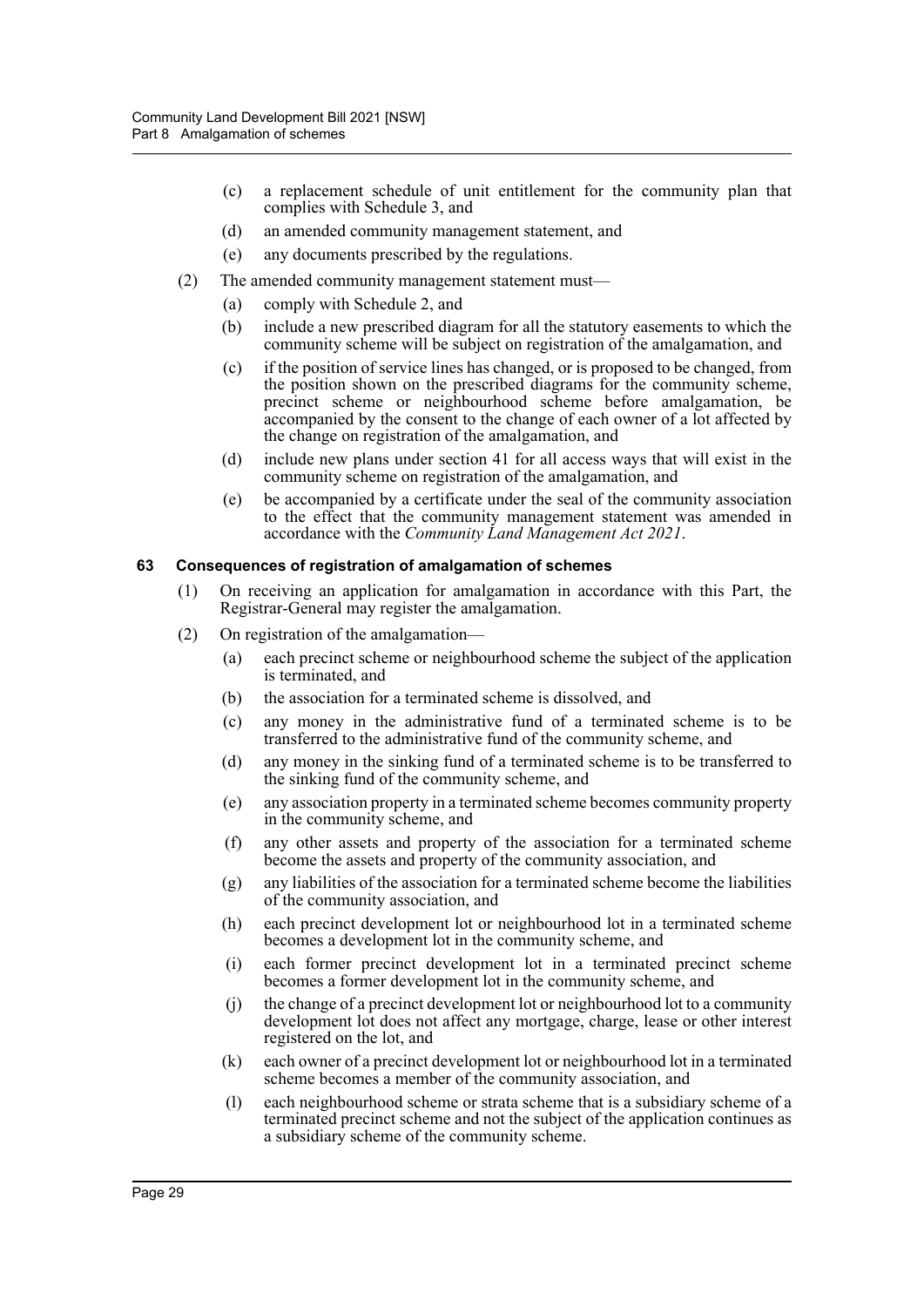- (3) If the Registrar-General registers the amalgamation, the Registrar-General—
	- (a) must record in the Register the termination of each scheme that amalgamated with the community scheme, and
	- (b) may make any other appropriate recordings in the Register to give effect to the amalgamation and its consequences.

#### <span id="page-34-0"></span>**64 Regulations for purposes of this Part**

Regulations may be made about the amalgamation of schemes under this Part, including transitional matters arising from an amalgamation of schemes.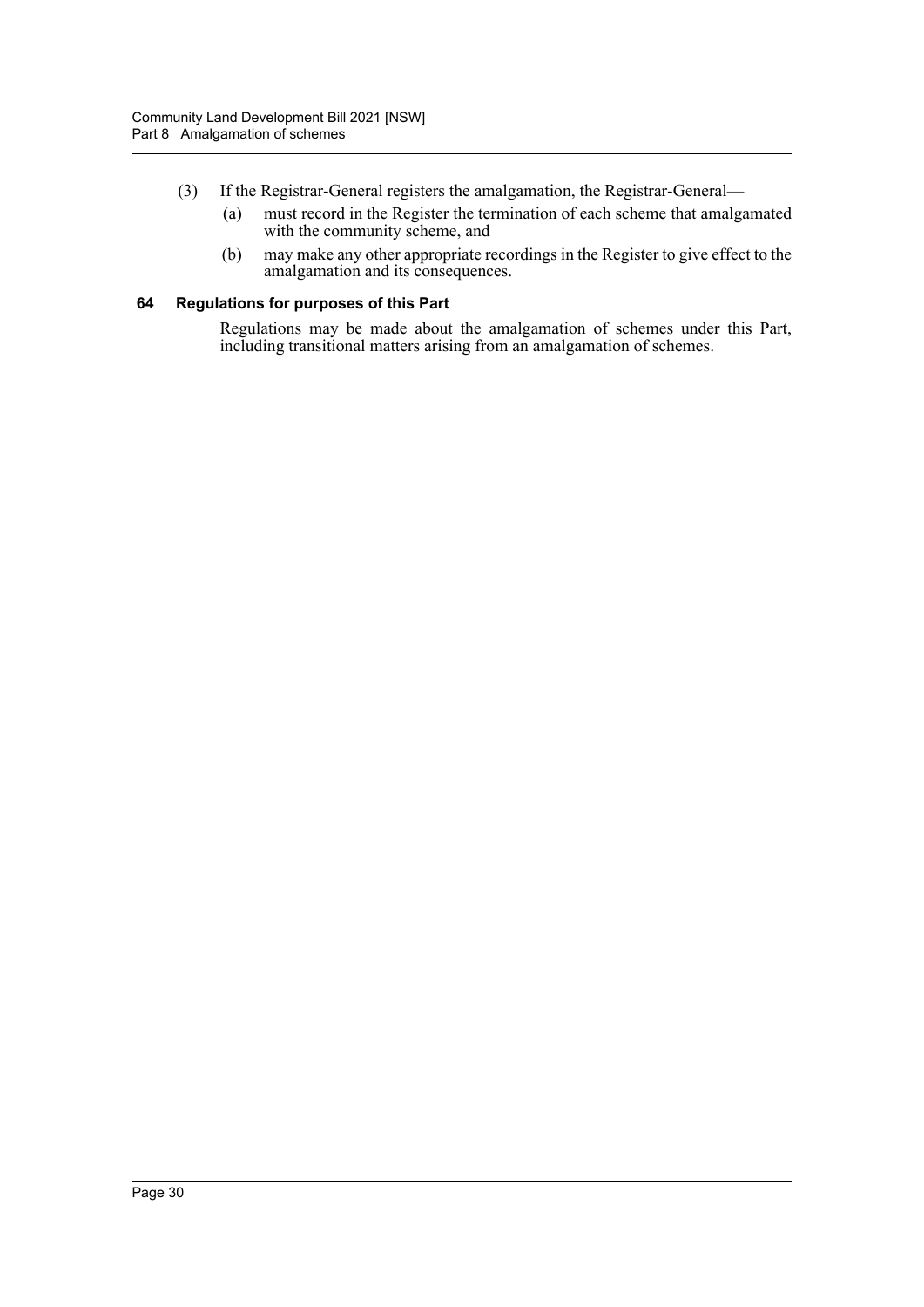# <span id="page-35-0"></span>**Part 9 Variation or termination of scheme**

### <span id="page-35-1"></span>**Division 1 Variation or termination by Supreme Court**

#### <span id="page-35-2"></span>**65 Variation or termination of scheme**

- (1) The Supreme Court may vary or terminate a scheme if satisfied that—
	- (a) the continuation of the scheme is impracticable, or
	- (b) if the scheme is a staged scheme, completion of the staged scheme has become impracticable.
- (2) The Supreme Court may terminate a scheme and any subsidiary scheme if an application to terminate the scheme is made by—
	- (a) the association for the scheme and each subsidiary body, and
	- (b) each owner of a lot within the scheme and any subsidiary scheme, and
	- (c) each registered mortgagee, chargee and covenant chargee of a lot within the scheme and any subsidiary scheme.
- (3) An order of the Supreme Court varying or terminating a scheme may provide for any 1 or more of the following—
	- (a) the adjustment, exercise and discharge of rights and liabilities under the scheme of an association and its members,
	- (b) disposal of the assets of an association or of a strata corporation that is a member of an association,
	- (c) the vesting of estates or interests in land within the scheme,
	- (d) the winding up of an association or of a strata corporation that is a member of an association,
	- (e) a variation of unit entitlement in accordance with a new valuation,
	- (f) the amendment of the management statement for the scheme,
	- (g) the registration of a new plan or reversion to a former plan,
	- (h) any other matter the Court considers to be appropriate, just and equitable in the circumstances.
- (4) If the Supreme Court orders termination of a scheme, the parcel that was subdivided to constitute the scheme is, for the purposes of section 23F of the *Conveyancing Act 1919*, reinstated as a lot in a current plan.
- (5) Subsection (4) does not apply if the Supreme Court orders the lodgment for registration of a current plan for the parcel.
- (6) In this section—

*staged scheme* means a scheme for which a development contract is in force.

#### <span id="page-35-3"></span>**66 Variation of associated development contract**

- (1) The Supreme Court may also vary an applicable development contract if satisfied that completion of a staged scheme has become impracticable.
- (2) An order of the Supreme Court varying a development contract may provide for any 1 or more of the following—
	- (a) the conversion of a development lot or former development lot to community property or precinct property,
	- (b) the conversion of a neighbourhood lot to neighbourhood property,
	- (c) the severance from the scheme of a development lot or neighbourhood lot,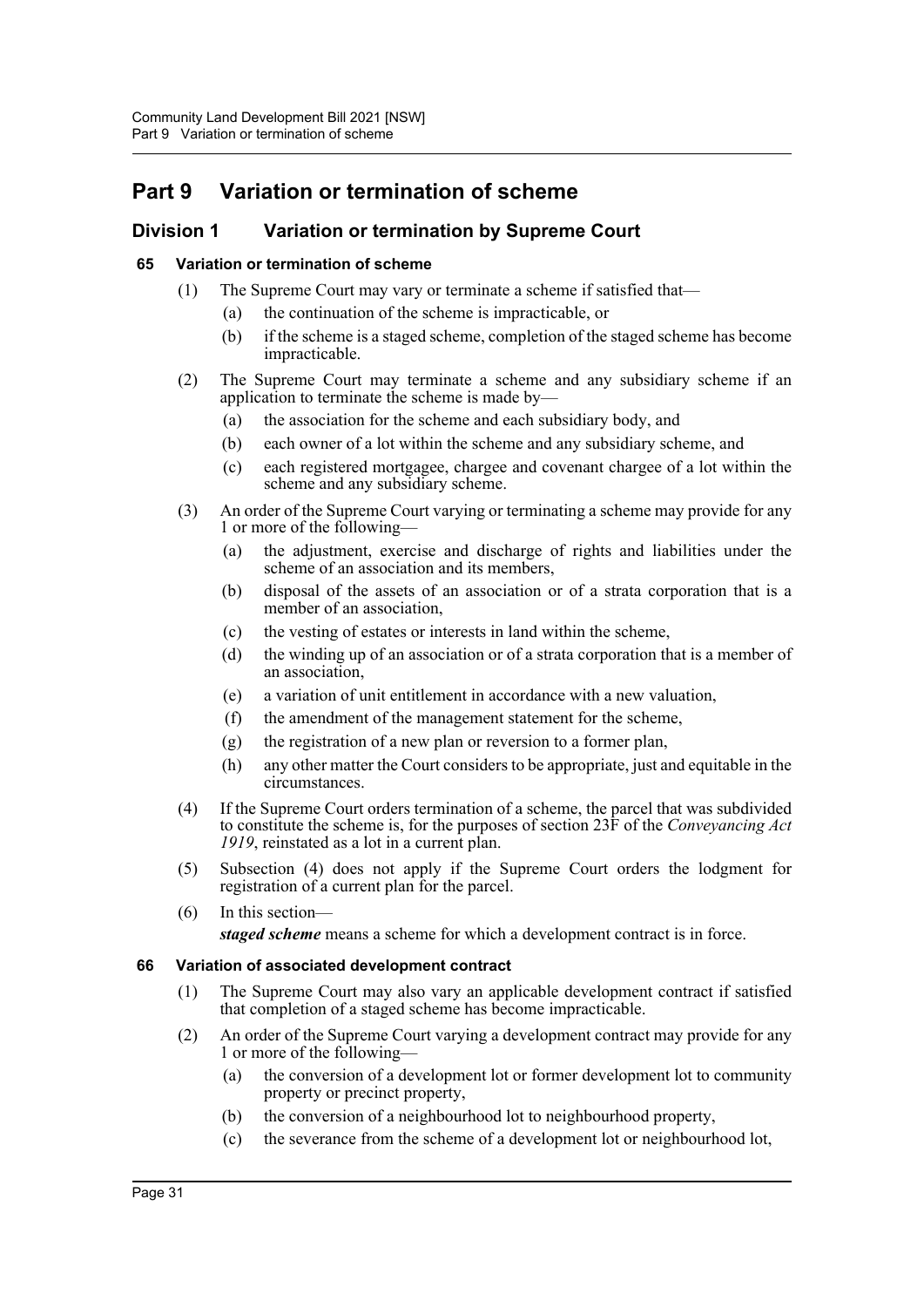- (d) the amendment of the management statement for the scheme,
- (e) the persons authorised to sign an instrument for the purposes of any of the matters referred to in paragraphs  $(a)$ – $(d)$ ,
- (f) any other matter the Court considers to be appropriate, just and equitable in the circumstances.
- (3) In this section *staged scheme* means a scheme for which a development contract is in force.

## **67 Application to Supreme Court**

- (1) An application to the Supreme Court for an order under this Division may be made  $by-$ 
	- (a) an association or strata corporation within the scheme, or
	- (b) a member of an association or strata corporation within the scheme, or
	- (c) a person with a registered estate or interest in land within the scheme, or
	- (d) a resuming authority.
- (2) If an application for an order is made to the Supreme Court under this Part—
	- (a) the Registrar-General must be joined as a party to the application, and
	- (b) the Supreme Court may join as a party to the application the local council or any other person, and
	- (c) the Supreme Court may, on application or of its own motion—
		- (i) deal with the application for an order to vary a development contract as if it were an application for an order to terminate the scheme, or
		- (ii) deal with an application for an order to terminate a scheme as if it were an application for an order to vary a development contract.

## **Division 2 Termination by Registrar-General**

## **68 Termination of scheme by Registrar-General**

- (1) This Division does not apply to a scheme if the scheme—
	- (a) is the subject of an application to the Supreme Court under Division 1, or
	- (b) has a strata scheme as a subsidiary scheme.
- (2) The Registrar-General may terminate a scheme on the application of each owner of a lot within the scheme and any subsidiary scheme.
- (3) On receiving an application under this Division, the Registrar-General may—
	- (a) make an order terminating the scheme, or
	- (b) refuse to terminate the scheme.
- (4) A refusal by the Registrar-General to terminate a scheme does not preclude an application to the Supreme Court under Division 1 for termination of the scheme.
- (5) An order terminating a scheme takes effect on being recorded in the Register.

#### **69 Making application for termination**

- (1) The following must be publicly notified at least 14 days before an application is made under this Division—
	- (a) details of the proposed termination,
	- (b) a statement of intention to make the application.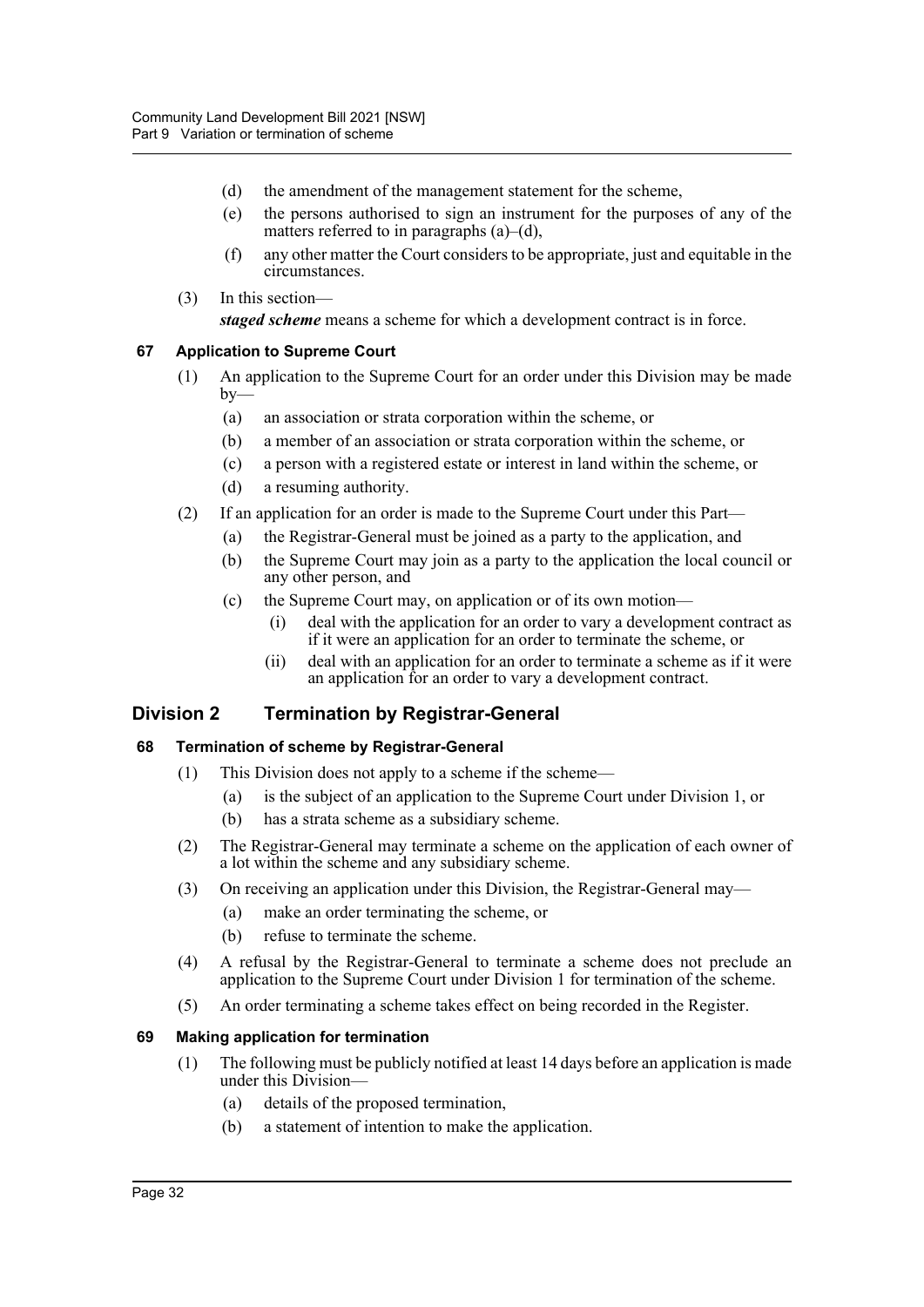- (2) The public notification must be done in a way the Registrar-General considers appropriate to cause notice of the application to come to the attention of the public.
- (3) The application must be signed by—
	- (a) the association for the scheme and each subsidiary body, and
	- (b) each owner of a lot within the scheme and any subsidiary scheme, and
	- (c) each registered mortgagee, chargee and covenant chargee of a lot within the scheme and any subsidiary scheme.
- (4) The application must be accompanied by the written consent of—
	- (a) the relevant planning authority, and
	- (b) each person who, on the basis of a recording in the Register affecting a lot within the scheme or a subsidiary scheme, is—
		- (i) a lessee, or
		- (ii) a judgment creditor under a writ, or
		- (iii) a caveator, and
	- (c) any of the following required by the Registrar-General—
		- (i) a service provider having the benefit of a statutory easement in the scheme,
		- (ii) a public authority whose consent is required to amend or revoke a by-law in the management statement for the scheme.
- (5) There must be lodged with the application—
	- (a) a plan for the scheme parcel for registration as a current plan, and
	- (b) the certificates of title for all the development lots or neighbourhood lots and the association property within the scheme or a subsidiary scheme, and
	- (c) evidence that public notification has occurred as required by this section, and
	- (d) any other documents or evidence as the Registrar-General requires.
- (6) The Registrar-General may wholly or partly waive compliance with subsections  $(1)–(4)$ .

#### **70 Consequences of termination order by the Registrar-General**

- (1) When the Registrar-General makes an order terminating a scheme and the order takes effect—
	- (a) the association is dissolved and the scheme is terminated, and
	- (b) the former owners are liable for the liabilities of the association, and
	- (c) any action taken by or against the association may be continued by or against the former owners, and
	- (d) the following vest in the former owners as tenants in common—
		- (i) the land in the community parcel, precinct parcel or neighbourhood parcel defined in the plan lodged with the application for the order,
		- (ii) the assets of the association, and
	- (e) the Registrar-General is to cancel the folios of the Register that evidenced title to the lots and association property in the scheme immediately before its termination, and
	- (f) the estates or interests of the former owners in land vested by paragraph (d) are subject to any estate or interest subsisting on the folios of the Register for the land immediately before the termination, and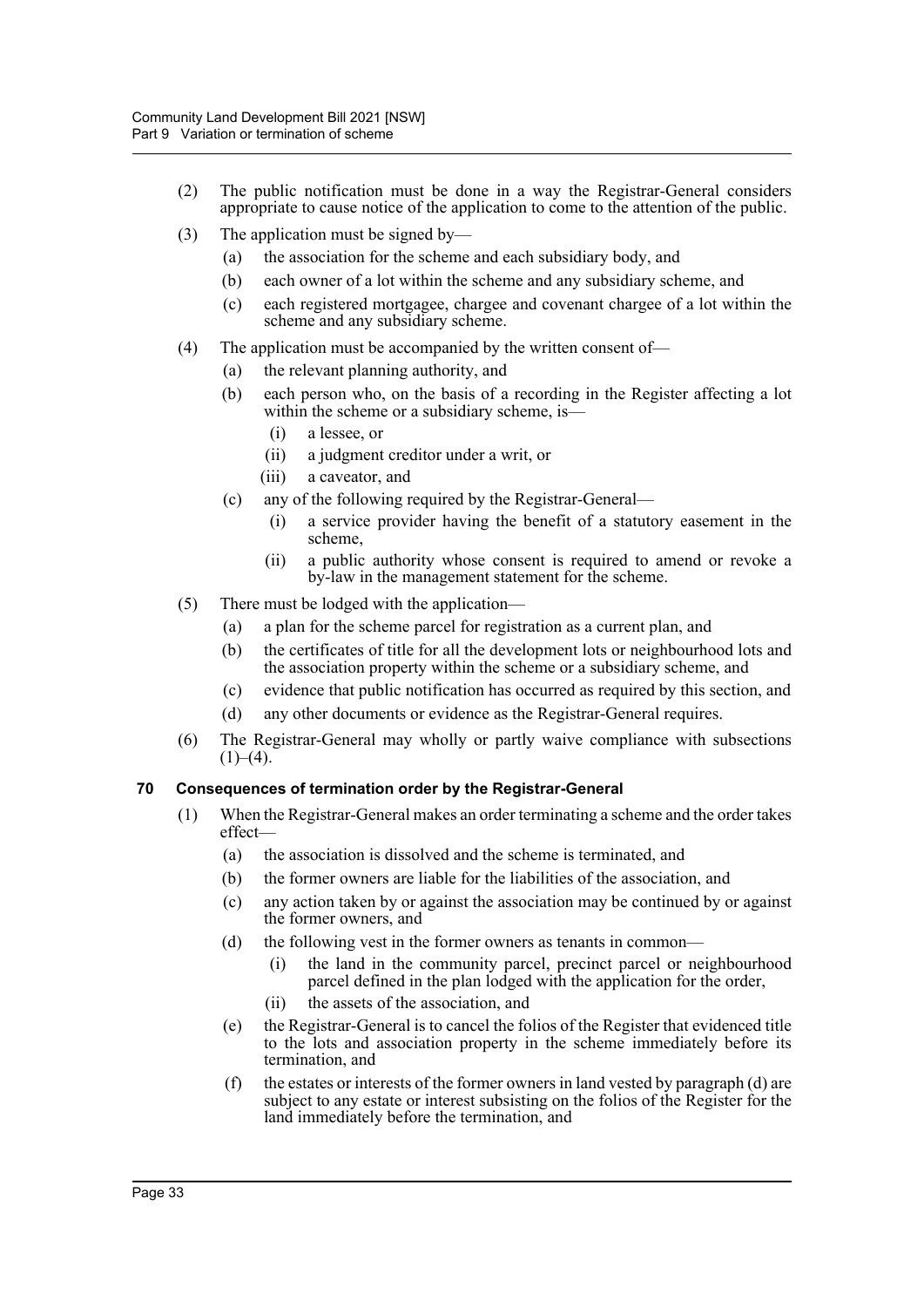- (g) the Registrar-General is to create a folio of the Register for the land in the plan lodged with the application for the order.
- (2) The liabilities, land and assets vest in the former owners—
	- (a) in proportion to the unit entitlement of their lots, or
	- (b) as otherwise provided for in the application for termination.
- (3) Subsections (1) and (2) apply to any subsidiary scheme of the terminated scheme in the same way as they apply to the terminated scheme.
- (4) The Registrar-General may make appropriate recordings in the Register to give effect to the termination and its consequences.
- (5) In this section—

*former owners* means the persons who were the owners of the development lots or neighbourhood lots in the scheme immediately before the termination order took effect.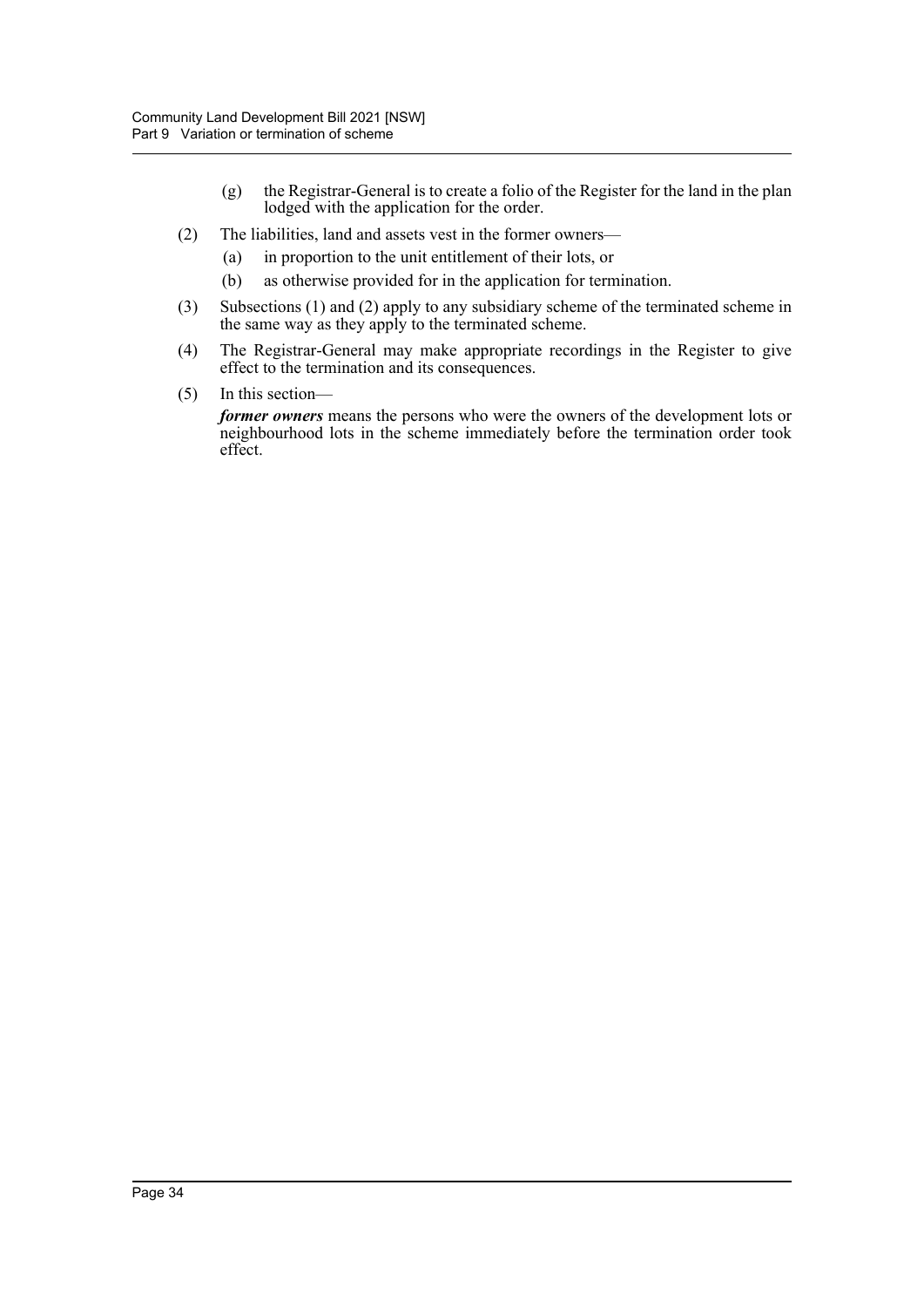# **Part 10 Resumptions**

## **Division 1 Preliminary**

## **71 Definitions**

In this Part—

*notice of resumption* means a notice, notification or other instrument on publication of which land is resumed.

*resume* means compulsorily acquire under the authority of an Act or Commonwealth Act.

*resuming authority* means an authority in which land is proposed to be, or is, vested by resumption.

#### **72 Application of Part**

- (1) This Part prevails to the extent of any inconsistency with any other Act, including section 8 of the *Land Acquisition (Just Terms Compensation) Act 1991*.
- (2) A person must comply with the following, as well as this Part, to the extent they are not inconsistent with this Part—
	- (a) the *Land Acquisition (Just Terms Compensation) Act 1991*, for a resumption of land to which both this Part and that Act apply,
	- (b) Part 12 of the *Roads Act 1993*, for a resumption of land to which both this Part and that Part apply.
- (3) In this Part, a reference to a resumption does not include a reference to a resumption that merely results in land being burdened by an easement.
- (4) This Part applies only to resumptions of land within—
	- (a) a community scheme, or
	- (b) a precinct scheme, or
	- (c) a neighbourhood scheme, or
	- (d) a strata scheme that is part of a community scheme or precinct scheme.

## **Division 2 Applications to Supreme Court**

#### **73 Resuming authority must apply to Supreme Court**

- (1) A resuming authority proposing to resume the whole of a scheme parcel or strata parcel that will cease to be subject to a scheme must apply to the Supreme Court for an order under Part 9 terminating the scheme.
- (2) A resuming authority proposing to resume part of the land in a scheme parcel or strata parcel must apply to the Supreme Court for an order restructuring the scheme.
- (3) Subsection (2) does not apply if the only land to be resumed is—
	- (a) part of the association property or common property in a scheme, or
	- (b) land below the surface of the scheme parcel and there will be no disturbance to the surface.
- (4) The Supreme Court may, when making an order restructuring the scheme, also make any order it considers necessary, including—
	- (a) to adjust unit entitlements, or
	- (b) to amend any applicable—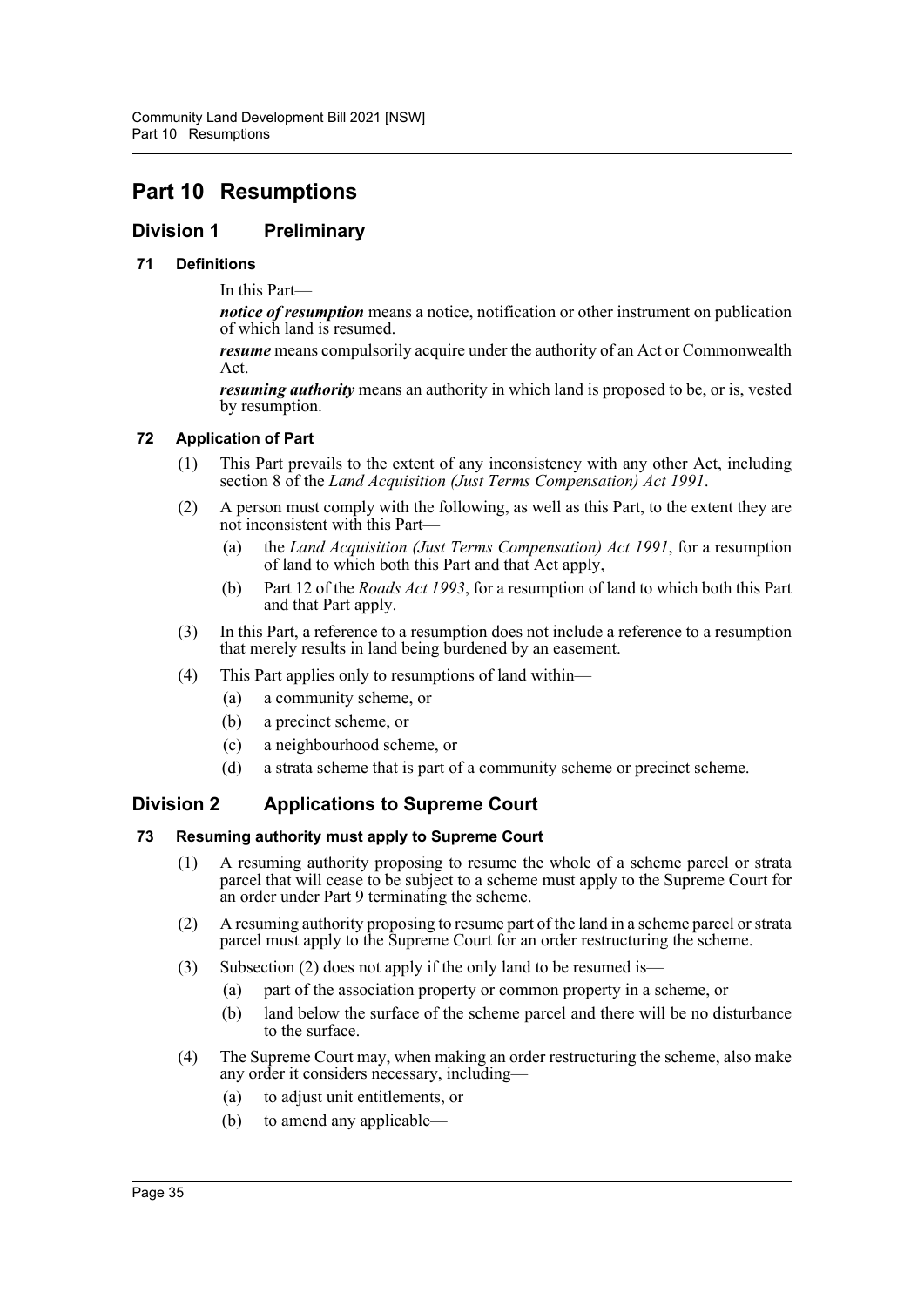- (i) development contract, or
- (ii) management statement, or
- (iii) by-laws under a strata scheme, or
- (c) if part of a lot is to be resumed—
	- (i) to make the residue of the lot a lot in the scheme, or
	- (ii) with the consent of the owner of the residue of the lot, to vest the residue of the lot in the relevant association or strata corporation as association property or common property.
- (5) An order under subsection  $(4)(c)(ii)$  vests the land freed from any mortgage, lease, charge, covenant charge, writ or caveat affecting it before the vesting.
- (6) An application under this section must be made before the publication of the relevant notice of resumption.

#### **74 Notice of application to the Supreme Court**

- (1) A resuming authority that makes an application to the Supreme Court under this Division must serve notice of the application on each of the following (an *interested person*)—
	- (a) except to the extent, if any, that the Supreme Court otherwise directs—each registered owner, and each registered mortgagee, chargee and covenant chargee of a lot within the scheme,
	- (b) the association or strata corporation for the scheme,
	- (c) any subsidiary bodies of the scheme,
	- (d) if the scheme is a subsidiary body of another scheme, the association for the scheme,
	- (e) if the land resumed is part of a lot or common property and is to be excluded from the related scheme, the local council,
	- (f) the Registrar-General,
	- (g) any other persons as the Supreme Court may direct.
- (2) An interested person is entitled to be heard on the application.

#### **75 Application may be treated as application to vary or terminate scheme**

- (1) The Supreme Court may direct an application in relation to a scheme be heard and determined as if it were an application to vary or terminate the scheme.
- (2) The direction may be given by the Supreme Court on application or of its own motion.

#### **76 Hearing of application**

- (1) The Supreme Court, when deciding an application under this Division, must—
	- (a) disregard any failure by the resuming authority to comply strictly with the requirements of this Part and of any regulations made for the purposes of this Part, and
	- (b) consider whether any amendment is required to a schedule of unit entitlement, development contract or management statement, and
	- (c) consider whether any contribution should be made by the resuming authority for the period following publication of the notice of resumption, and
	- (d) make any orders the Court considers to be appropriate, just and equitable in the circumstances.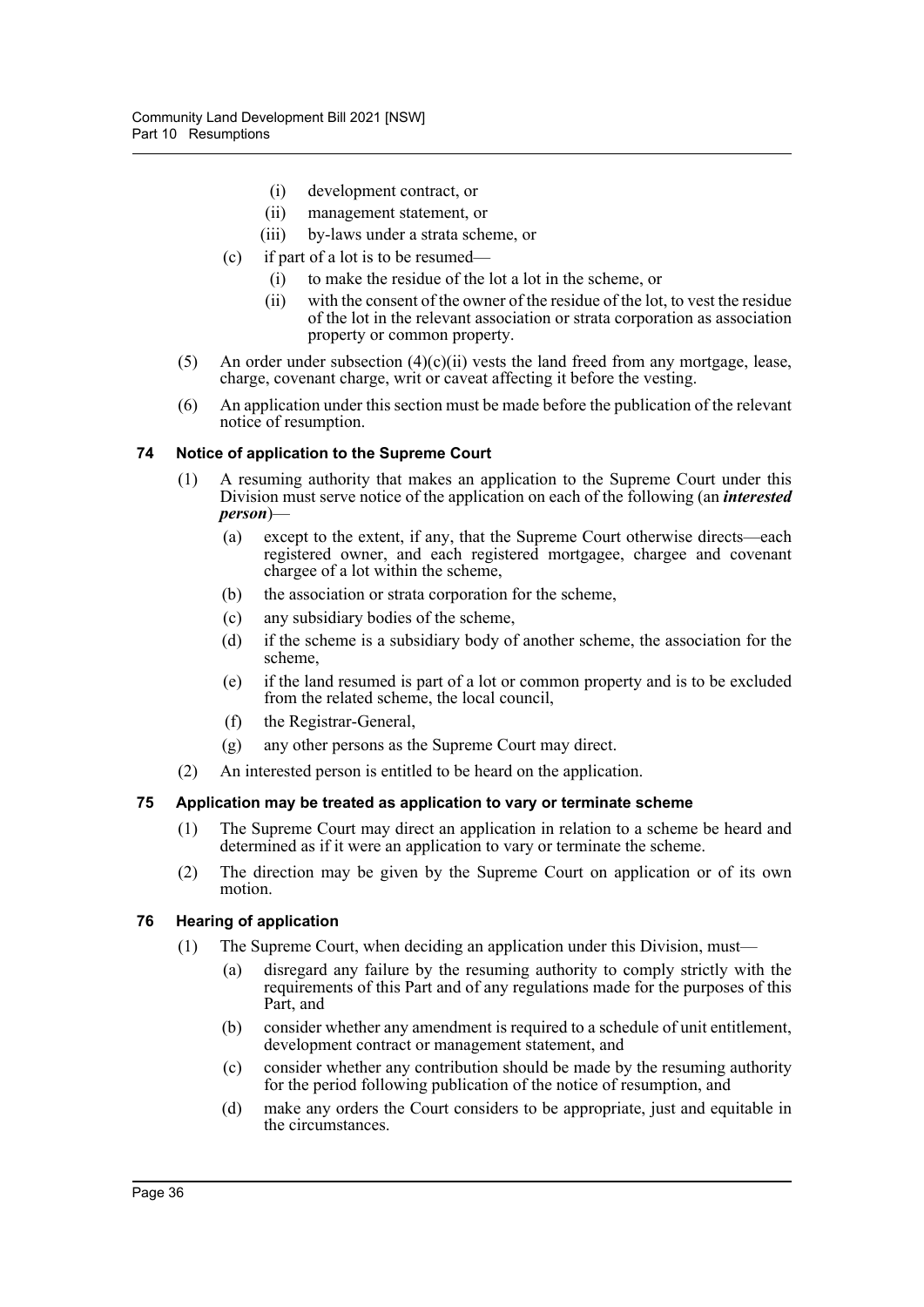- (2) The Supreme Court may order a whole parcel to be resumed or a scheme to be terminated if it appears to the Supreme Court that the effect of a resumption of land would cause the continuation of the scheme to be impracticable.
- (3) Nothing in this Division authorises the Supreme Court to modify or nullify the effect of a notice of resumption in relation to the land resumed.

#### **77 Costs**

The costs of an application under this Division to the Supreme Court are payable by the resuming authority unless the Court directs otherwise.

#### **78 Orders take effect on registration**

An order of the Supreme Court under this Division takes effect on registration unless the order provides otherwise.

## **Division 3 Notice of resumption**

#### **79 Notice of resumption**

- (1) A notice of resumption must state whether or not the land resumed is excluded from a scheme.
- (2) Land is excluded from a scheme if a notice of resumption so provides.
- (3) If land is excluded from a scheme, it is also excluded from—
	- (a) any scheme of which the scheme forms a part, or
	- (b) any subsidiary scheme.
- (4) A notice of resumption for part of association property or community property in a scheme must—
	- (a) describe the land to be resumed as a lot in a current plan, and
	- (b) state that the land resumed is excluded from the scheme.
- (5) A notice of resumption must also include a Supreme Court case number if an application has been made to the Supreme Court to terminate or restructure a scheme as a consequence of a resumption, whether because of a requirement of this Part or otherwise.
- (6) The Registrar-General may, on publication of a notice of resumption, make any recordings and notations in the Register as the Registrar-General thinks fit.

#### **80 When notice is required to apply to whole parcel**

- (1) A resuming authority must resume the whole of a scheme parcel if it intends to resume—
	- (a) all the association property for the scheme, or
	- (b) all the development lots or neighbourhood lots in the scheme.
- (2) A resuming authority must resume the whole of a strata parcel for a strata scheme if it intends to resume—
	- (a) all the common property forming part of the scheme, or
	- (b) all the strata lots forming part of the scheme.
- (3) In this section—

*development lot* includes a former development lot.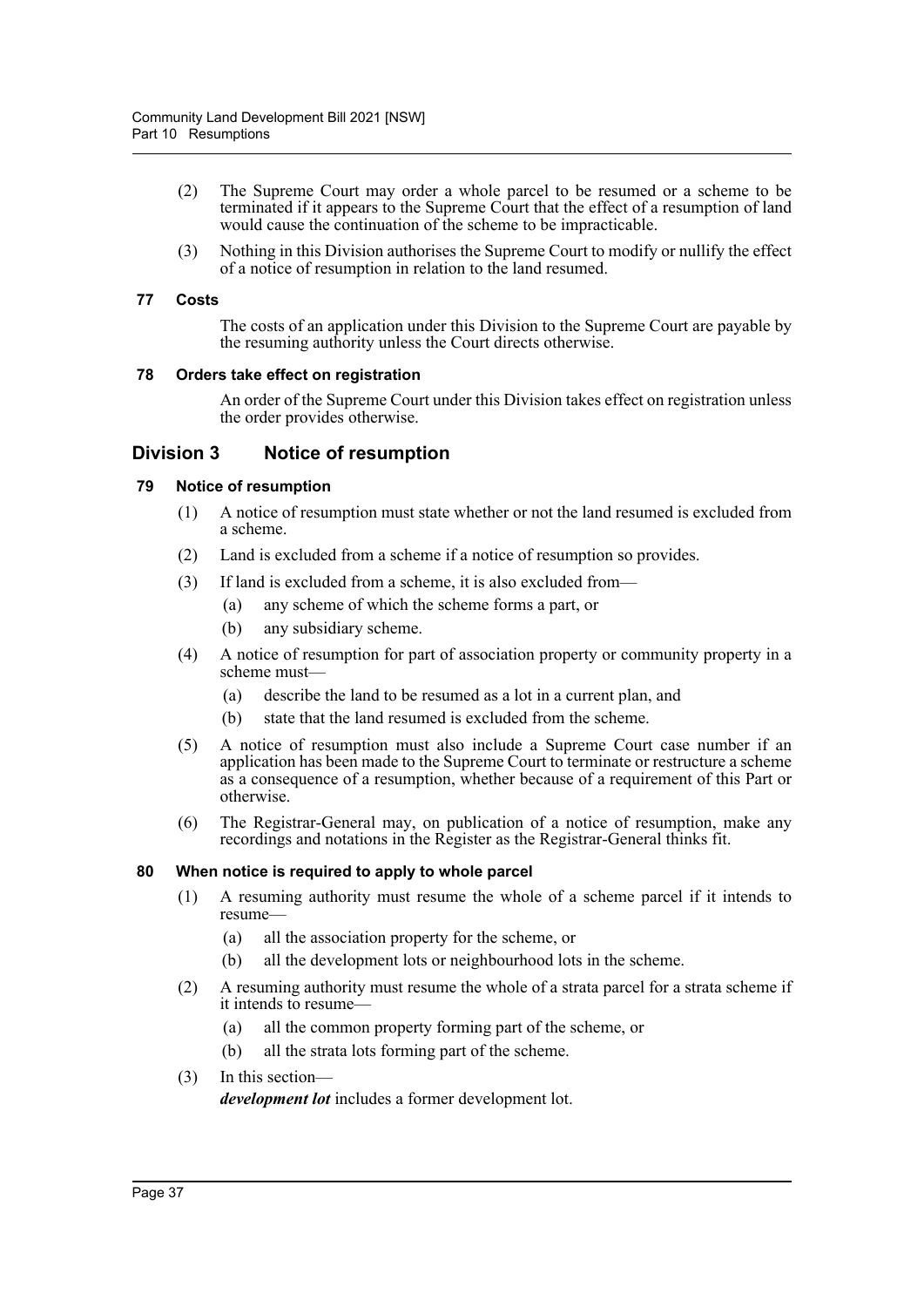## **Division 4 Plans and instruments to be lodged with Registrar-General**

#### **81 Definition**

In this Division—

*resumption application* means a resumption application under section 31A of the *Real Property Act 1900*.

### **82 Lodgment of plans**

A plan required to be lodged under this Division must—

- (a) be lodged with the Registrar-General for registration before the publication of the relevant notice of resumption, and
- (b) bear a statement to the effect that it was lodged because of the resumption.

#### **83 When registered plan takes effect**

A plan required to be lodged under this Division takes effect when the plan and the resumption application have both been registered.

#### **84 Registrar-General may make recordings and notations**

The Registrar-General may, when registering a resumption application, make any of the following as the Registrar-General thinks fit—

- (a) recordings in the folio for the association property or common property,
- (b) recordings in the folio for the resumed land,
- (c) notations on the scheme plan.

#### **85 Resumption of whole parcel**

- (1) This section applies if the land to be resumed is a scheme parcel or strata parcel that will cease to be subject to a scheme.
- (2) The resuming authority must lodge the following—
	- (a) a resumption application,
	- (b) an order of the Supreme Court made under Division 2,
	- (c) a plan of the parcel—
		- (i) for registration as a current plan, and
		- (ii) bearing a statement to the effect that the plan has been lodged to terminate the scheme.

#### **86 Resumption of entire lot with exclusion from scheme**

- (1) This section applies if the land to be resumed—
	- (a) is an entire development lot, neighbourhood lot or strata lot, and
	- (b) is to be resumed and excluded from the related scheme.
- (2) The resuming authority must lodge the following—
	- (a) a resumption application,
	- (b) an order of the Supreme Court made under Division 2,
	- (c) a revised schedule of unit entitlement sealed by the Supreme Court for the affected scheme and each subsidiary scheme,
	- (d) if the lot is a strata lot, a plan—
		- (i) for registration as a current plan, and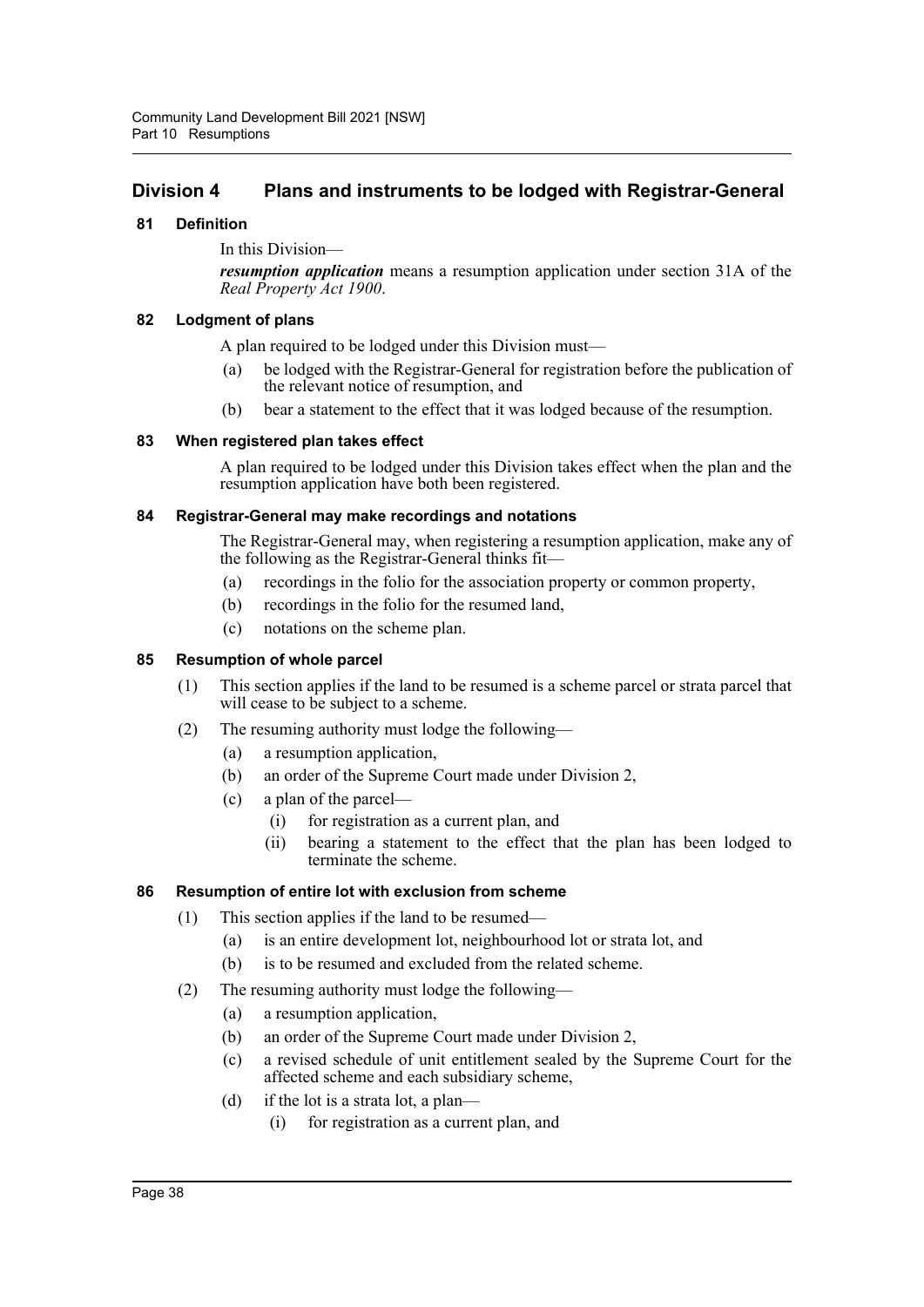- (ii) showing the lot, and
- (iii) bearing a statement to the effect that the lot is to be excluded from the scheme.

#### **87 Resumption of part of lot without exclusion from scheme**

- (1) This section applies if the land to be resumed is—
	- (a) a part of a lot, and
	- (b) to be resumed without being excluded from the scheme, and
	- (c) not association property or common property.
- (2) The resuming authority must lodge the following—
	- (a) a resumption application,
	- (b) an order of the Supreme Court made under Division 2,
	- (c) a revised schedule of unit entitlement sealed by the Supreme Court for the affected scheme,
	- (d) if the resumed land is part of a strata scheme, a plan showing the land to be resumed as 1 or more lots in a strata plan of subdivision,
	- (e) if the resumed land is not part of a strata scheme—
		- (i) an additional sheet of the relevant detail plan—
			- (A) for registration as a scheme plan of subdivision, and
			- (B) showing the boundaries of both the land to be resumed and the residue of the lot after the resumption, and
		- (ii) if the residue vests in the association as association property, a replacement sheet for the association property plan showing the altered boundaries of the association property.

#### **88 Resumption of part of lot with exclusion from scheme**

- (1) This section applies if the land to be resumed—
	- (a) is a part of a lot, and
	- (b) is to be resumed and excluded from the scheme, and
	- (c) is not association property or common property.
- (2) The resuming authority must lodge the following—
	- (a) a resumption application,
	- (b) an order of the Supreme Court made under Division 2,
	- (c) a revised schedule of unit entitlement sealed by the Supreme Court for the affected scheme and each subsidiary scheme,
	- (d) a plan of the land to be resumed—
		- (i) for registration as a current plan, and
		- (ii) bearing a statement to the effect that the land is to be excluded from the scheme,
	- (e) if the resumed land is not part of a strata scheme, an additional sheet of the detail plan for the relevant scheme plan showing the altered boundaries of the residue of the lots affected,
	- (f) if the resumed land is part of a strata scheme, a strata plan of subdivision showing the residue of the resumed lot as a lot, unless the residue is to be vested in the strata corporation as common property.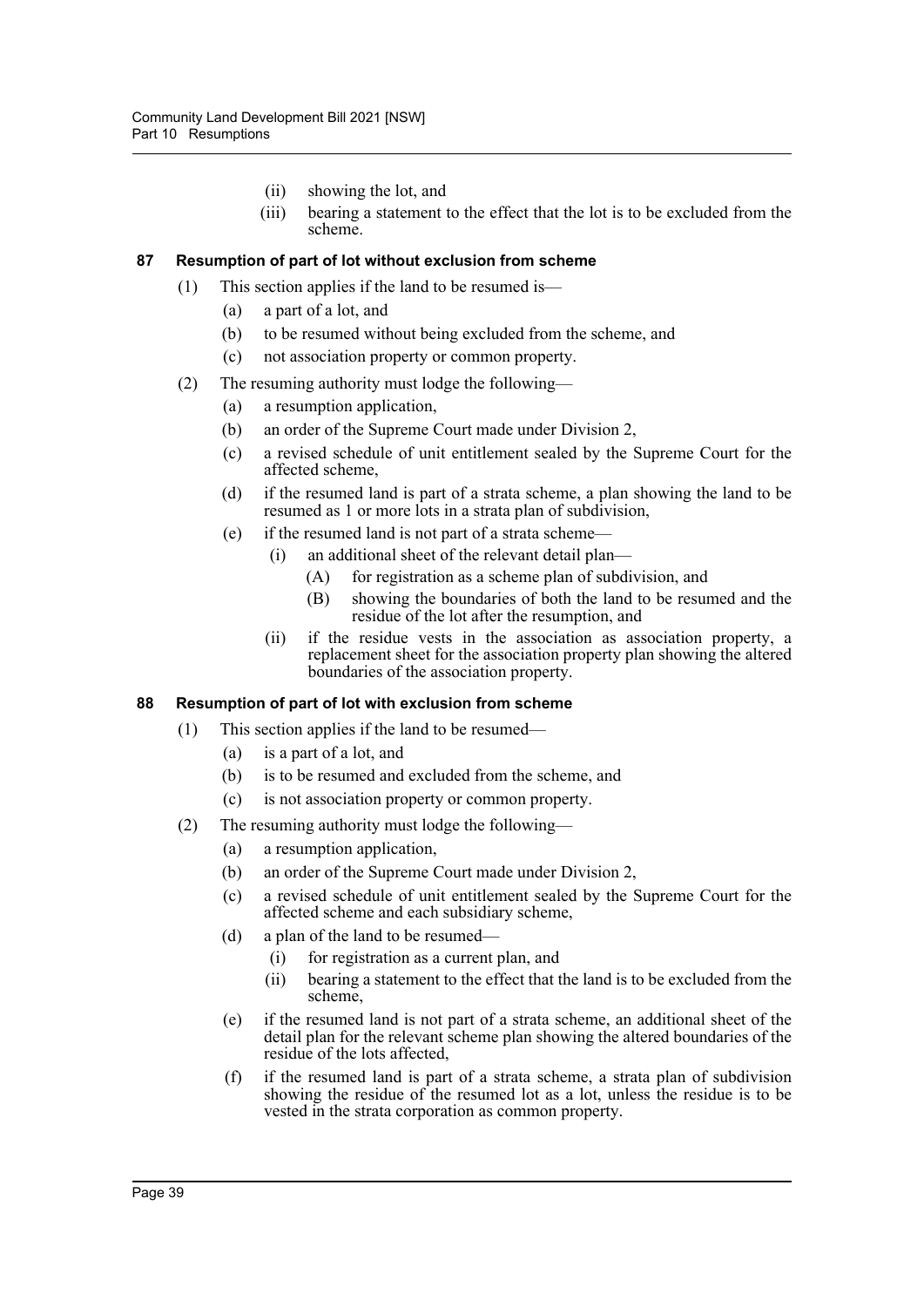#### **89 Resumption of part of association property**

- (1) This section applies if the land to be resumed is part of the association property in a scheme.
- (2) The resuming authority must lodge the following—
	- (a) a resumption application,
	- (b) a plan of the land to be resumed—
		- (i) for registration as a current plan, and
		- (ii) bearing a statement to the effect that the land is to be excluded from the scheme,
	- (c) a replacement sheet for the association property plan showing the altered boundaries of the association property,
	- (d) any of the following required by the Registrar-General—
		- (i) a certificate by the resuming authority stating that the land resumed was not restricted property,
		- (ii) a request by the association for registration of an amendment of the management statement under which, on registration, the land resumed would cease to be restricted property,
		- (iii) evidence that an application has been made to the Supreme Court for amendment of the management statement in its application to the association property.

#### **90 Resumption of part of common property**

- (1) This section applies if the land to be resumed is part of the common property in a strata scheme.
- (2) The resuming authority must lodge the following—
	- (a) a resumption application,
	- (b) a plan of the land to be resumed—
		- (i) for registration as a current plan, and
		- (ii) bearing a statement to the effect that the land is to be excluded from the strata scheme,
	- (c) any of the following required by the Registrar-General—
		- (i) a certificate by the resuming authority stating that the land resumed was not restricted property,
		- (ii) a request by the strata corporation for registration of an amendment of the by-laws under which, on registration, the land resumed would cease to be restricted property,
		- (iii) evidence that an application has been made to the Supreme Court for amendment of the by-laws in their application to the common property.

## **Division 5 Effect of resumption**

#### **91 Exclusion of resumed land from scheme**

- (1) If part of association property or common property is resumed—
	- (a) the land ceases to be association property or common property, and
	- (b) this Act and the *Community Land Management Act 2021* cease to apply to it.
- (2) If resumed land was not association property or common property and the notice of resumption states that it is excluded from any related scheme—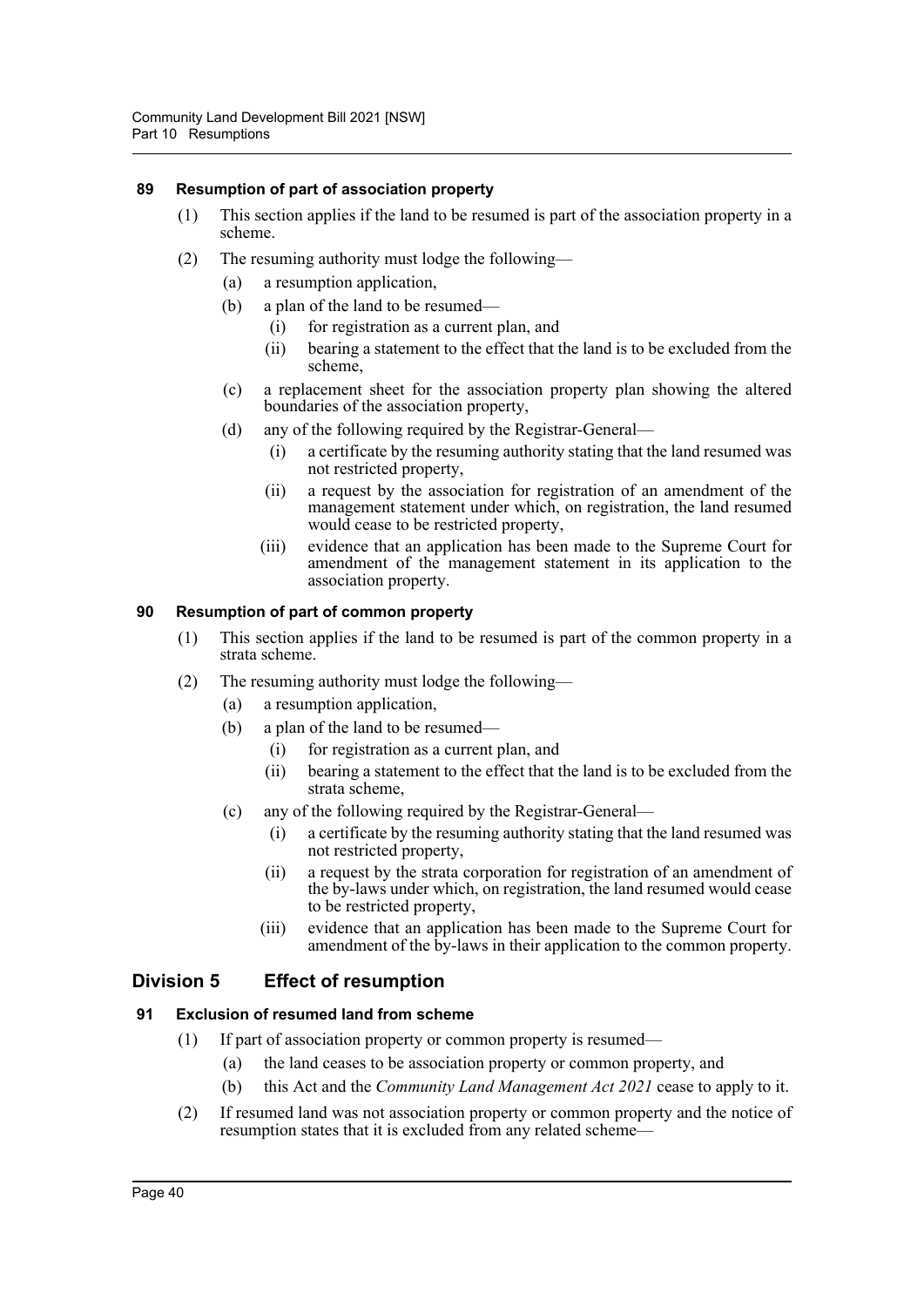- (a) the land ceases to be within the scheme, and
- (b) this Act and the *Community Land Management Act 2021* cease to apply to it.
- (3) A development lot or neighbourhood lot excluded from a scheme—
	- (a) ceases to be a development lot or neighbourhood lot, and
	- (b) continues, for the purposes of section 23F of the *Conveyancing Act 1919*, as a lot in a current plan.

#### **92 Interest in association or common property**

- (1) A resuming authority does not acquire any interest in association property or common property by a resumption of land within a scheme, if—
	- (a) the notice of resumption states that the land is excluded from a scheme, and
	- (b) the land is not association property or common property.
- (2) If resumed land is excluded from a scheme, any interest in restricted property attaching to the land is extinguished.

#### **93 Continuation of resumed land within scheme**

- (1) Resumed land remains within a scheme if—
	- (a) the notice of resumption states that the land is not excluded from the scheme, and
	- (b) the land is—
		- (i) the whole of a scheme parcel or strata parcel, or
		- (ii) not association property or common property.
- (2) This Act and the *Community Land Management Act 2021*
	- (a) continue to apply to land referred to in subsection (1), and
	- (b) apply as if the land had been vested in the resuming authority by a registered transfer.

## **Division 6 Sale as alternative to resumption**

## **94 Definition**

In this Act—

*acquisition plan* means a plan—

- (a) lodged for registration as a current plan, and
- (b) showing the parts of lots and association property within a scheme that are to be purchased by a resuming authority under this Division.

#### **95 Use of acquisition plan to acquire land**

A resuming authority proposing to resume part of the land in a community scheme, precinct scheme or neighbourhood scheme may instead—

- (a) register an acquisition plan, and
- (b) purchase the land in the acquisition plan.

#### **96 Grounds for refusing to register acquisition plan**

(1) The Registrar-General may refuse to register an acquisition plan unless the plan bears a statement to the effect that, on being transferred to the resuming authority, the land is excluded from the scheme.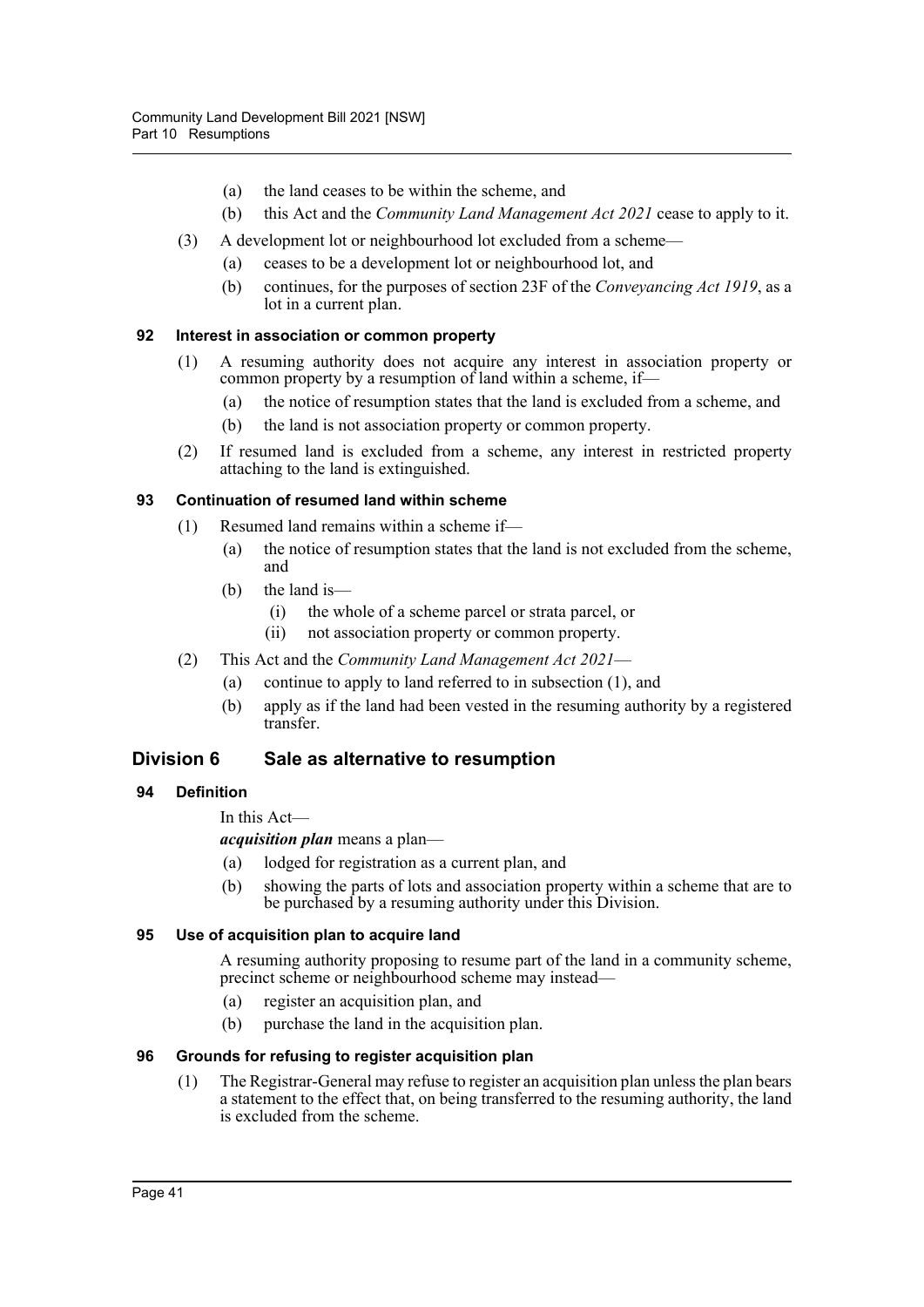- (2) The Registrar-General may refuse to register an acquisition plan involving a subdivision of any of the following unless the plan is accompanied by—
	- (a) for association property, a replacement sheet for the association property plan that—
		- (i) shows the altered boundaries of the association property, and
		- (ii) complies with Schedule 1,
	- (b) for a development lot or neighbourhood lot, an additional sheet of the relevant detail plan that—
		- (i) shows the altered boundaries of the lot, and
		- (ii) complies with Schedule 1,
	- (c) for a community development lot, a replacement schedule of unit entitlement for the community plan that complies with Schedule 3,
	- (d) for a precinct development lot, replacement schedules of unit entitlement for the community plan and the precinct plan that comply with Schedule 3,
	- (e) for a neighbourhood lot within a community scheme, replacement schedules of unit entitlement for the community plan, the neighbourhood plan and, if the neighbourhood lot is within a precinct scheme, the precinct plan that comply with Schedule 3,
	- (f) for a neighbourhood lot not within a community scheme, a replacement schedule of unit entitlement for the neighbourhood plan that complies with Schedule 3.

#### **97 Sale of association property using acquisition plan**

- $(1)$  An association may sell part of its association property to a resuming authority if—
	- (a) the part to be sold is included in an acquisition plan, and
	- (b) the sale is authorised by special resolution.
- (2) The Registrar-General may refuse to register a transfer of association property included in an acquisition plan unless the transfer is accompanied by a certificate—
	- (a) in the approved form, and
	- (b) given under the seal of the association, and
	- (c) to the effect that the sale has been approved by special resolution.

#### **98 Effect of registration of transfer**

On the registration of a transfer to a resuming authority of land in an acquisition plan—

- (a) any interest in restricted property benefiting or burdening the land is extinguished, and
- (b) any of the land that is association property ceases to be association property, and
- (c) this Act and the *Community Land Management Act 2021* cease to apply to the land.

#### **99 Division has effect despite other provisions of Act**

This Division has effect despite any other provision of this Act.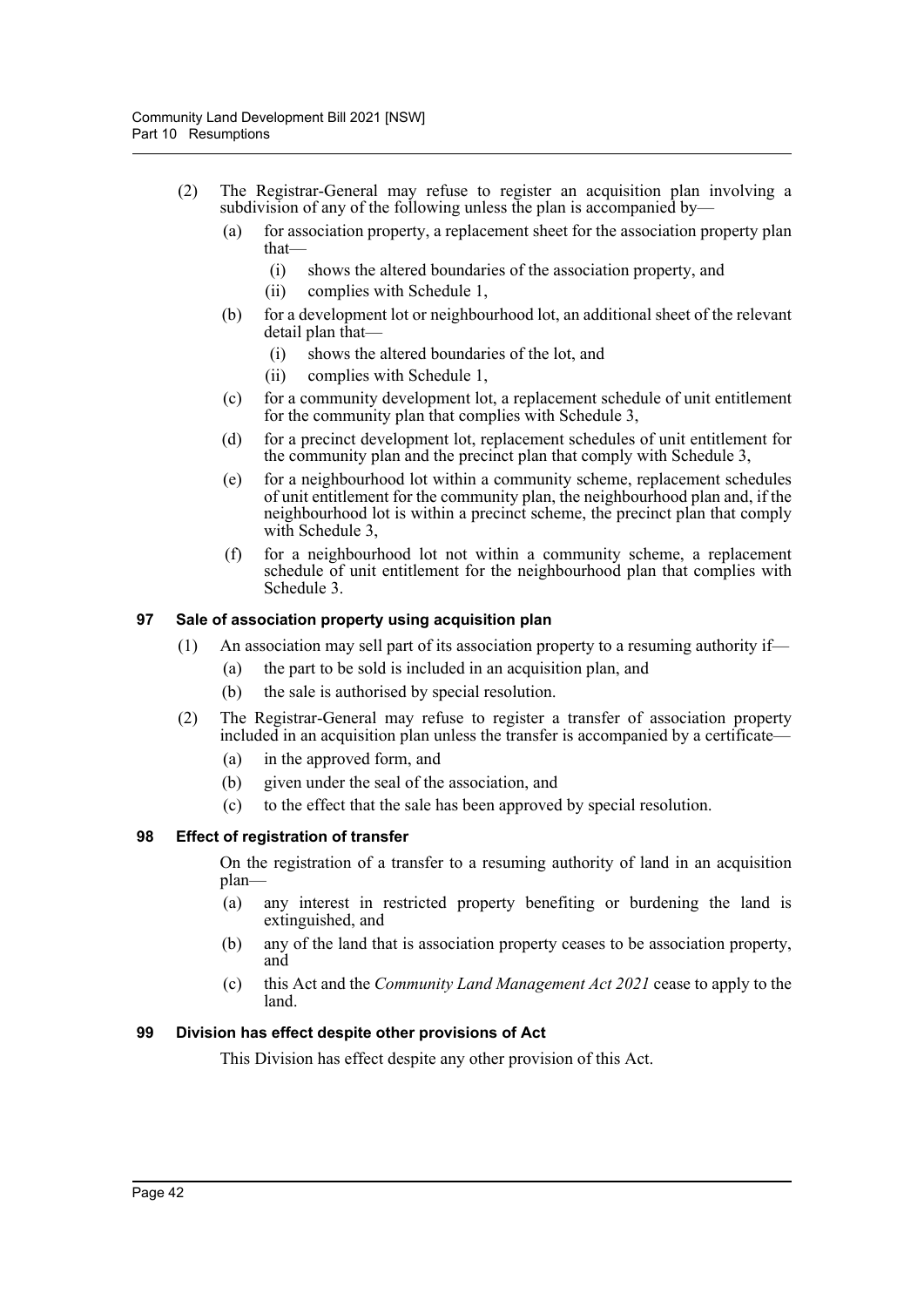## **Division 7 Miscellaneous**

#### **100 Compensation on resumption of part of lot**

In assessing compensation on a resumption of part of a lot, the effect of the resumption on the residue of the lot must be taken into account.

#### **101 Compensation on resumption of association or common property**

- (1) Only the association or strata corporation in which association property or common property is vested may claim and be awarded compensation for the resumption of the property.
- (2) Subsection (1) has effect as if—
	- (a) the beneficial interests of the members in the property were vested in the association or strata corporation, and
	- (b) any compensation paid is held by the association or strata corporation in trust for the members according to their beneficial interests immediately before the resumption.

#### **102 Resumption by authority not bound by Act**

- (1) If land is resumed by an authority not bound by this Act and otherwise than in compliance with its provisions, an application may be made under this Act for the affected scheme to be varied or terminated.
- (2) The application may be made by the association or strata corporation, or any other person, affected by the resumption.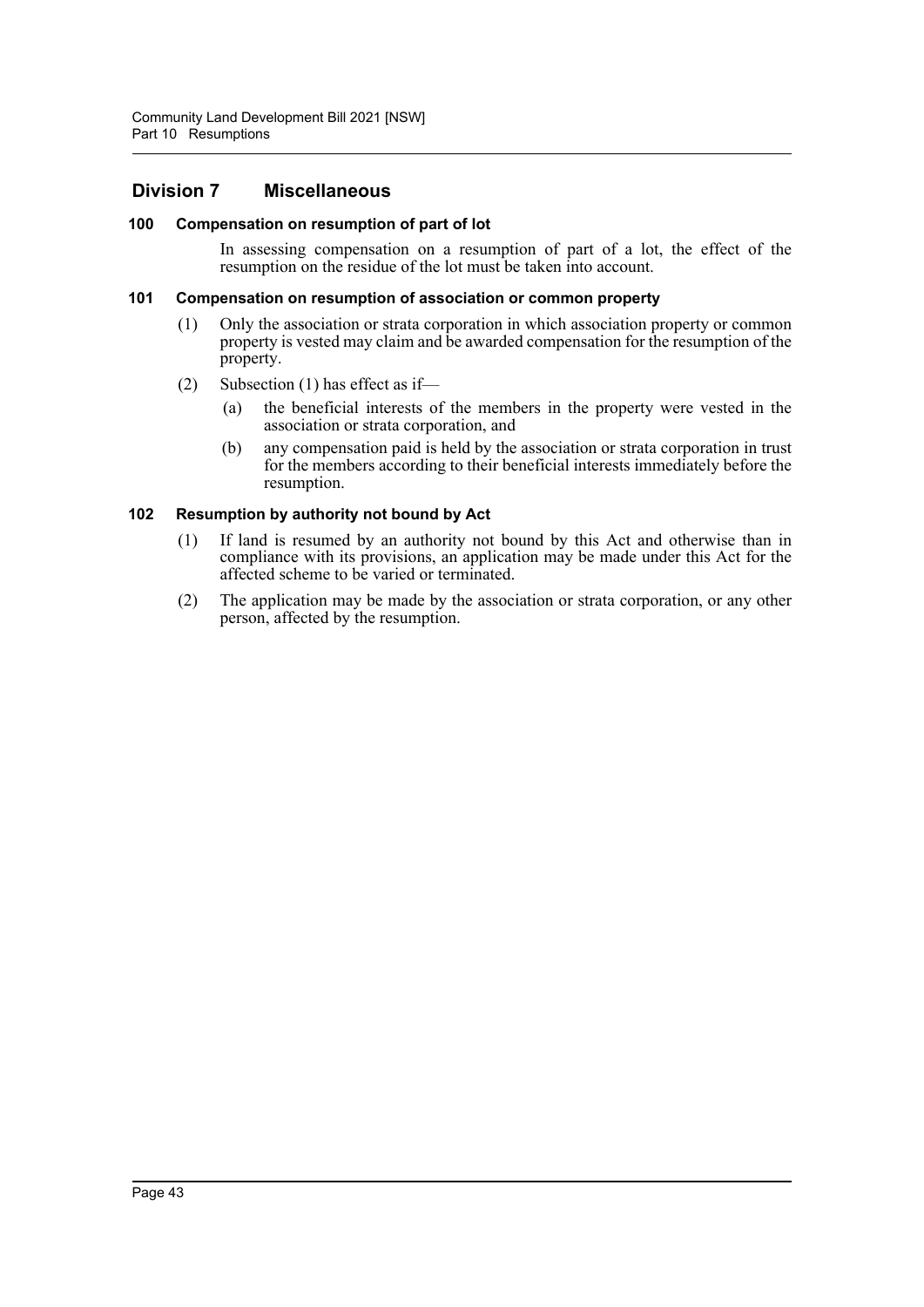# **Part 11 Lodgment and functions of Registrar-General**

## **103 Application of Act to electronic plans and documents**

- (1) This section applies to—
	- (a) plans lodged for the purposes of this Act, and
	- (b) other documents—
		- (i) required by or under this or any other Act to be lodged with or to accompany the plans, or
		- (ii) of a class prescribed by the regulations made under this Act as documents that may be lodged in electronic form.
- (2) A required endorsement for a plan lodged electronically is to be included on an approved form lodged with the plan.
- (3) A document required to be lodged with a plan must be lodged electronically if the plan is lodged electronically unless the document is exempted by—
	- (a) the regulations, or
	- (b) the Registrar-General.
- (4) This Act applies to plans and documents lodged electronically—
	- (a) in the same way as it applies to other plans and documents, and
	- (b) subject to any modifications prescribed by this Act or the *Conveyancing Act 1919* or the regulations under either of those Acts.
- (5) A reference in this Act—
	- (a) to a plan or document includes a reference to an electronic data file containing a plan or document in an electronic form, and
	- (b) to the lodging of a plan or document includes a reference to the electronic lodging of a plan or document in an electronic form approved by the Registrar-General, and
	- (c) to a sheet of a plan or document in electronic form, is a reference to a sheet on which the whole or part of the plan or document would be reproduced if the plan or document were converted to hard copy form without re-pagination.
- (6) In this section—

*document* does not include a certificate of title or sealed copy of court orders.

*required endorsement* means any of the following required to authenticate, or to authorise, the registration or recording of a plan—

- (a) a signature,
- (b) a seal,
- (c) a certificate,
- (d) a consent.

## **104 Recordings and notations**

The Registrar-General, when registering an order, plan or other instrument under this Act—

- (a) is to make any recordings or notations required under this or any other Act, and
- (b) may make any other recordings and notations as the Registrar-General thinks fit.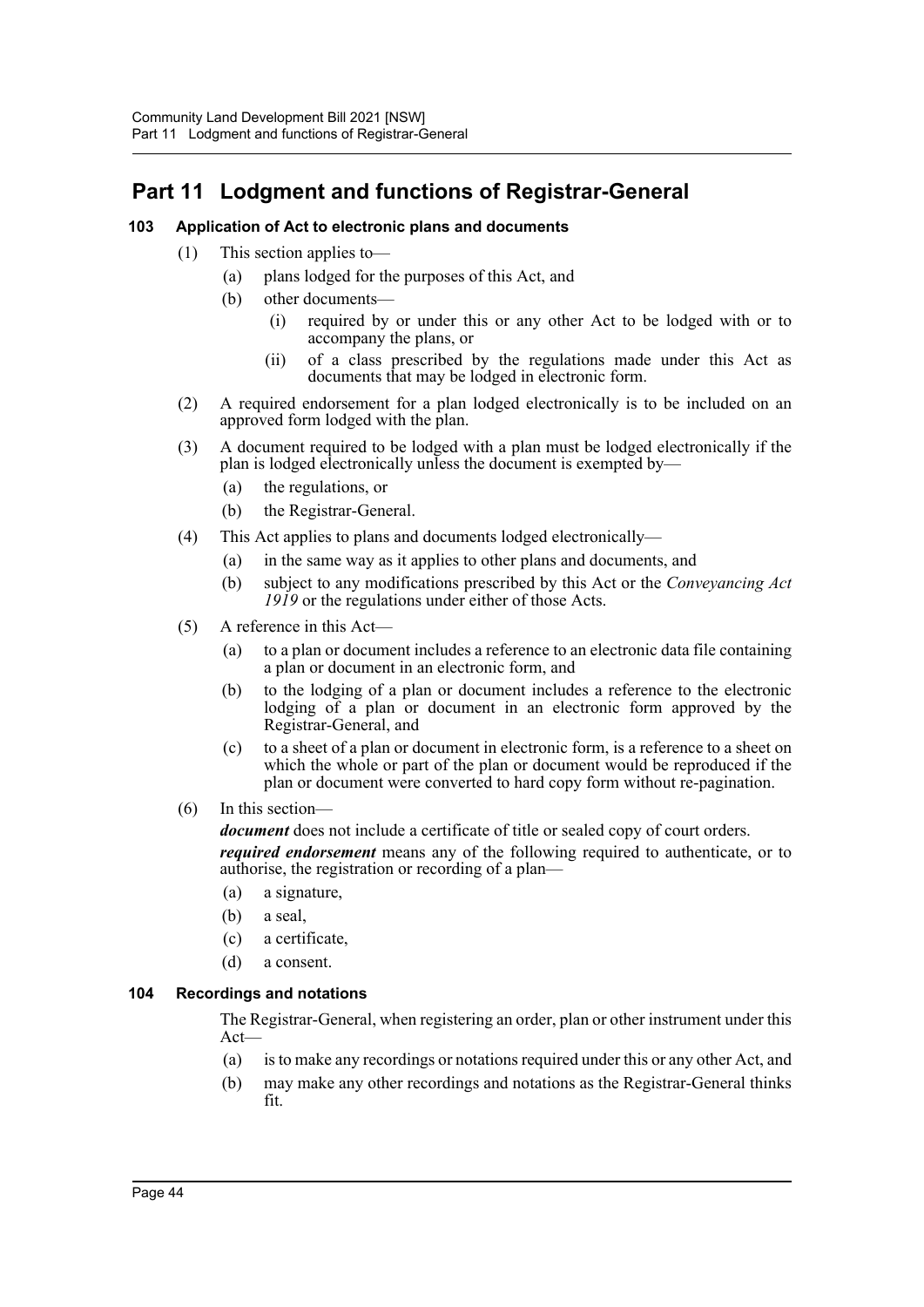#### **105 Amendment to registered plans and instruments**

- (1) A requirement in this Act to lodge a plan or instrument for registration may, if the Registrar-General considers it appropriate, be satisfied by lodging an amendment to an existing registered plan or instrument.
- (2) The Registrar-General may give effect to the amendment by adding to, or substituting part of, the registered plan or instrument and the addition or substitution forms part of the registered plan or instrument.
- (3) Part 23, Division 3 of the *Conveyancing Act 1919* applies to an amendment to a plan in the same way as it applies to the plan.

#### **106 Replacement sheet or additional sheet for plan, and replacement schedule of unit entitlement**

- (1) On registration of an order, plan or other instrument including, or accompanied by—
	- (a) a replacement sheet for a scheme plan, the Registrar-General is to substitute the replacement sheet for the corresponding sheet of the scheme plan, or
	- (b) an additional sheet of a detail plan for a scheme plan, the Registrar-General is to file the additional sheet as an additional sheet of the scheme plan, or
	- (c) a schedule of unit entitlement for a scheme plan, the Registrar-General is to cancel the previous schedule and substitute the replacement as the schedule of unit entitlement for the scheme plan.
- (2) Part 23, Division 3 of the *Conveyancing Act 1919* applies to a replacement sheet or additional sheet for a plan in the same way as it applies to the plan.
- (3) On registration of a replacement sheet or additional sheet for a plan, or a replacement schedule of unit entitlement, the Registrar-General must provide a copy—
	- (a) if the plan is a community plan, precinct plan or neighbourhood plan within a community scheme, for the community association, and
	- (b) if the plan is a precinct plan or neighbourhood plan within a precinct scheme, for the precinct association, and
	- (c) if the plan is a neighbourhood plan, for the neighbourhood association.
- (4) If a replacement schedule of unit entitlement is substituted under this section, the Registrar-General must, in addition to providing a copy under subsection (3), provide a copy for the following—
	- (a) the Valuer-General,
	- (b) the Chief Commissioner of State Revenue,
	- (c) any other public authority prescribed by the regulations.
- (5) On amending a schedule of unit entitlement, the Registrar-General is to comply with subsections  $(3)$  and  $(4)$  as if the amended schedule were a replacement schedule of unit entitlement for a plan.
- (6) The Registrar-General may provide a copy of a replacement sheet, additional sheet for a plan or a replacement schedule of unit entitlement for any other persons as the Registrar-General thinks fit.

#### **107 Plans for strata subdivision not registrable under this Act**

A plan is not registrable under this Act if, in the opinion of the Registrar-General, it is essentially for—

(a) the subdivision of a building into lots, or into lots and common property, even if it includes land outside the building, or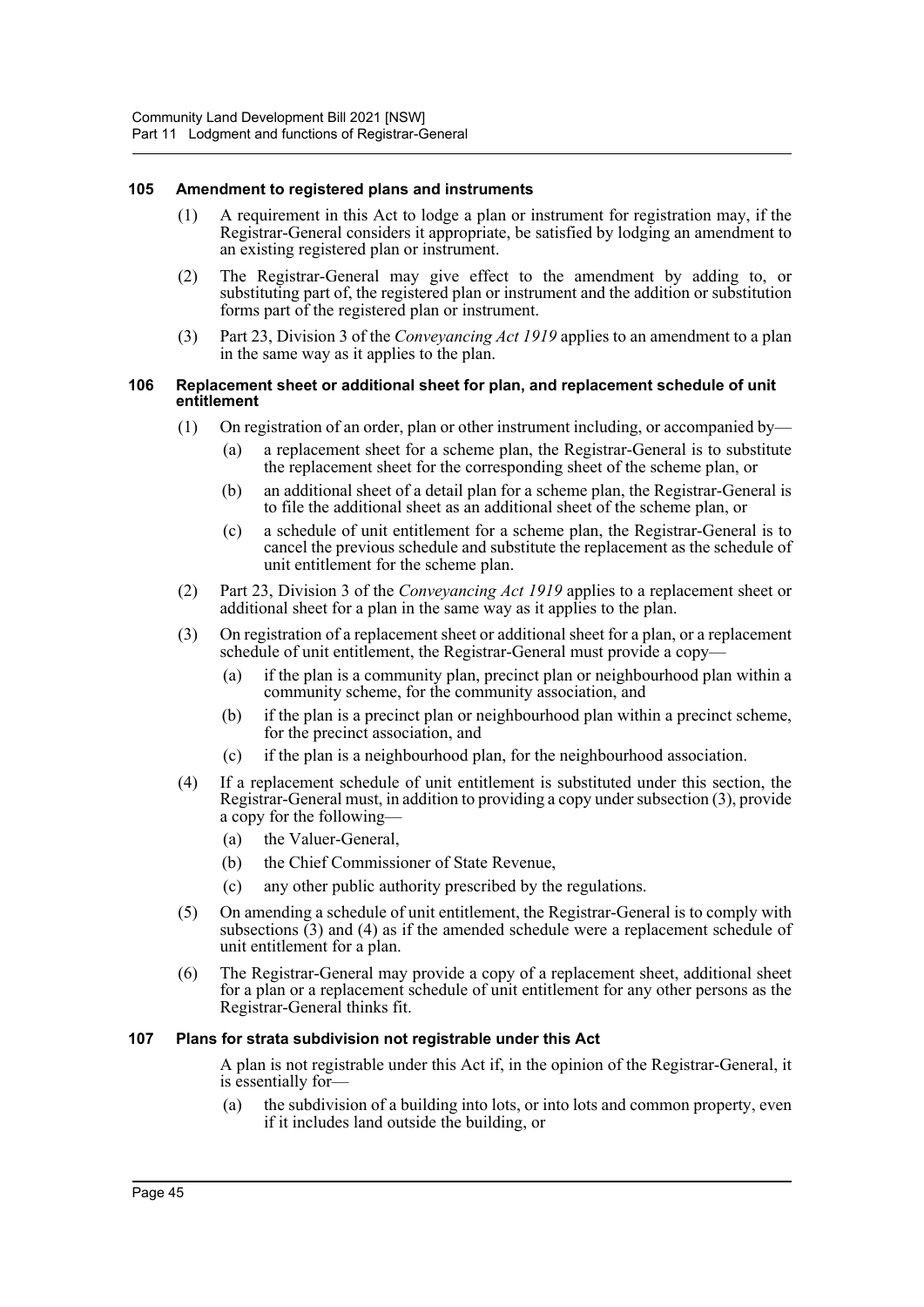- (b) the subdivision of land into lots and common property, if the common property is mainly above or below the lots, or
- (c) the subdivision of land into lots with limited height or depth.

#### **108 Registration of amendment of management statement**

- (1) An amendment made under the *Community Land Management Act 2021* to a management statement may be registered by the recordings in the Register as the Registrar-General thinks fit.
- (2) The Registrar-General may refuse to register an amendment to a management statement unless it is lodged in the approved form together with the prescribed fee.

#### **109 Notice to be given to Valuer-General**

The Registrar-General is to notify the Valuer-General of the date of registration of—

- (a) an instrument severing a community development lot from a community scheme, and
- (b) an instrument severing a precinct development lot from a precinct scheme, and
- (c) a community plan of subdivision, and
- (d) a precinct plan of subdivision, and
- (e) a neighbourhood plan of subdivision, and
- (f) an acquisition plan.

#### **110 Recording of certain orders**

- (1) This section applies to an order made by the Tribunal or a court affecting—
	- (a) unit entitlement, or
	- (b) a management statement, or
	- (c) restricted property.
- (2) If a certified copy of an order to which this section applies is lodged with the Registrar-General, the Registrar-General is to make the recordings that, in the opinion of the Registrar-General, are necessary to give effect to the order in—
	- (a) the Register, and
	- (b) the schedule of unit entitlement, and
	- (c) the management statement.
- (3) The Registrar-General may refuse to make recordings under subsection (2) unless the copy of the order is accompanied by—
	- (a) a request in the approved form, and
	- (b) the prescribed fee.
- (4) The Registrar-General may refuse to make recordings under subsection (2) unless there is lodged with the copy of the order—
	- (a) the certificate of title for the association property or common property in the affected scheme, or
	- (b) evidence acceptable to the Registrar-General of the service on the association or strata corporation involved of a notice requiring the certificate of title to be lodged with the Registrar-General.
- (5) An association or strata corporation is taken for the purposes of the *Real Property Act 1900* to have wrongly retained the certificate of title for the association property or common property if the association or strata corporation—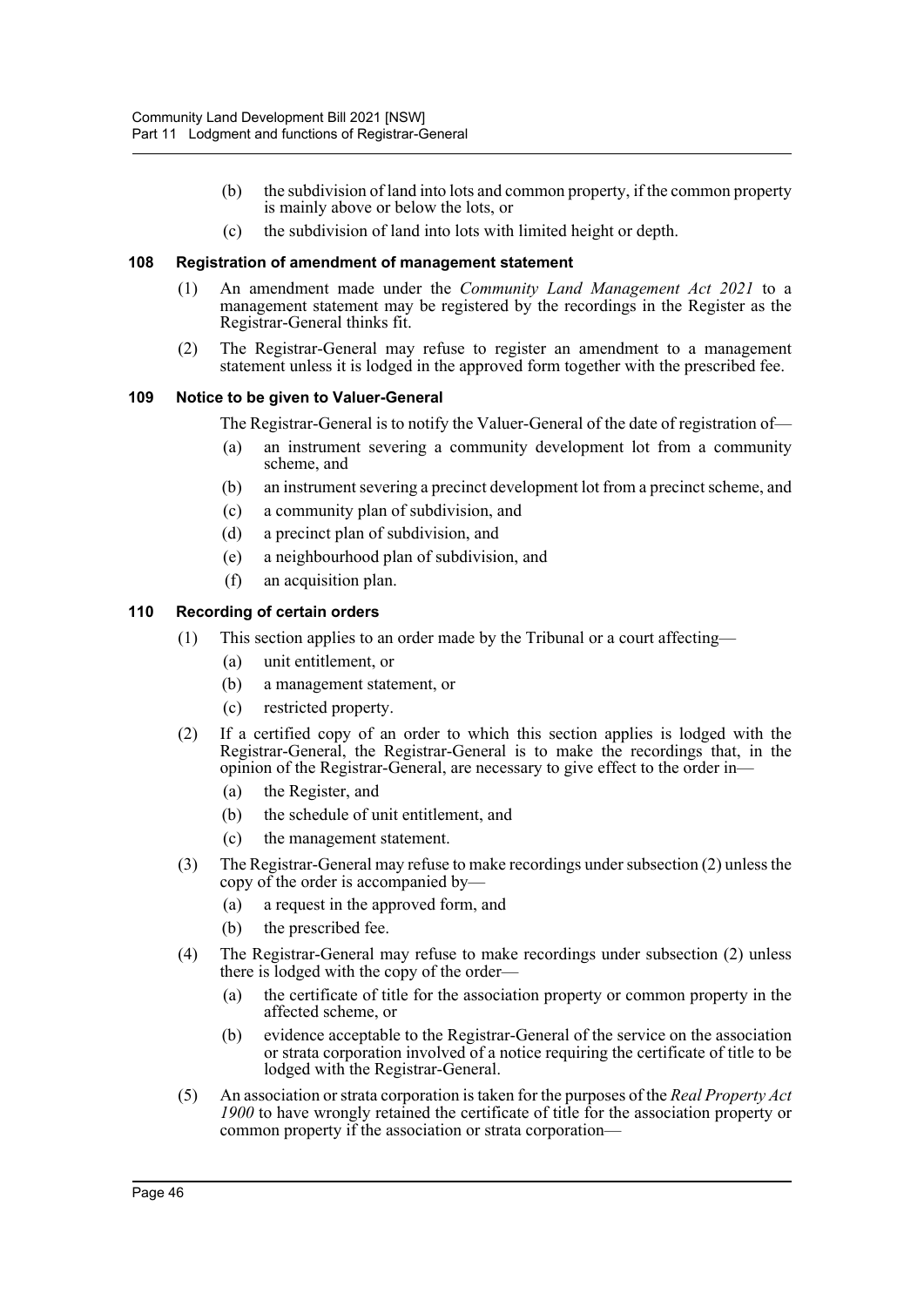- (a) fails for a period of 21 days to comply with a notice served under subsection  $(4)(b)$ , or
- (b) has not within the period made an application under section 111 of the *Real Property Act 1900*, or
- (c) having made the application, fails to proceed with it.
- (6) In this section—

*certified*, for a copy of an order, means certified to be a true copy—

- (a) for an order of the Tribunal—by the principal registrar of the Tribunal, or
- (b) for an order of a court—by the appropriate officer of the court.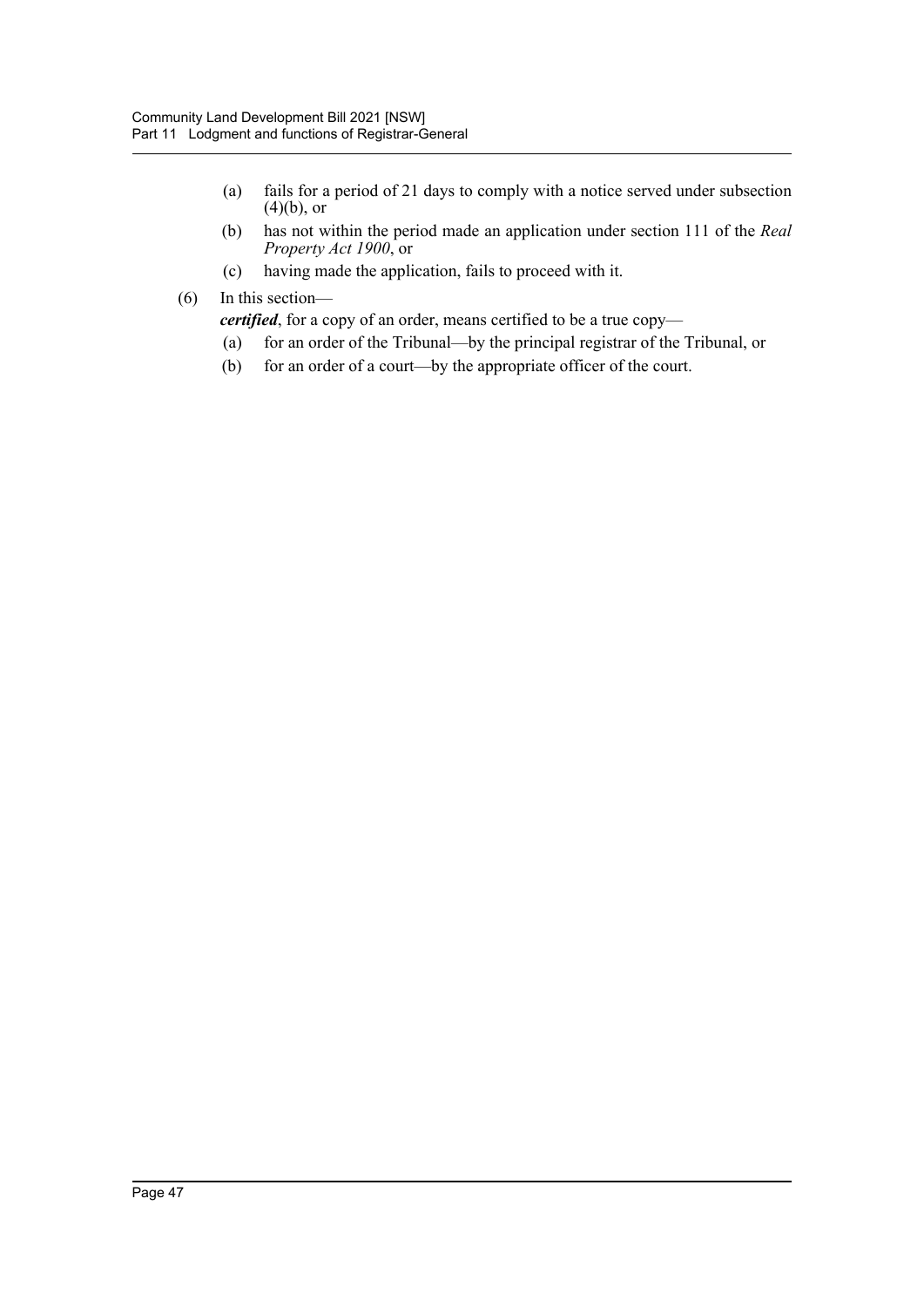# **Part 12 Miscellaneous**

#### **111 Functions of associations**

The functions of a community association, precinct association or neighbourhood association are specified in the *Community Land Management Act 2021*.

#### **112 Expiration of initial period**

- (1) A notification of the expiration of the initial period under a community scheme, precinct scheme or neighbourhood scheme may be lodged with the Registrar-General and recorded in the folio for the association property under the scheme.
- (2) A notification under subsection (1) must—
	- (a) be in the approved form, and
	- (b) be executed under seal by the relevant community association, precinct association or neighbourhood association.
- (3) A notification recorded under this section is, in favour of the Registrar-General, conclusive evidence of the expiration of the initial period.

#### **113 Accompanying documents become part of plan on registration**

A document accompanying a plan because it is required or permitted to accompany the plan under this Act, becomes, on registration of the plan, part of the plan.

#### **114 Act to bind Crown**

- (1) This Act binds the Crown in right of New South Wales and, to the extent the legislative power of the Parliament of New South Wales permits, the Crown in all its other capacities.
- (2) This Act does not bind the Crown in relation to a requirement to obtain a planning approval from a planning authority.

## **115 Regulations**

- (1) The Governor may make regulations not inconsistent with this Act about matters—
	- (a) this Act requires or permits to be prescribed, or
	- (b) necessary or convenient to be prescribed for carrying out or giving effect to this Act.
- (2) Without limiting subsection (1), regulations may be made about—
	- (a) development contracts, or
	- (b) management statements, or
	- (c) schedules of unit entitlement.

## **116 Repeals**

The following are repealed—

- (a) *Community Land Development Act 1989* No 201,
- (b) *Community Land Development Regulation 2018*.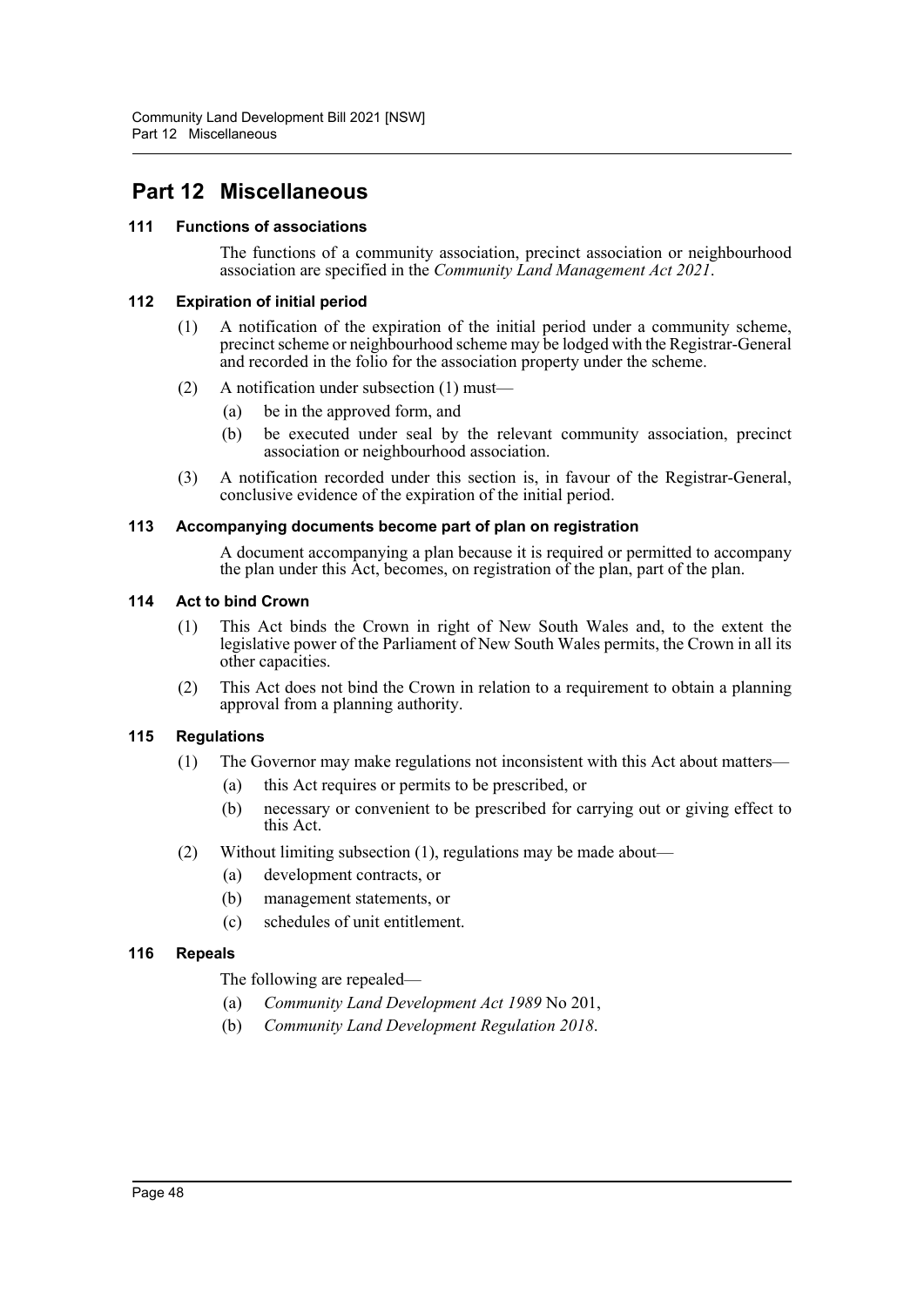# **Schedule 1 Plans**

Sections 12, 15–18 and 96

### **1 Requirements for all plans**

(1) In this clause—

*plan* means the following—

- (a) a scheme plan,
- (b) a scheme plan of subdivision,
- (c) a scheme plan of consolidation,
- (d) a boundary adjustment plan,
- (e) an additional sheet of a detail plan or a replacement sheet for an association plan required by this Act,
- (f) any other prescribed plan.
- (2) A plan must be—
	- (a) a formal land survey plan within the meaning of the *Surveying and Spatial Information Act 2002*, and
	- (b) otherwise prepared in the approved form and in compliance with any requirements imposed by the regulations or by or under another Act.
- (3) A plan must be accompanied by—
	- (a) an administration sheet, and
	- (b) the written consent of each person who, on the basis of a recording in the Register affecting the land, is—
		- (i) a lessee, or
		- (ii) a judgment creditor under a writ, or
		- (iii) a caveator.
- (4) The administration sheet must—
	- (a) be signed by each person who, on the basis of a recording in the Register affecting the land, is—
		- (i) a registered owner, or
		- (ii) a mortgagee, chargee or covenant chargee, and
	- (b) include a certificate, in the form prescribed under the *Surveying and Spatial Information Act 2002*, endorsed—
		- (i) by a surveyor registered under that Act, and
		- (ii) in accordance with the regulations under this Act, and
	- (c) for a plan of subdivision other than a boundary adjustment plan—include the relevant subdivision certificate issued by the planning authority, and
	- (d) for a boundary adjustment plan—include the consent of the local council given in the approved form.
- (5) The Registrar-General may wholly or partly waive compliance with subclauses  $(2)(a)$ ,  $(3)(b)$  or  $(4)(a)$  or  $(b)$ .

#### **2 Public roads and public or drainage reserves**

(1) A scheme plan or a scheme plan of subdivision must define any land in the plan to be dedicated as a public road, a public reserve or a drainage reserve.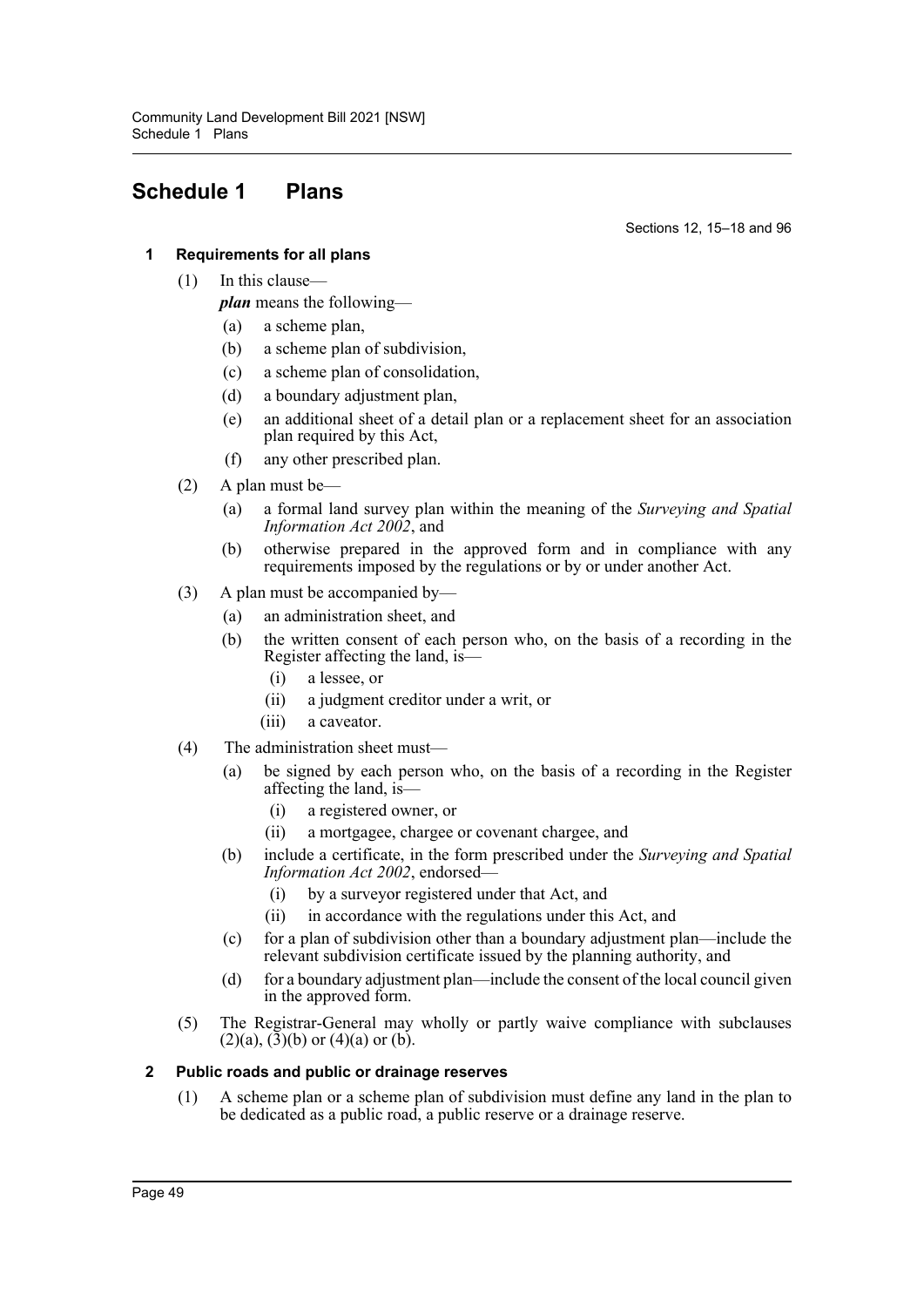(2) On registration of a plan dedicating association property, the dedicated land ceases to be association property.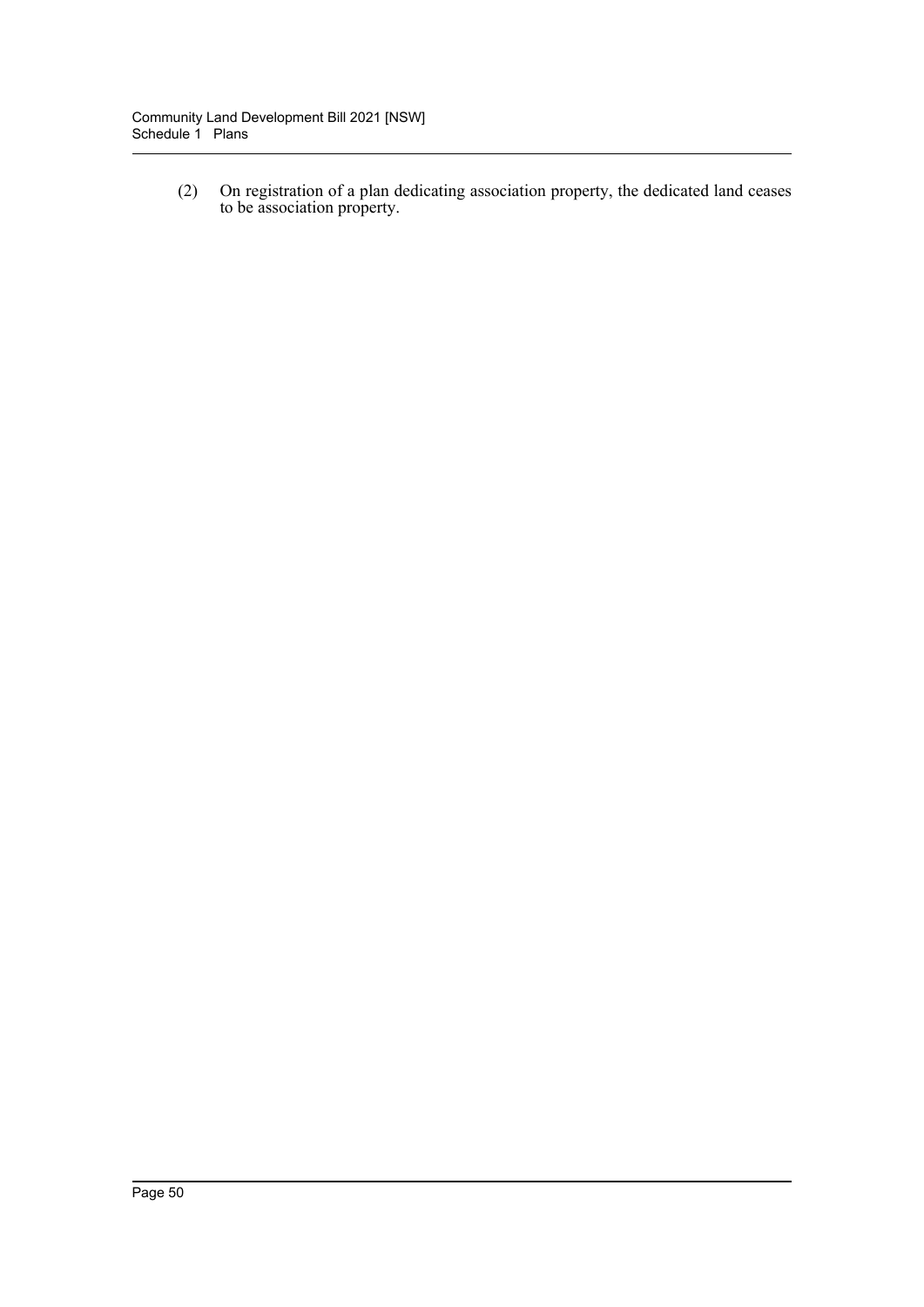# **Schedule 2 Management statements**

Sections 12 and 62

# **Part 1 Preliminary**

#### **1 Definitions**

In this Act—

*community management statement* means a statement registered with a community plan as a statement of the by-laws and other particulars governing participation in the community scheme.

*neighbourhood management statement* means a statement registered with a neighbourhood plan as a statement of the by-laws and other particulars governing participation in the neighbourhood scheme.

*precinct management statement* means a statement registered with a precinct plan as a statement of the by-laws and other particulars governing participation in the precinct scheme.

# **Part 2 Community management statements**

#### **2 Form of community management statement**

- (1) A community management statement must—
	- (a) be in the approved form, and
	- (b) include the information prescribed by the regulations, and
	- (c) include the approval of the planning authority.
- (2) A community management statement must not be inconsistent with—
	- (a) a development contract for the community scheme, or
	- (b) an Act or law that, by the operation of section 112 of the *Community Land Management Act 2021*, applies to any part of the community property set apart as an open access way.
- (3) Despite subclause (2), if there is an inconsistency, the development contract, Act or law prevails.

#### **3 Matters to be included**

A community management statement must include by-laws, plans and other particulars relating to the following—

- (a) the location, control, management, use and maintenance of any part of the community property set apart as an open access way or a private access way,
- (b) the control, management, use and maintenance of any other part of the community property, including any special facilities provided on the community property,
- (c) the provision of, and payment for, internal fencing on the community parcel including any obligations of the community association or subsidiary bodies,
- (d) the storage and collection of garbage on and from the community parcel and any related obligations of the community association or subsidiary bodies,
- (e) the maintenance of water, sewerage, drainage, gas, electricity, telephone and other services,
- (f) insurance of the community property.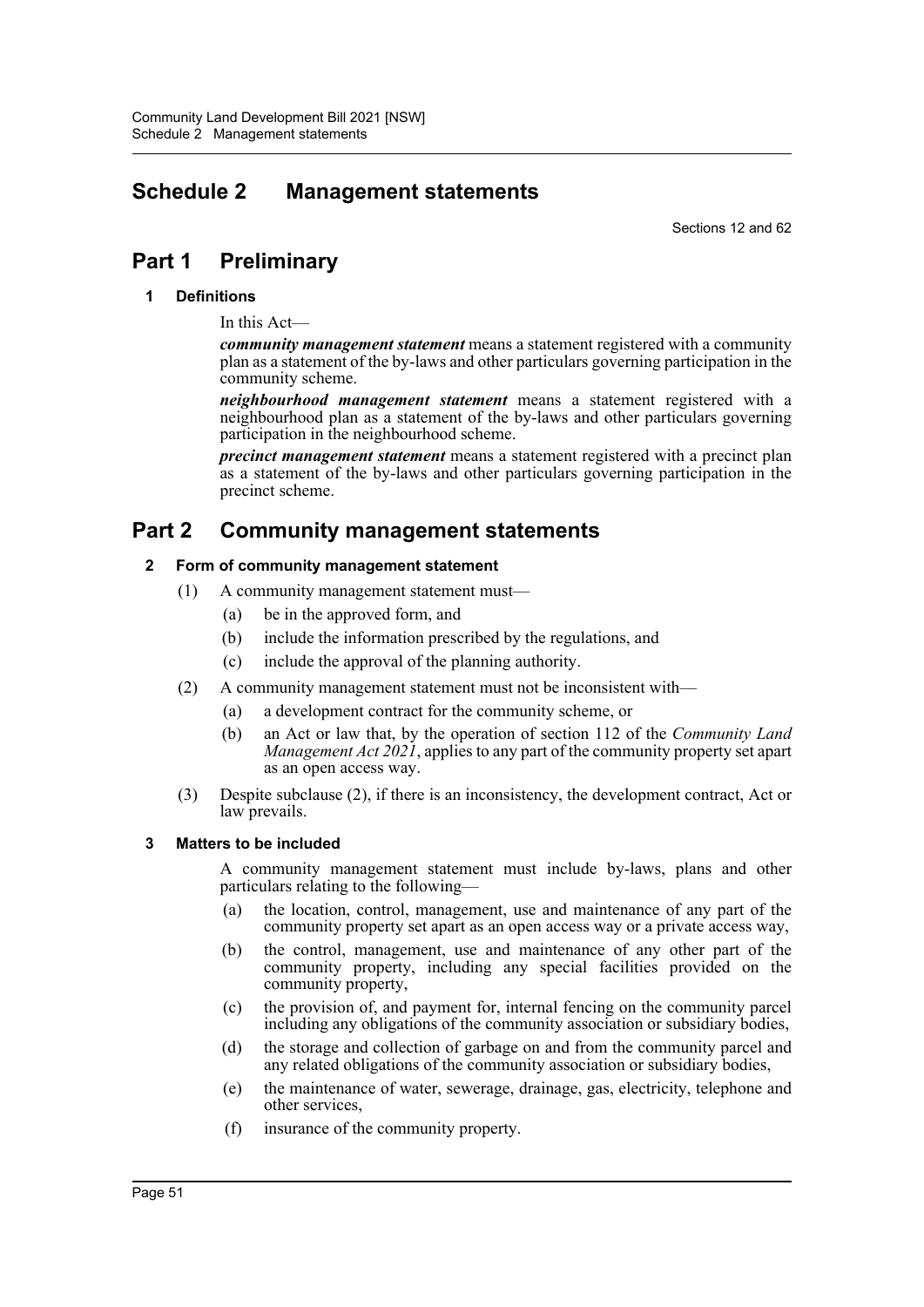# **Part 3 Precinct management statements**

## **4 Form of precinct management statement**

- (1) A precinct management statement must—
	- (a) be in the approved form, and
	- (b) include the information prescribed by the regulations, and
	- (c) include the approval of the planning authority.
- (2) A precinct management statement must not be inconsistent with—
	- (a) a development contract for the precinct scheme, or
	- (b) the management statement, or a development contract, for the community scheme of which the precinct scheme is part, or
	- (c) an Act or law that, by the operation of section 112 of the *Community Land Management Act 2021*, applies to any part of the precinct property set apart as an open access way.
- (3) Despite subclause (2), if there is an inconsistency, the development contract, community management statement, Act or law prevails.

## **5 Matters to be included**

- (1) A precinct management statement must include by-laws, plans and other particulars relating to the following—
	- (a) the location, control, management, use and maintenance of any part of the precinct property set apart as an open access way or a private access way,
	- (b) the control, management, use and maintenance of any other part of the precinct property, including any special facilities provided on the precinct property,
	- (c) the provision of, and payment for, internal fencing on the precinct parcel including any obligations of the precinct association or subsidiary bodies,
	- (d) the storage and collection of garbage on and from the precinct parcel and any related obligations of the precinct association or subsidiary bodies,
	- (e) the maintenance of water, sewerage, drainage, gas, electricity, telephone and other services,
	- (f) insurance of the precinct property.
- (2) A precinct management statement is not required to include anything already provided for by the community management statement.

## **Part 4 Neighbourhood management statements**

## **6 Form of neighbourhood management statement**

- (1) A neighbourhood management statement must—
	- (a) be in the approved form, and
	- (b) include the information prescribed by the regulations, and
	- (c) include the approval of the planning authority.
- (2) A neighbourhood management statement must not be inconsistent with—
	- (a) a development contract for the neighbourhood scheme, or
	- (b) the management statement, or a development contract, for a community scheme or precinct scheme of which the neighbourhood scheme is part, or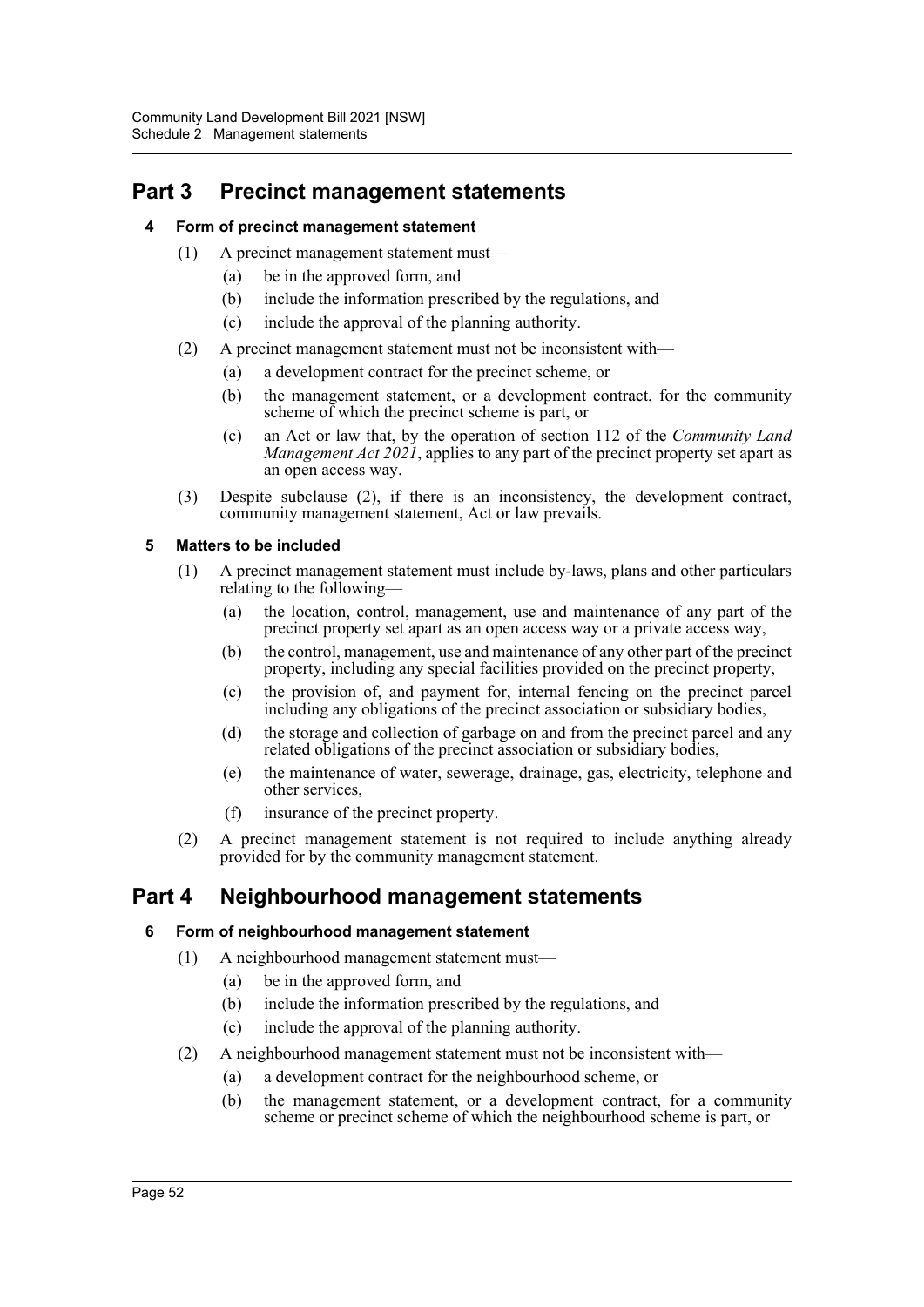- (c) an Act or law that, by the operation of section 112 of the *Community Land Management Act 2021*, applies to any part of the neighbourhood property set apart as an open access way.
- (3) Despite subclause (2), if there is an inconsistency, the development contract, community management statement, precinct management statement, Act or law prevails.

### **7 Matters to be included**

- (1) A neighbourhood management statement must include by-laws, plans and other particulars relating to the following—
	- (a) the location, control, management, use and maintenance of any part of the neighbourhood property set apart as an open access way or a private access way,
	- (b) the control, management, use and maintenance of any other part of the neighbourhood property, including any special facilities provided on the neighbourhood property,
	- (c) the provision of, and payment for, internal fencing on the neighbourhood parcel,
	- (d) the storage and collection of garbage on and from the neighbourhood parcel,
	- (e) the maintenance of water, sewerage, drainage, gas, electricity, telephone and other services,
	- (f) insurance of the neighbourhood property.
- (2) A neighbourhood management statement is not required to include anything already provided for by the community management statement or precinct management statement for a scheme under which the neighbourhood scheme is a subsidiary scheme.

## **Part 5 Provisions applying to all management statements**

## **8 Optional matters for management statement**

- (1) A management statement for a scheme may include by-laws and other particulars relating to any of the following—
	- (a) the hanging of washing within the scheme parcel,
	- (b) safety and security measures,
	- (c) details of any restricted property,
	- (d) the keeping of pets,
	- (e) the obligation of the owner of a lot within the scheme not to interfere with the quiet enjoyment of another lot or the association property,
	- (f) the control of unacceptable noise levels,
	- (g) details of any business or trading activity to be carried on by the association and the method of distributing and sharing any profit or loss,
	- (h) the control or preservation of the essence or theme of the development under the scheme,
	- (i) architectural and landscaping guidelines to be observed by lot owners,
	- (j) a diagram for the purpose of statutory easements,
	- (k) any agreements entered into for the provision of services or recreational facilities,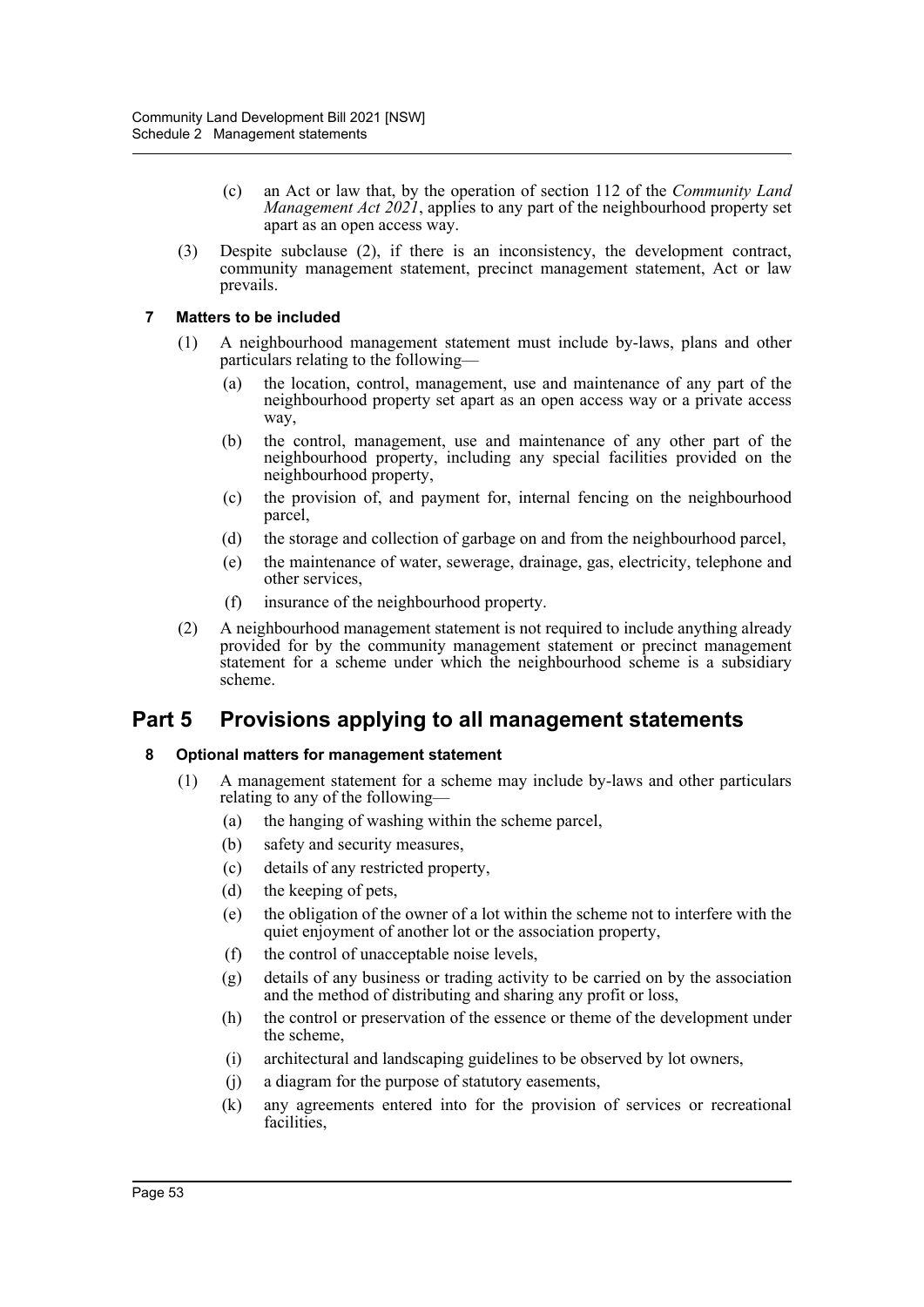- (l) a plan showing access ways within the scheme.
- (2) This clause does not limit the matters that may be included in a management statement.

#### **9 By-law required by public authority**

- (1) A management statement may include a schedule specifying by-laws made at the request of public authorities.
- (2) If a by-law made at the request of a public authority so provides, the by-law may not be amended or revoked without the consent of the public authority.
- (3) Subclause (2) has effect despite any other provision of this Act or the *Community Land Management Act 2021*.

#### **10 Excluded matters**

- (1) A management statement must not include any prohibition or restriction that—
	- (a) affects the keeping on a lot of an animal used as an assistance animal by a person with a disability who is an owner or occupier of a lot, or
	- (b) affects the use on a lot, or on association property, of an assistance animal by a person with a disability, or
	- (c) unlawfully discriminates against a person, or
	- (d) is based on socio-economic grouping, or
	- (e) excludes public housing from a scheme.
- (2) In this clause—

*assistance animal* has the same meaning as in the *Companion Animals Act 1998*. *disability* has the same meaning as in the *Disability Inclusion Act 2014*.

#### **11 Restricted property**

A management statement restricting the use of association property must include—

- (a) a description of the property, and
- (b) details of the persons entitled to use the property, and
- (c) the terms and conditions on which the persons may use the property, and
- (d) particulars relating to access to the property and the provision and keeping of any necessary key, and
- (e) particulars of the hours during which the property may be used, and
- (f) provisions relating to the maintenance of the property, and
- (g) matters relating to the determination, imposition and collection of levies on persons entitled to use the property.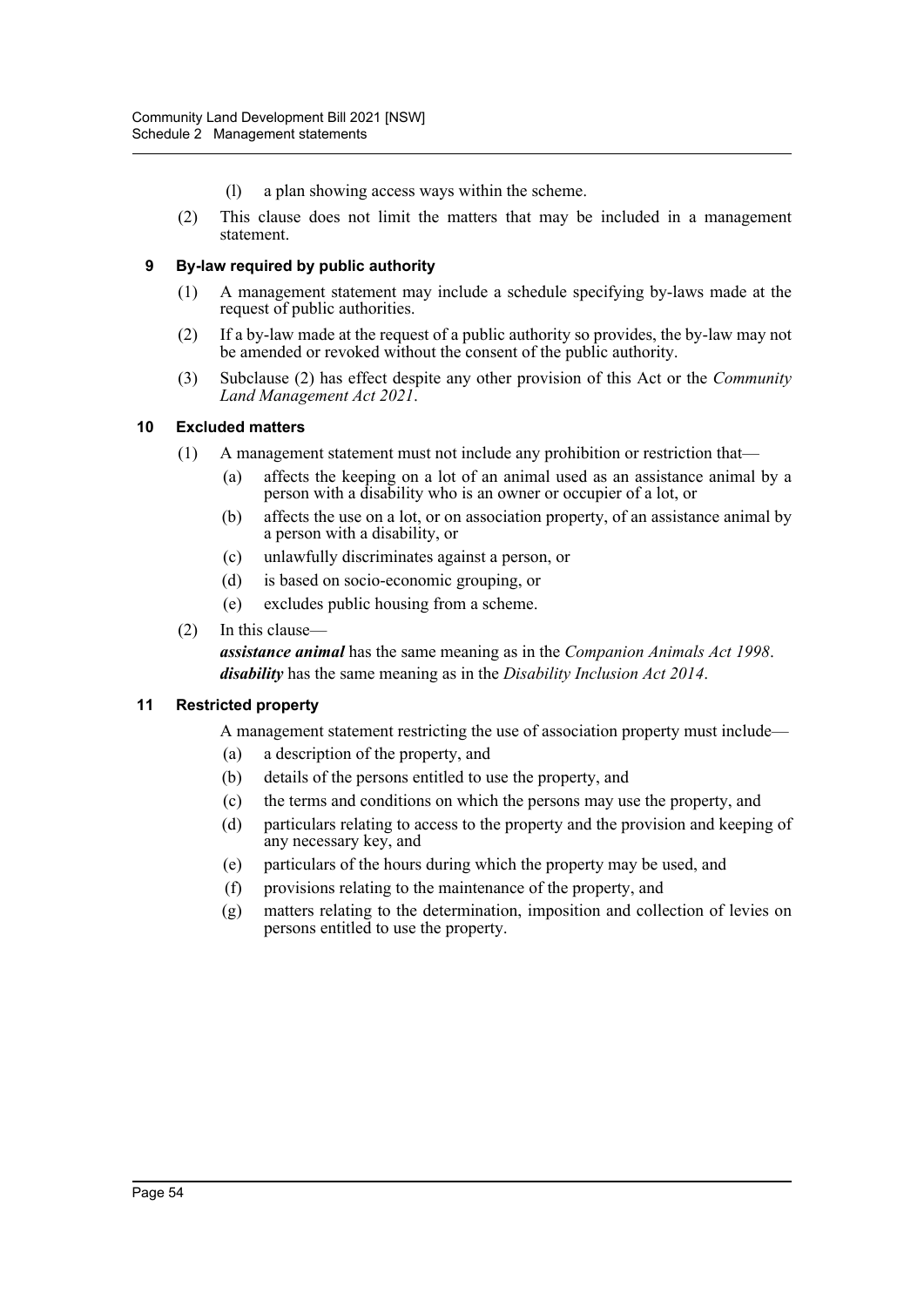# **Schedule 3 Schedules of unit entitlement**

Sections 12, 15–17, 19, 24, 62 and 96

#### **1 Definitions**

In this Schedule—

*approval of an association* for a schedule of unit entitlement means a certificate—

- (a) in the approved form, and
- (b) given under the seal of the association, and
- (c) certifying the proposed schedule of unit entitlement has been approved by special resolution.

*comparative market value* of lots means a comparative market value of lots as if the lots were vacant.

*completed scheme* means a scheme for which a schedule of unit entitlement has been registered in accordance with clause 14.

*valuer's certificate* means a certificate in the approved form given by a qualified valuer.

#### **2 General requirements for all schedules of unit entitlement**

- A schedule of unit entitlement must—
- (a) be in the approved form, and
- (b) clearly state—
	- (i) for a schedule for a completed scheme—that the schedule has been revised, or
	- (ii) in any other case—that the schedule is liable to be altered before, or on, completion of the scheme to which it relates, and
- (c) show all unit entitlement as whole numbers.

#### **3 Schedule for scheme plan**

A schedule of unit entitlement accompanying a scheme plan must—

- (a) show the unit entitlement of each development lot or neighbourhood lot, and
- (b) show the total of the unit entitlement under paragraph (a), and
- (c) be based on the comparative market values of the lots at the date prescribed by the regulations as the valuation day, and
- (d) be supported by a valuer's certificate.

## **4 Scheme plan of subdivision altering entitlement or affecting association property**

- (1) This clause applies to a schedule of unit entitlement accompanying a scheme plan of subdivision that—
	- (a) subdivides or creates association property, or
	- (b) adds land to a scheme parcel as a development lot or neighbourhood lot.
- (2) The schedule of unit entitlement must—
	- (a) show the unit entitlement of each development lot, former development lot or neighbourhood lot, and
	- (b) show the total of the unit entitlement under paragraph (a), and
	- (c) be based on the comparative market values of the lots at the date prescribed by the regulations as the valuation day, and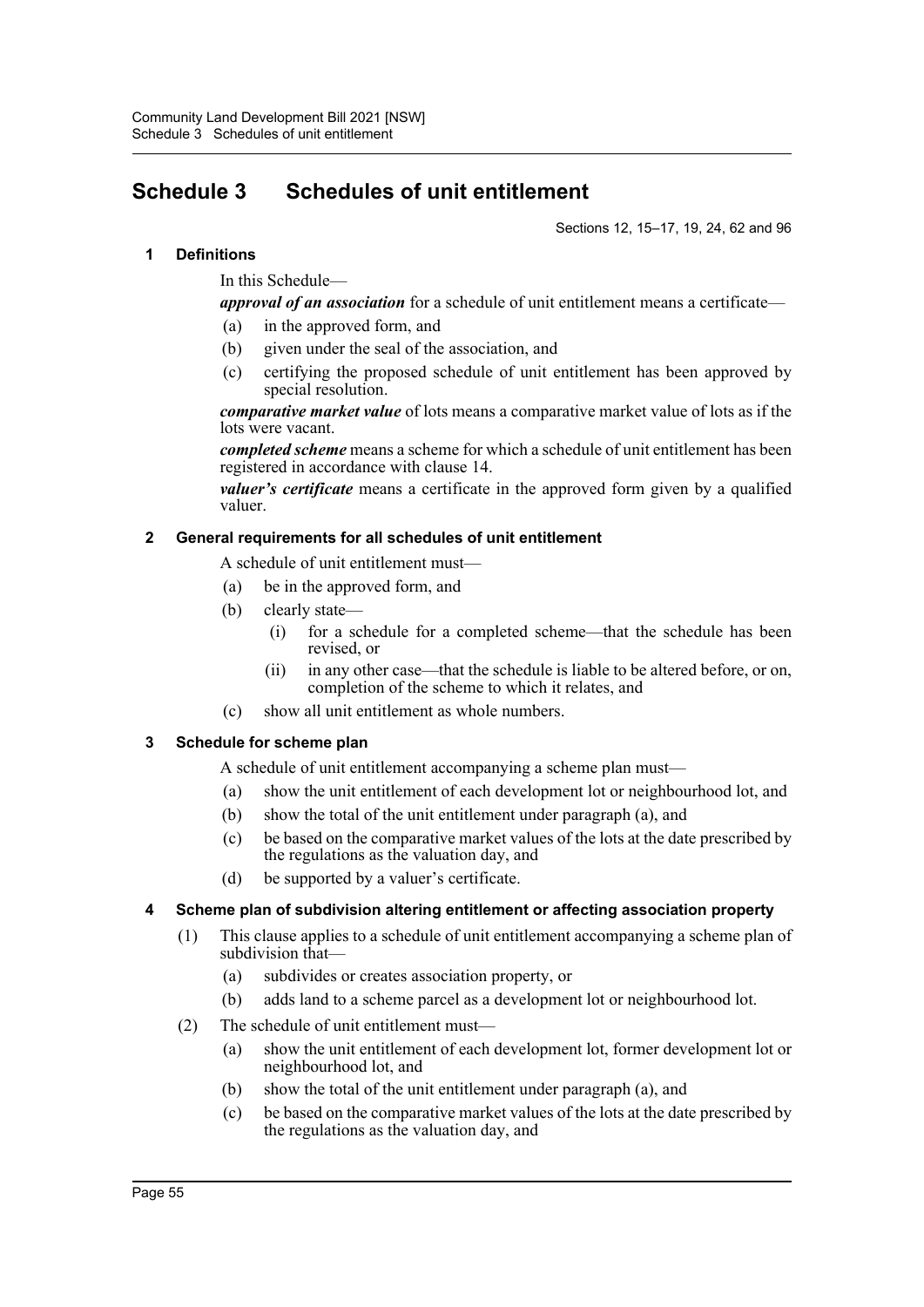- (d) be supported by a valuer's certificate, and
- (e) be accompanied by the approval of the association.

#### **5 Scheme plan of subdivision not altering entitlement or affecting association property**

- (1) This clause applies to a schedule of unit entitlement accompanying a scheme plan of subdivision that does not—
	- (a) subdivide or create association property, or
	- (b) add land to a scheme parcel as a development lot or neighbourhood lot.
- (2) The schedule of unit entitlement must—
	- (a) show the unit entitlement of each development lot, former development lot or neighbourhood lot, and
	- (b) show the total of the unit entitlement under paragraph (a), and
	- (c) not differ from the existing schedule except by showing—
		- (i) the unit entitlement for each new lot created, and
		- (ii) the total unit entitlement of the new lots, which must be the same as the total unit entitlement for the subdivided lots, and
	- (d) be based on the comparative market values of the lots at the date prescribed by the regulations as the valuation day, and
	- (e) be supported by a valuer's certificate.

#### **6 Acquisition plan affecting scheme**

A schedule of unit entitlement accompanying an acquisition plan lodged under section 95 of this Act that affects the unit entitlement in a scheme must—

- (a) show the unit entitlement of each development lot, former development lot or neighbourhood lot, and
- (b) show the total of the unit entitlement under paragraph (a), and
- (c) be based on the comparative market values of the lots at the date prescribed by the regulations as the valuation day, and
- (d) be supported by a valuer's certificate, and
- (e) be accompanied by the approval of the association.

#### **7 Instrument severing community development lot from scheme**

A schedule of unit entitlement accompanying an instrument lodged under section 19 of this Act that severs a community development lot from a community scheme must—

- (a) reduce the total of the unit entitlement for the community scheme by the unit entitlement of the severed lot, and
- (b) show the unit entitlement of each development lot or former development lot forming part of the community scheme without changing the unit entitlements, and
- (c) show the total of the unit entitlement under paragraph (b).

#### **8 Instrument severing precinct development lot from scheme**

A schedule of unit entitlement accompanying an instrument lodged under section 19 of this Act that severs a precinct development lot from a precinct scheme must—

(a) reduce the total of the unit entitlement for the precinct scheme by the unit entitlement of the severed lot, and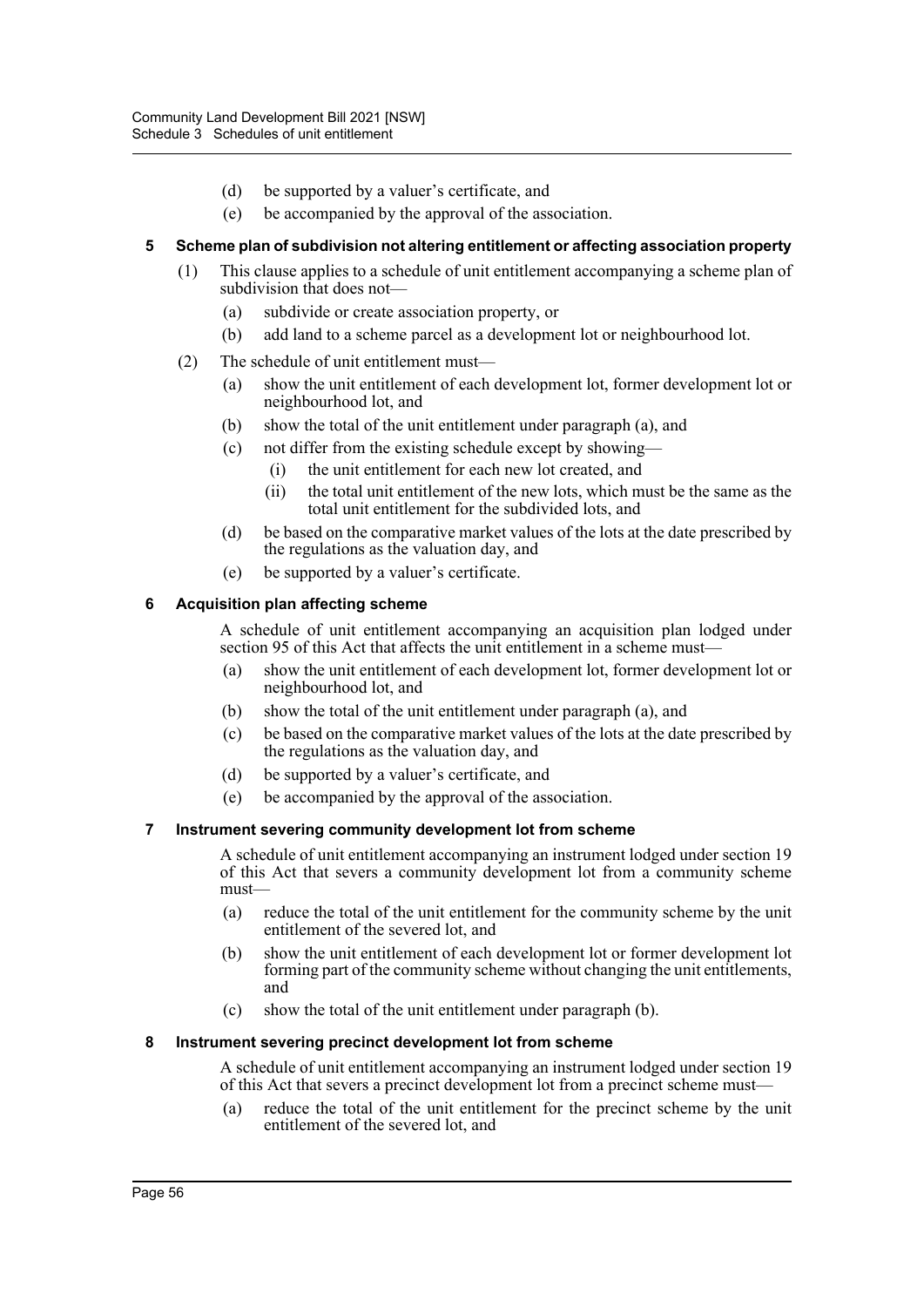- (b) show the unit entitlement of each development lot or former development lot forming part of the precinct scheme without changing the unit entitlements, and
- (c) show the total of the unit entitlement under paragraph (b), and
- (d) be accompanied by a replacement schedule of unit entitlement for the community scheme of which the precinct scheme is part, that—
	- (i) reduces the affected former development lot by the proportion attributable to the severed lot, and
	- (ii) reduces the total of the unit entitlement for the community scheme by the proportion of unit entitlement attributable to the severed lot, and
	- (iii) shows the unit entitlement of each development lot or former development lot forming part of the community scheme without changing the unit entitlements, and
	- (iv) shows the total of the unit entitlement under subparagraph (iii), and
- (e) be accompanied by the approval of the community association.

#### **9 Instrument converting community development lot to community property**

A schedule of unit entitlement accompanying an instrument lodged under section 24 of this Act that converts a community development lot to community property must—

- (a) make a proportionate allocation of the unit entitlement of the lot being converted among any former community development lots, and any remaining community development lots, in the community scheme, and
- (b) base the proportionate allocation on the relative sizes of the existing unit entitlement for each remaining community development lot and each former community development lot, and
- (c) show the unit entitlement of each of the lots, and
- (d) show the total of the unit entitlement under paragraph (c), and
- (e) be accompanied by the approval of the community association.

#### **10 Instrument converting precinct development lot to precinct property**

A schedule of unit entitlement accompanying an instrument lodged under section 24 of this Act that converts a precinct development lot to precinct property must—

- (a) make a proportionate allocation of the unit entitlement of the lot being converted among any former precinct development lots, and any remaining precinct development lots, in the precinct scheme, and
- (b) base the proportionate allocation on the relative sizes of the existing unit entitlement for each remaining precinct development lot and each former precinct development lot, and
- (c) show the unit entitlement of each of the lots, and
- (d) show the total of the unit entitlement under paragraph (c), and
- (e) be accompanied by the approval of the precinct association.

#### **11 Instrument converting neighbourhood development lot to neighbourhood property**

A schedule of unit entitlement accompanying an instrument lodged under section 24 of this Act that converts a neighbourhood lot to neighbourhood property must—

(a) make a proportionate allocation of the unit entitlement of the lot being converted among the remaining neighbourhood lots in the neighbourhood scheme, and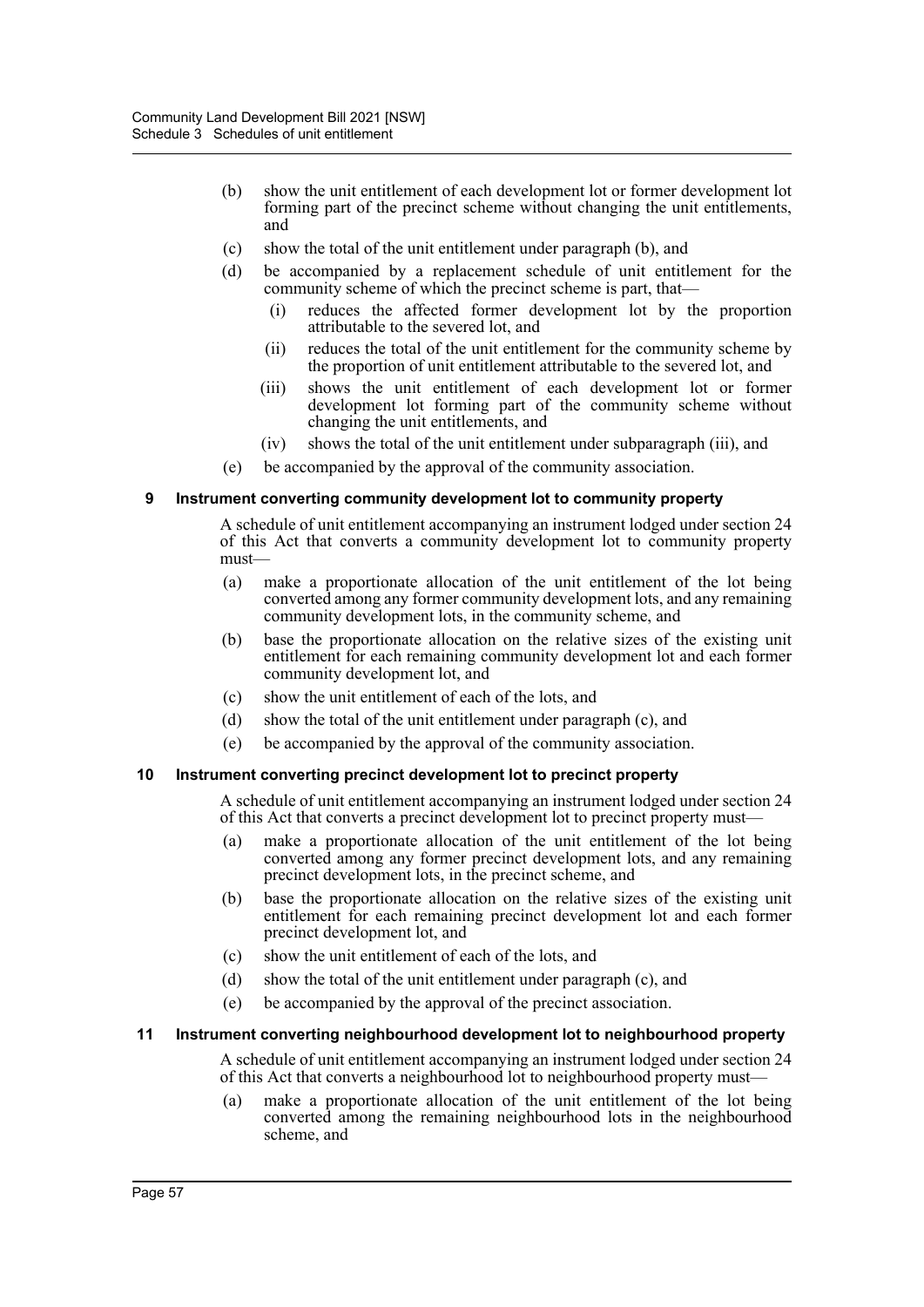- (b) base the proportionate allocation on the relative sizes of the existing unit entitlement for each remaining neighbourhood lot, and
- (c) show the unit entitlement of each of the lots, and
- (d) show the total of the unit entitlement under paragraph (c), and
- (e) be accompanied by the approval of the neighbourhood association.

#### **12 Instrument dedicating lot as public road or reserve**

- (1) A schedule of unit entitlement accompanying an instrument or plan that dedicates the whole or part of a lot as a public road or public reserve must reduce the total of the unit entitlement for the scheme by—
	- (a) the unit entitlement of the lot, if the whole of the lot is dedicated as a public road or public reserve, or
	- (b) if part of the lot is dedicated as a public road or public reserve, the unit entitlement that would have been attributable to the part if it had been created as a separate lot.
- (2) A schedule of unit entitlement accompanying an instrument or plan that dedicates the whole or part of a lot as a public road or public reserve must-
	- (a) show the unit entitlement of each development lot or former development lot forming part of the community scheme without changing the unit entitlements, and
	- (b) show the total of the unit entitlement under paragraph (a).

#### **13 Application for amalgamation**

- (1) A schedule of unit entitlement accompanying an application under section 61 of this Act must—
	- (a) be lodged as a replacement schedule of unit entitlement, and
	- (b) show the unit entitlement of each of the amalgamated precinct development lots or neighbourhood lots that will become community development lots in the community scheme.
- (2) The total of the unit entitlement for the new community development lots must equal the unit entitlement for the community development lots that were subdivided to create the amalgamated precinct development lots or neighbourhood lots.
- (3) The unit entitlement of the new community development lots must bear the same proportion as existed between the lots when the lots were precinct development lots in the precinct scheme or neighbourhood lots in the neighbourhood scheme.
- (4) Despite subclauses (2) and (3), if it is intended to revise 1 or more of the unit entitlement for the existing community development lots in the community scheme as well as allocate unit entitlement for the new community development lots, the schedule of unit entitlement must—
	- (a) show the unit entitlement of each community development lot, and
	- (b) show the total of the unit entitlement under paragraph (a), and
	- (c) be based on the comparative market values of the lots at the date prescribed by the regulations as the valuation day, and
	- (d) be supported by a valuer's certificate, and
	- (e) be accompanied by the approval of the community association.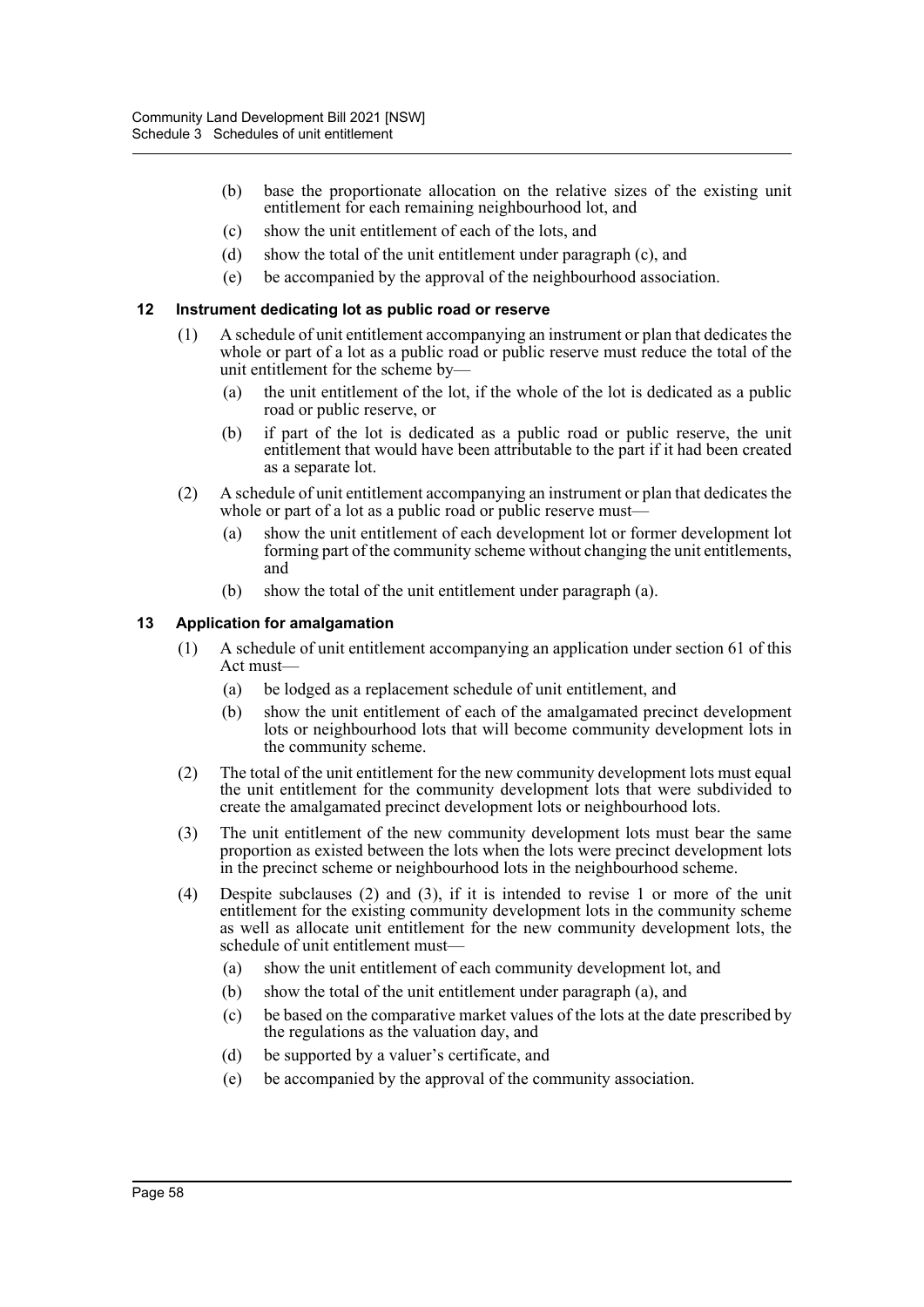#### **14 Revised schedule lodged on completion of scheme**

- (1) An association for a scheme may lodge a revised schedule of unit entitlement for registration if it is satisfied the scheme is complete.
- (2) A schedule of unit entitlement may be lodged under this clause—
	- (a) for a precinct scheme even if the community scheme of which it is a part is not completed, or
	- (b) for a neighbourhood scheme that is part of a community scheme or precinct scheme even if the community scheme or precinct scheme is not completed.
- (3) A schedule of unit entitlement lodged under this clause must—
	- (a) be lodged as a replacement schedule of unit entitlement, and
	- (b) show the unit entitlement of each development lot, former development lot or neighbourhood lot for the scheme to which it relates, and
	- (c) show the total of the unit entitlement under paragraph (b), and
	- (d) be based on a table of values provided by the Valuer-General under section 76(3) of the *Valuation of Land Act 1916* showing the values of the lots at the same base date, and
	- (e) be accompanied by the approval of the association.

#### **15 Simplification of schedule of unit entitlement**

The Registrar-General may amend a schedule of unit entitlement without changing its effect to simplify the way in which it is expressed.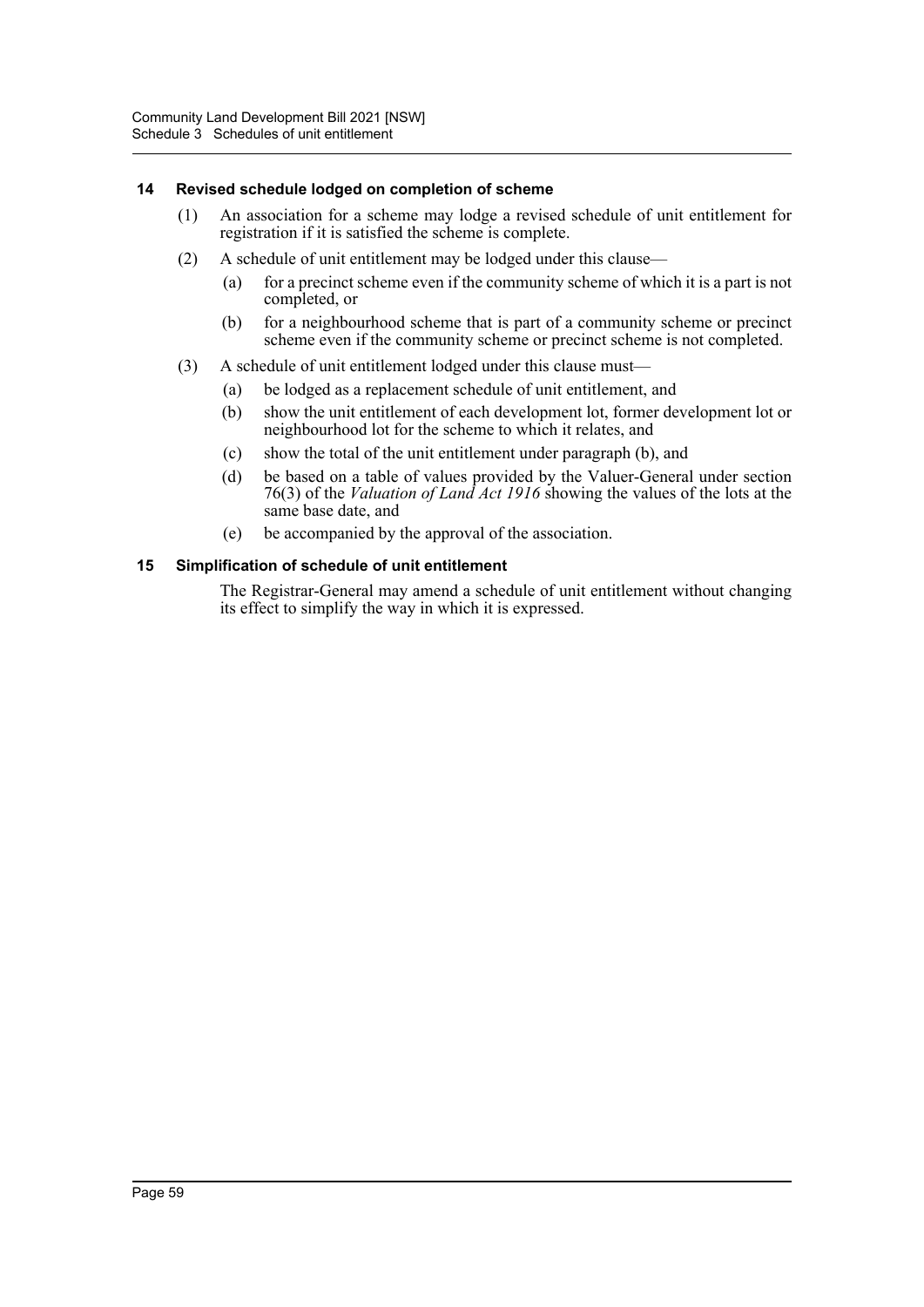# **Schedule 4 Savings, transitional and other provisions**

# **Part 1 Regulations**

## **1 Savings or transitional regulations**

- (1) The regulations may contain provisions of a savings or transitional nature consequent on the commencement of—
	- (a) a provision of this Act, or
	- (b) a provision amending this Act.
- (2) A savings or transitional provision consequent on the commencement of a provision must not be made more than 2 years after that commencement.
- (3) A savings or transitional provision made consequent on the commencement of a provision is repealed 2 years after that commencement.
- (4) A savings or transitional provision made consequent on the commencement of a provision may take effect before that commencement but not before—
	- (a) for a provision of this Act, the date of assent to this Act, or
	- (b) for a provision amending this Act, the date of assent to the amending Act.
- (5) A savings or transitional provision taking effect before its publication on the NSW legislation website does not, before its publication—
	- (a) affect the rights of a person in a way prejudicial to the person, or
	- (b) impose liabilities on a person about anything done or omitted to be done.
- (6) In this clause—

*person* does not include the State or an authority of the State.

## **Part 2 Provisions consequent on enactment of this Act**

## **2 Definitions**

In this Part *former Act* means the *Community Land Development Act 1989*. *repeal day* means the day on which the former Act is repealed.

## **3 General savings**

- (1) Any act, matter or thing that immediately before the repeal of the former Act had effect under the former Act continues to have effect under this Act.
- (2) This clause does not apply to the extent its application is inconsistent with any other provision of this Schedule.

## **4 Existing proceedings**

Any proceedings commenced but not determined or finalised under the former Act are to be dealt with and determined as if the former Act had not been repealed.

#### **5 Development contracts**

The former Act continues to apply to a development contract entered into before the repeal day as if the former Act had not been repealed.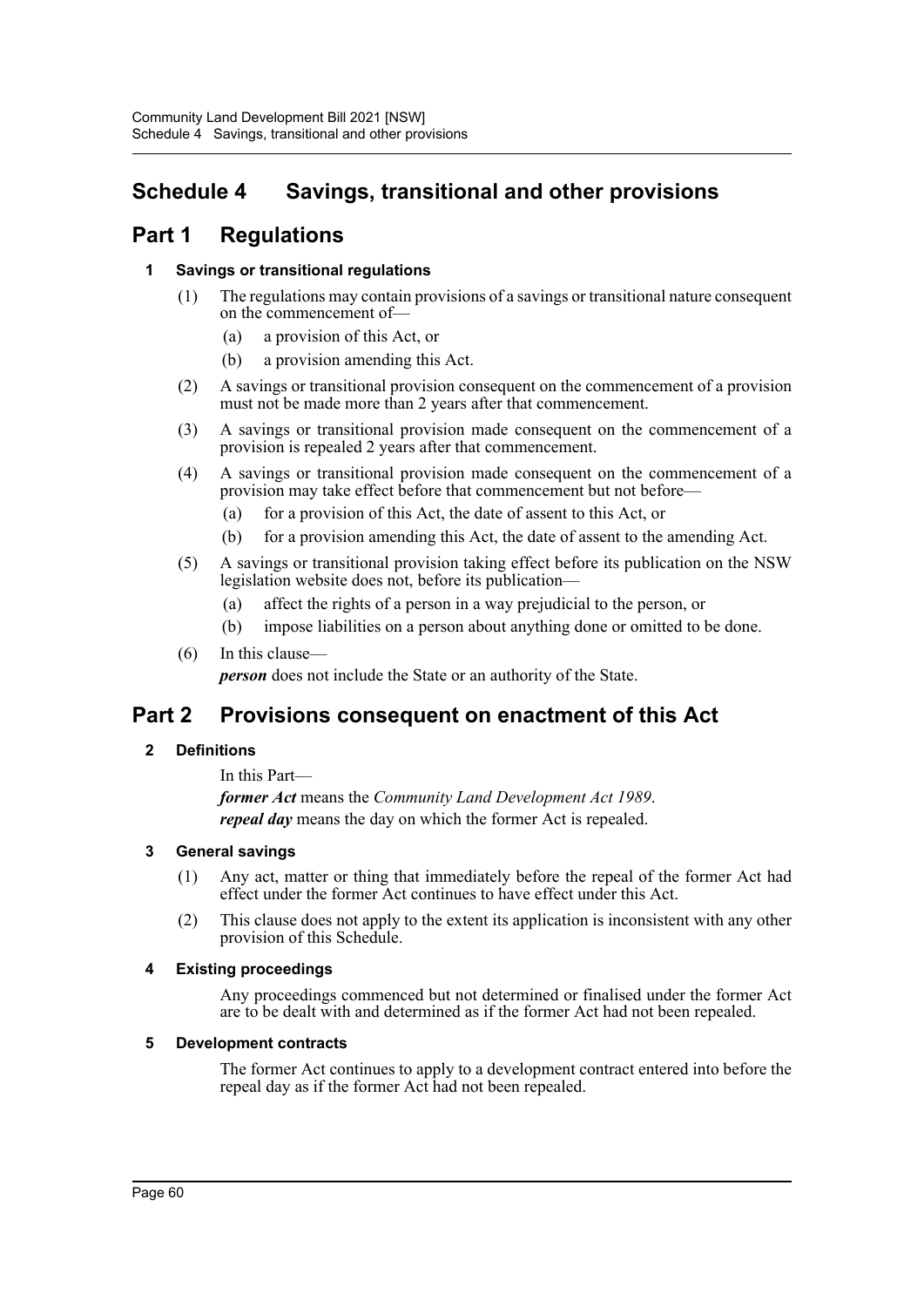# **Schedule 5 Amendment of Acts and instruments**

## **5.1 Civil and Administrative Tribunal Act 2013 No 2**

## **Schedule 4 Consumer and Commercial Division**

Omit "*Community Land Development Act 1989*" from clause 3(1). Insert instead "*Community Land Development Act 2021*".

## **5.2 Conveyancing Act 1919 No 6**

## **[1] Section 23G Exceptions to sec 23F**

Insert after section 23G(n)—

(o) a transaction comprising the lease of part of association property within the meaning of the *Community Land Development Act 2021*.

## **[2] Sections 195(2) and 195AA(10)**

Omit "*Community Land Development Act 1989*" wherever occurring. Insert instead "*Community Land Development Act 2021*".

## **5.3 Conveyancing (General) Regulation 2018**

## **[1] Clause 16(c) and Schedule 1, Part 1, items 9(b), 10(a), 17 and 20(a)**

Omit "*Community Land Development Act 1989*" wherever occurring. Insert instead "*Community Land Development Act 2021*".

## **[2] Clause 36 Identified documents**

Omit clause 36(f) and (g). Insert instead—

- (f) a development contract referred to in Part 7 of the *Community Land Development Act 2021*,
- (g) a community management statement, precinct management statement or neighbourhood management statement under the *Community Land Development Act 2021*.

## **[3] Schedule 1 Fees**

Omit "section 72 of the *Community Land Development Act 1989*" from Part 1, item 27. Insert instead "Part 9, Division 2 of the *Community Land Development Act 2021*".

## **5.4 Conveyancing (Sale of Land) Regulation 2017**

## **[1] Clause 4A(7) and Schedule 1, items 5, 10–13 and 15(2)(a)**

Omit "*Community Land Development Act 1989*" wherever occurring. Insert instead "*Community Land Development Act 2021*".

## **[2] Clause 4A(7)**

Omit "*location diagram*". Insert instead "*location plan*".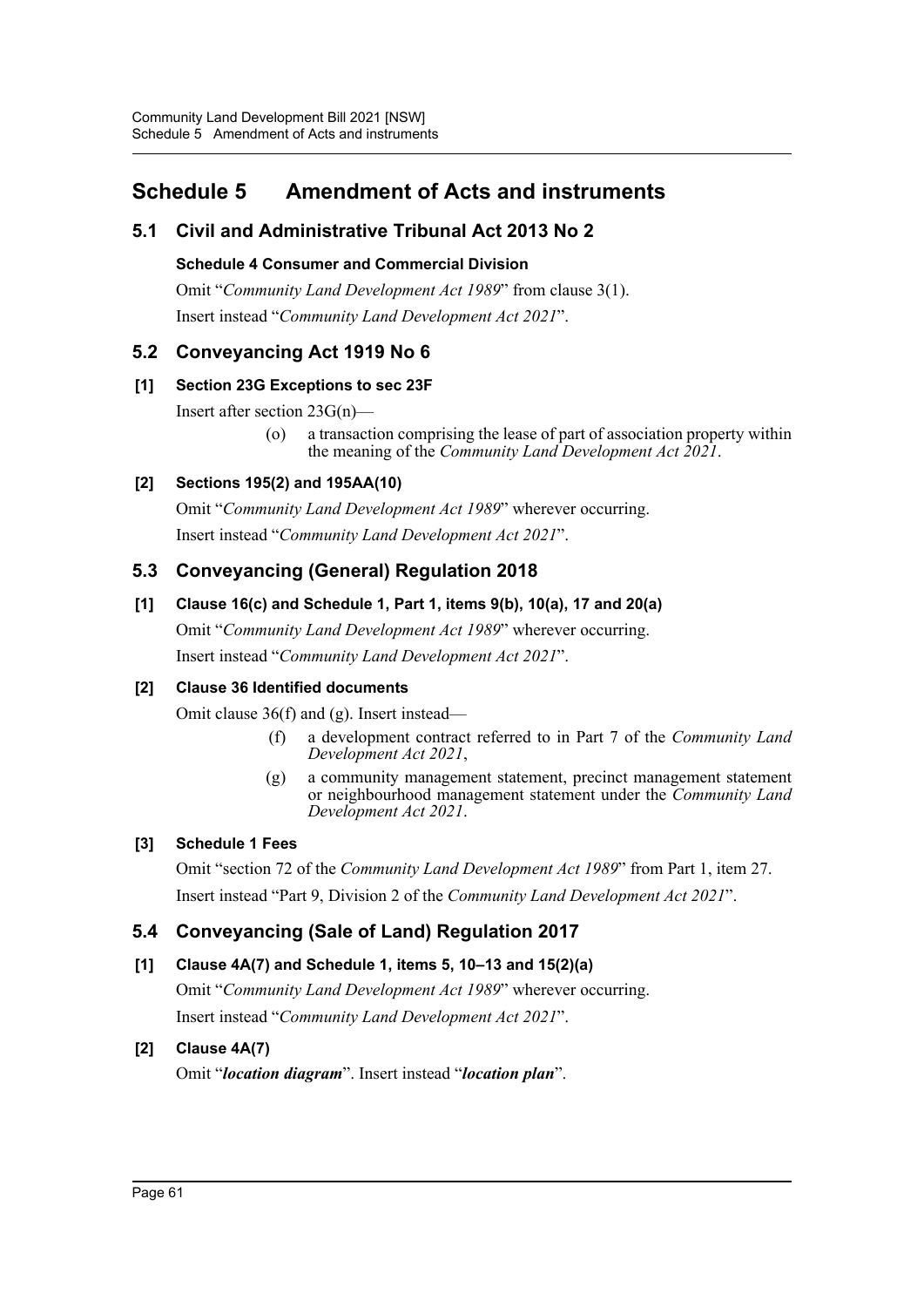## **5.5 Duties Act 1997 No 123**

### **[1] Section 65 Exemptions from duty**

Omit "*Community Land Development Act 1989*" wherever occurring in section 65(13A) and (20).

Insert instead "*Community Land Development Act 2021*".

### **[2] Section 65(21)**

Omit the subsection. Insert instead—

(21) In subsection (20), a reference to the termination of a scheme is a reference to the termination of a scheme under Part 9 of the *Community Land Development Act 2021*.

## **5.6 Environmental Planning and Assessment Act 1979 No 203**

#### **Section 6.2 Meaning of "subdivision" of land**

Omit "*Community Land Development Act 1989*" from the note to section 6.2(2).

Insert instead "*Community Land Development Act 2021*".

## **5.7 Electronic Conveyancing (Adoption of National Law) Act 2012 No 88**

#### **Section 5 Meaning of generic terms in Electronic Conveyancing National Law for purposes of this jurisdiction**

Omit "*Community Land Development Act 1989*" from paragraph (a)(i) of the definition of *land titles legislation*.

Insert instead "*Community Land Development Act 2021*".

## **5.8 Home Building Regulation 2014**

#### **Clause 34 Definitions**

Omit "*Community Land Development Act 1989*" from paragraph (b) of the definition of *common property* in clause 34(1).

Insert instead "*Community Land Development Act 2021*".

## **5.9 Land Tax Management Act 1956 No 26**

#### **Section 10 Land exempted from tax**

Omit "*Community Land Development Act 1989*" wherever occurring in section 10(1)(l). Insert instead "*Community Land Development Act 2021*".

## **5.10 Local Government Act 1993 No 30**

## **[1] Section 22 Other functions**

Omit "*Community Land Development Act 1989*" from the note to the section. Insert instead "*Community Land Development Act 2021*".

## **[2] Dictionary**

Omit "*Community Land Development Act 1989*" from paragraph (b)(iv) of the definition of *owner*.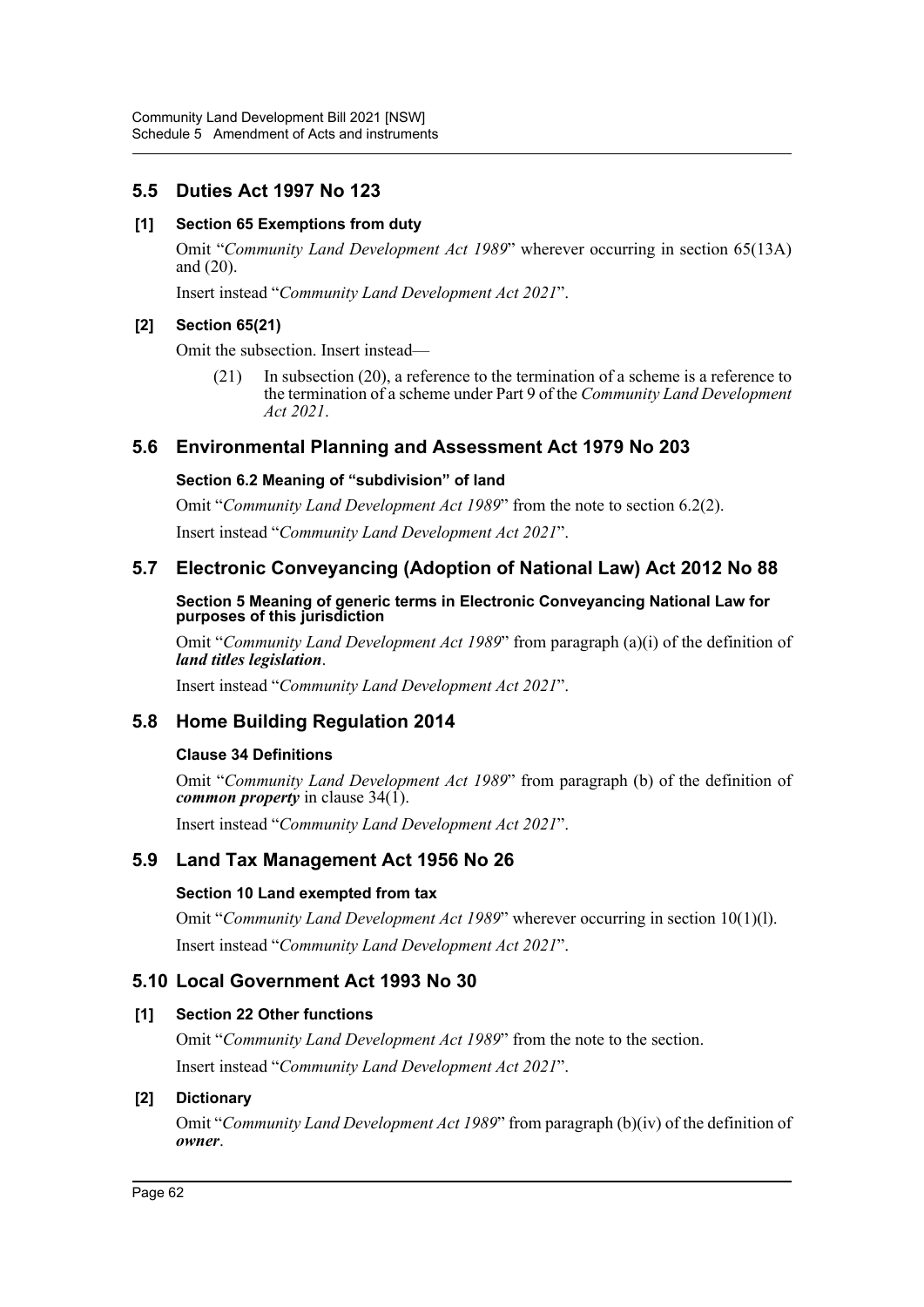Insert instead "*Community Land Development Act 2021*".

## **5.11 Local Government (Manufactured Home Estates, Caravan Parks, Camping Grounds and Moveable Dwellings) Regulation 2005**

### **Clause 35 Buildings**

Omit "*Community Land Development Act 1989*" from clause 35(3)(a). Insert instead "*Community Land Development Act 2021*".

## **5.12 Parking Space Levy Act 2009 No 5**

## **Section 4 Definitions**

Omit "*Community Land Development Act 1989*" from paragraph (f) of the definition of *owner* in section 4(1).

Insert instead "*Community Land Development Act 2021*".

## **5.13 Pesticides Regulation 2017**

## **[1] Clause 45 Definitions**

Omit "*Community Land Development Act 1989*" from paragraph (b) of the definition of *common area*.

Insert instead "*Community Land Development Act 2021*".

#### **[2] Clause 45, definition of "residential complex"**

Omit "*Community Land Development Act 1989*" from paragraph (d). Insert instead "*Community Land Development Act 2021*".

## **5.14 Property and Stock Agents Act 2002 No 66**

## **Section 3 Definitions**

Omit "section 25 of the *Community Land Development Act 1989*" from the definition of *association* in section 3(1).

Insert instead "the *Community Land Development Act 2021*".

## **5.15 Residential Tenancies Regulation 2019**

## **Schedule 1 Standard Form Agreement**

Omit "*Community Land Development Act 1989*" wherever occurring in clauses 39 and 45. Insert instead "*Community Land Development Act 2021*".

## **5.16 Rural Fires Act 1997 No 65**

#### **Dictionary**

Omit "*Community Land Development Act 1989*" from paragraph (b)(iv) of the definition of *owner*.

Insert instead "*Community Land Development Act 2021*".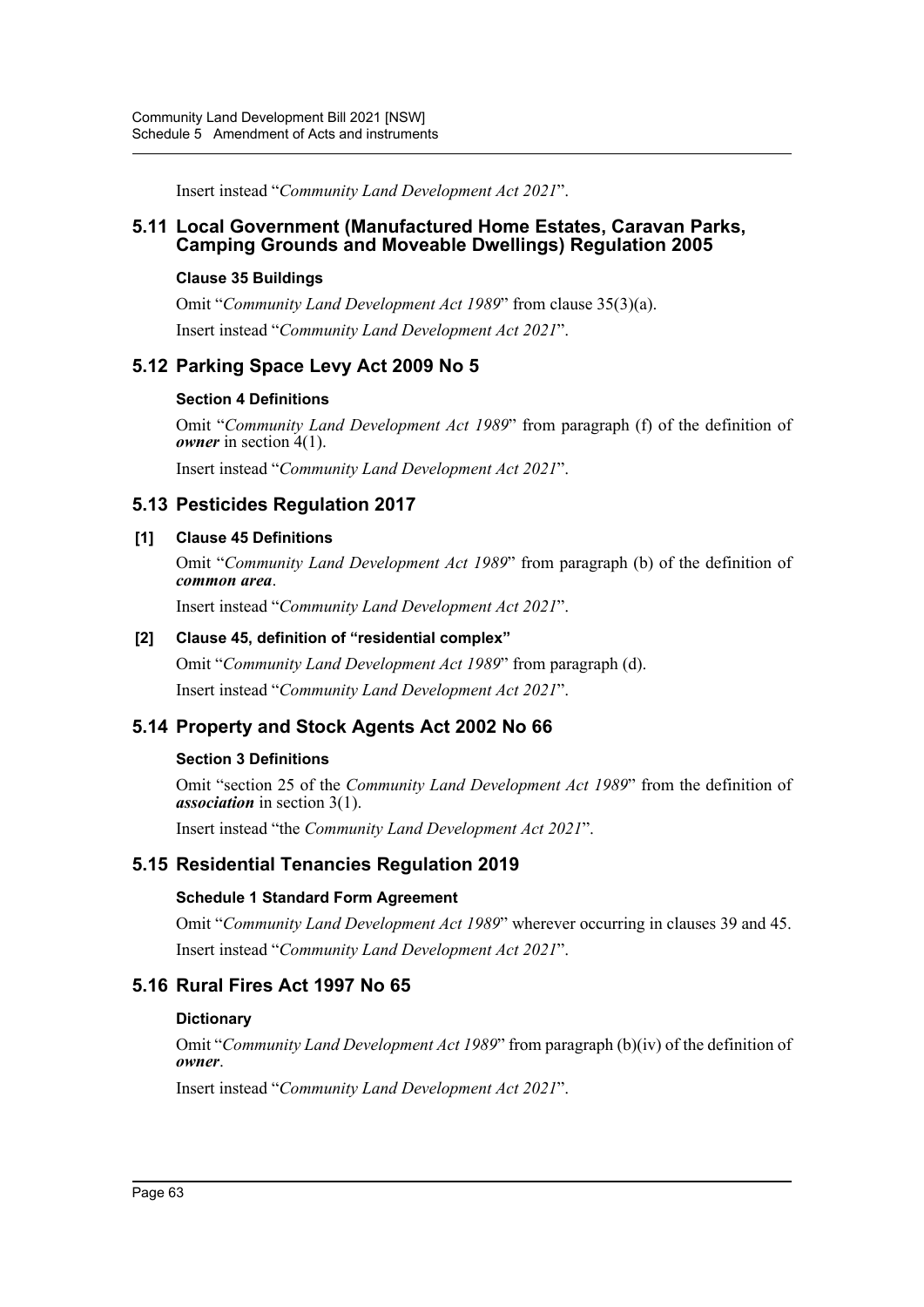## **5.17 Standard Instrument (Local Environmental Plans) Order 2006**

## **Standard instrument, clauses 4.1(4)(b) and 4.1AA(2) and (3)**

Omit "*Community Land Development Act 1989*" wherever occurring. Insert instead "*Community Land Development Act 2021*".

## **5.18 Strata Schemes Development Act 2015 No 51**

## **Sections 4(1), definition of "community scheme", 25(3), 33(4), 35(4), 109 and 110**

Omit "*Community Land Development Act 1989*" wherever occurring.

Insert instead "*Community Land Development Act 2021*".

## **5.19 Strata Schemes Management Act 2015 No 50**

## **Section 4 Definitions**

Omit "*Community Land Development Act 1989*" wherever occurring in the definitions of *community scheme* and *precinct scheme* in section 4(1).

Insert instead "*Community Land Development Act 2021*".

## **5.20 Swimming Pools Regulation 2018**

**Clause 21 Certificates of non-compliance if pool does not comply** Omit "*Community Land Development Act 1989*" from clause 21(6). Insert instead "*Community Land Development Act 2021*".

## **5.21 Sydney Olympic Park Authority Act 2001 No 57**

## **Section 26 Subdivision legislation—subdivision approval by Authority**

Omit "*Community Land Development Act 1989*" from section 26(1).

Insert instead "*Community Land Development Act 2021*".

## **5.22 Transport Administration Act 1988 No 109**

## **Section 104Q Local government approvals not required for light rail system**

Omit "*Community Land Development Act 1989*" from the definition of *subdivision legislation* in section 104Q(3).

Insert instead "*Community Land Development Act 2021*".

## **5.23 Uniform Civil Procedure Rules 2005**

## **Schedule 8 Assignment of business in the Supreme Court**

Omit "*Community Land Development Act 1989*" from Part 1. Insert instead "*Community Land Development Act 2021*".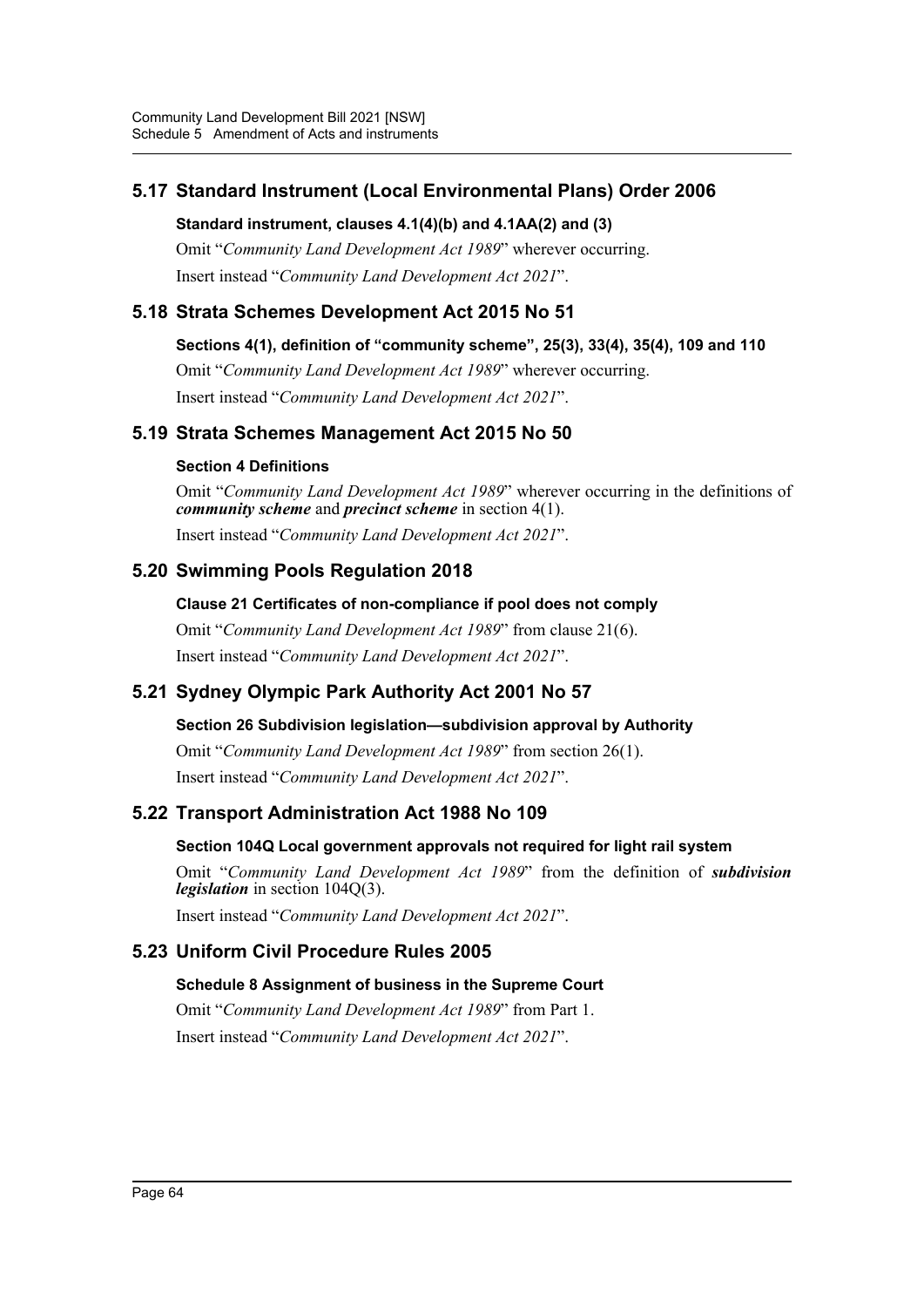## **5.24 Valuation of Land Act 1916 No 2**

#### **[1] Section 14E Community schemes, neighbourhood schemes and certain strata schemes**

Omit "*Community Land Development Act 1989*" from section 14E(5). Insert instead "*Community Land Development Act 2021*".

## **[2] Section 76 Copies of entries to be supplied**

Omit "section 30 of the *Community Land Development Act 1989*" from section 76(3). Insert instead "the *Community Land Development Act 2021*".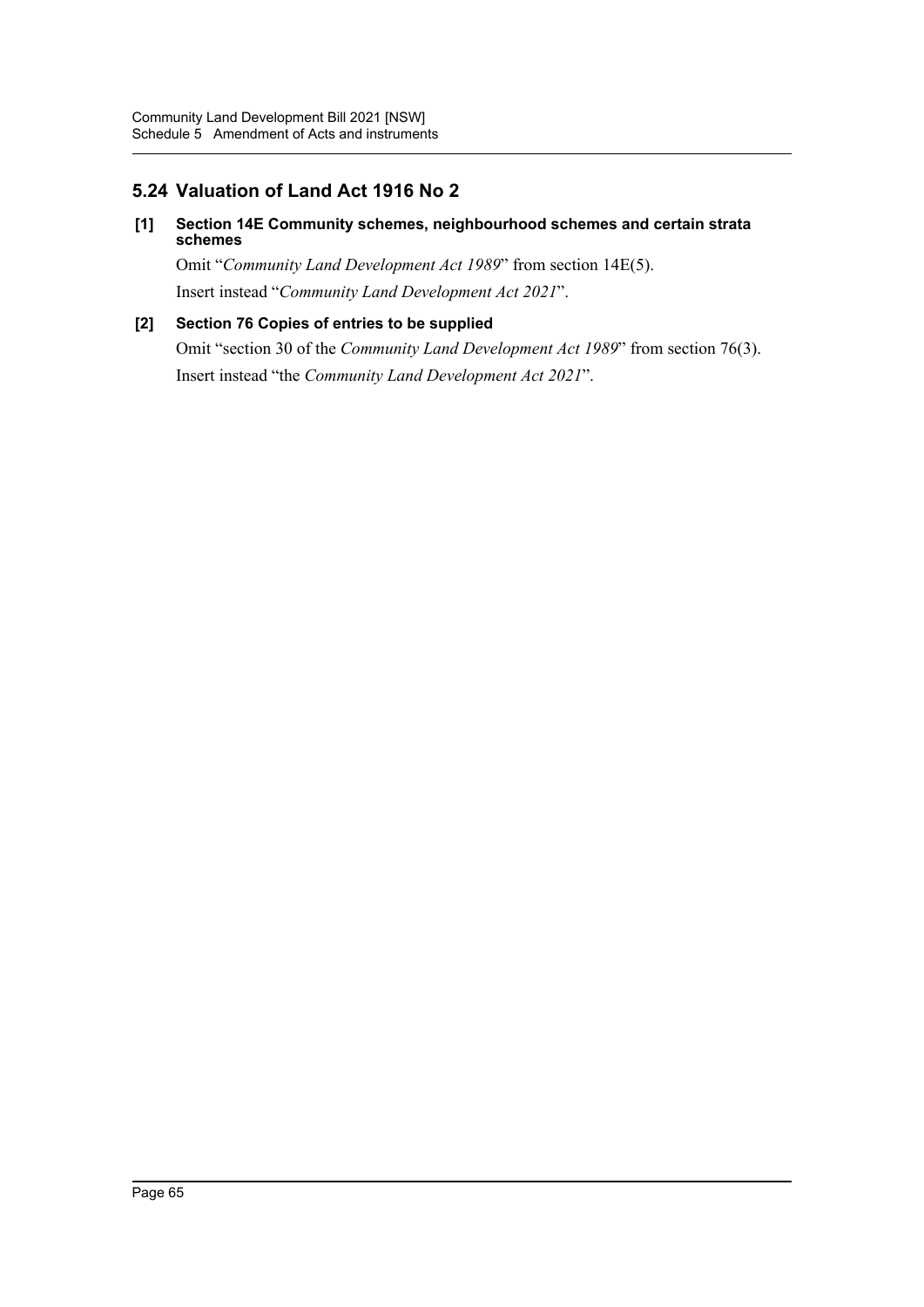# **Dictionary**

In this Act—

*acquisition plan*—see section 94.

*administration sheet*, in relation to a plan, means the separate document, in the approved form, required to be lodged with the plan under section 195A of the *Conveyancing Act 1919*.

*approval of an association*, for Schedule 3—see Schedule 3, clause 1.

*approved form* means a form approved by the Registrar-General.

*association* means a community association, precinct association or neighbourhood association. *association property*—

- (a) for a community scheme means the community property in the scheme, or
- (b) for a precinct scheme means the precinct property in the scheme, or
- (c) for a neighbourhood scheme means the neighbourhood property in the scheme.

## *association property plan*—

- (a) for a community scheme means a community property plan, or
- (b) for a precinct scheme means a precinct property plan, or
- (c) for a neighbourhood scheme means a neighbourhood property plan.

#### *authorised proposal*—see section 45.

*boundary adjustment plan* means a plan registered as a boundary adjustment plan.

*common property*, in relation to a strata scheme or a proposed strata scheme, has the same meaning as in the *Strata Schemes Development Act 2015*.

#### *community association*—see section 8.

*community development lot* means a lot in a community plan that is not any of the following—

- (a) community property,
- (b) a public road, public reserve or drainage reserve,
- (c) subject to a subsidiary scheme,
- (d) severed from the community scheme.
- *community management statement*—see Schedule 2, clause 1.

*community parcel* means land the subject of a community scheme.

*community plan*—see section 8.

*community plan of consolidation* means a plan registered as a community plan of consolidation. *community plan of subdivision* means a plan registered as a community plan of subdivision.

*community property* means the lot shown in a community plan as community property.

*community property plan* means the sheets of a community plan showing the community property in the community scheme.

*community scheme*—see section 5.

*comparative market value*, for Schedule 3—see Schedule 3, clause 1.

*completed scheme*, for Schedule 3—see Schedule 3, clause 1.

*current plan* means a registered plan that is a current plan within the meaning of the *Conveyancing Act 1919* but is not any of the following under the *Strata Schemes Development Act 2015*—

- (a) a strata plan,
- (b) a strata plan of subdivision,
- (c) a strata plan of consolidation.

*detail plan*—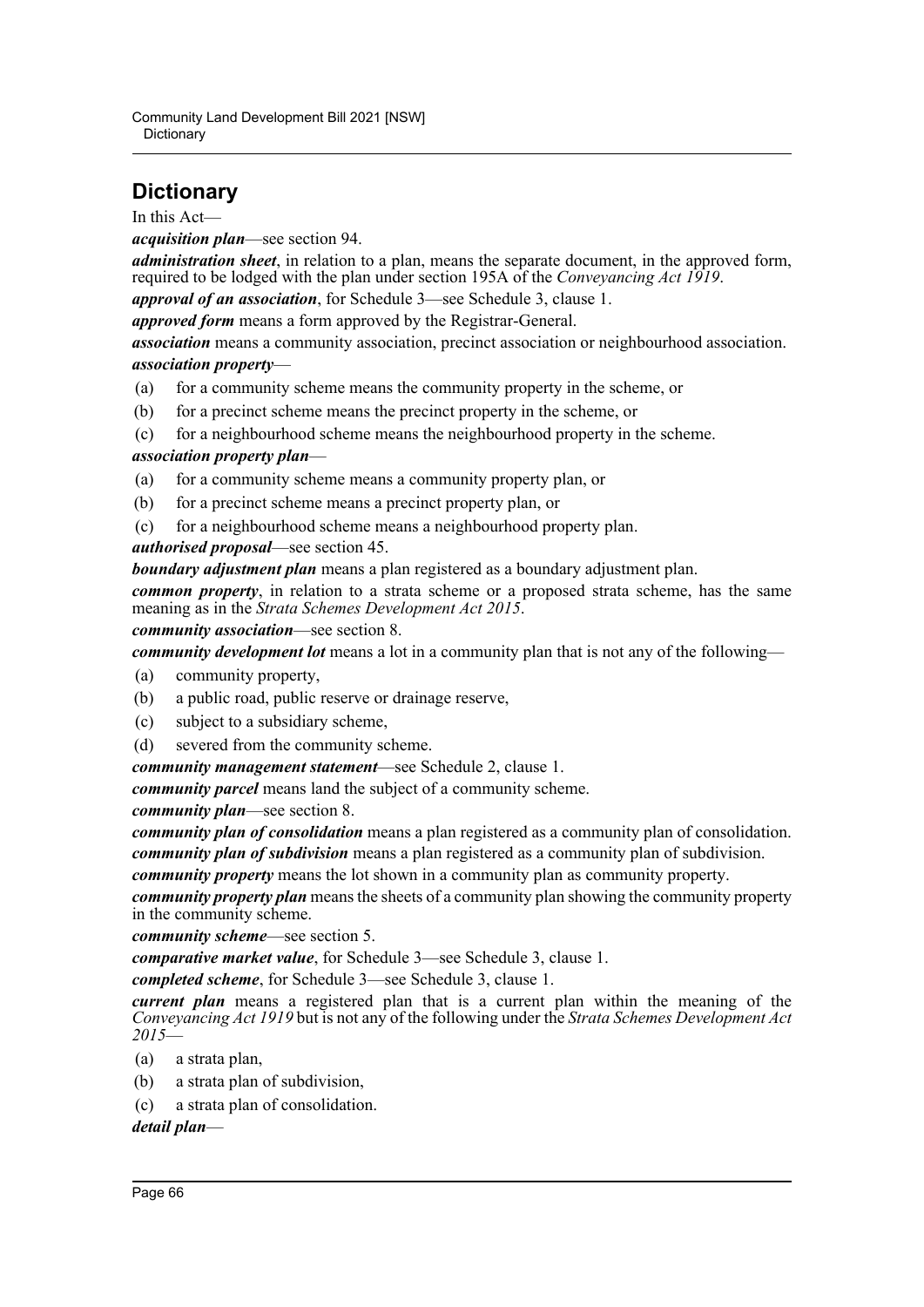- (a) for a community plan means a plan showing details of each of the community development lots in the community scheme, or
- (b) for a precinct plan means a plan showing details of each of the precinct development lots in the precinct scheme, or
- (c) for a neighbourhood plan means a plan showing details of each of the neighbourhood lots in the neighbourhood scheme, whether or not any sheet includes land dedicated as a public road or a lot for dedication as a public reserve or drainage reserve.

*developer*, in relation to a scheme, means-

- (a) the original owner for the scheme, or
- (b) if there is a development contract in force, the registered owner of a development lot who is permitted or compelled to carry out development under the contract.

*development* has the same meaning as in the *Environmental Planning and Assessment Act 1979*.

*development concern*—see section 45.

*development contract*—see section 45.

*development lot* means a community development lot or precinct development lot.

*drainage reserve* means land set aside as a drainage reserve under section 49 of the *Local Government Act 1993*.

*folio* means a folio of the Register.

*former development lot* means a precinct parcel, neighbourhood parcel or strata parcel that, immediately before it became subject to the precinct scheme, neighbourhood scheme or strata scheme, was a development lot.

*function* includes a power, authority or duty, and *exercise* a function includes perform a duty.

*initial period* has the same meaning as in the *Community Land Management Act 2021*.

*land* means land held under the *Real Property Act 1900* in fee simple, no part of which is land in a qualified or limited folio and which comprises 1 or more contiguous lots in a current plan.

*location plan* means a sheet of a scheme plan that—

- (a) delineates the location of the parcel in relation to natural and artificial features including rivers, harbours, the ocean, roads and railways, and
- (b) includes a diagrammatic representation of the parcel and the lots in the plan, without dimensions, and
- (c) shows the distance of the parcel from the nearest intersection of public roads.

*lodgment rules* means the lodgment rules made under the *Real Property Act 1900*.

#### *lot*, for Part 5, Division 2—see section 32.

*management statement* means a community management statement, precinct management statement or neighbourhood management statement.

#### *neighbourhood association*—see section 10.

*neighbourhood lot* means a lot in a neighbourhood plan that is not any of the following—

- (a) neighbourhood property,
- (b) a public road, public reserve or drainage reserve.

*neighbourhood management statement*—see Schedule 2, clause 1.

*neighbourhood parcel* means land the subject of a neighbourhood scheme.

*neighbourhood plan*—see section 10.

*neighbourhood plan of consolidation* means a plan registered as a neighbourhood plan of consolidation.

*neighbourhood plan of subdivision* means a plan registered as a neighbourhood plan of subdivision.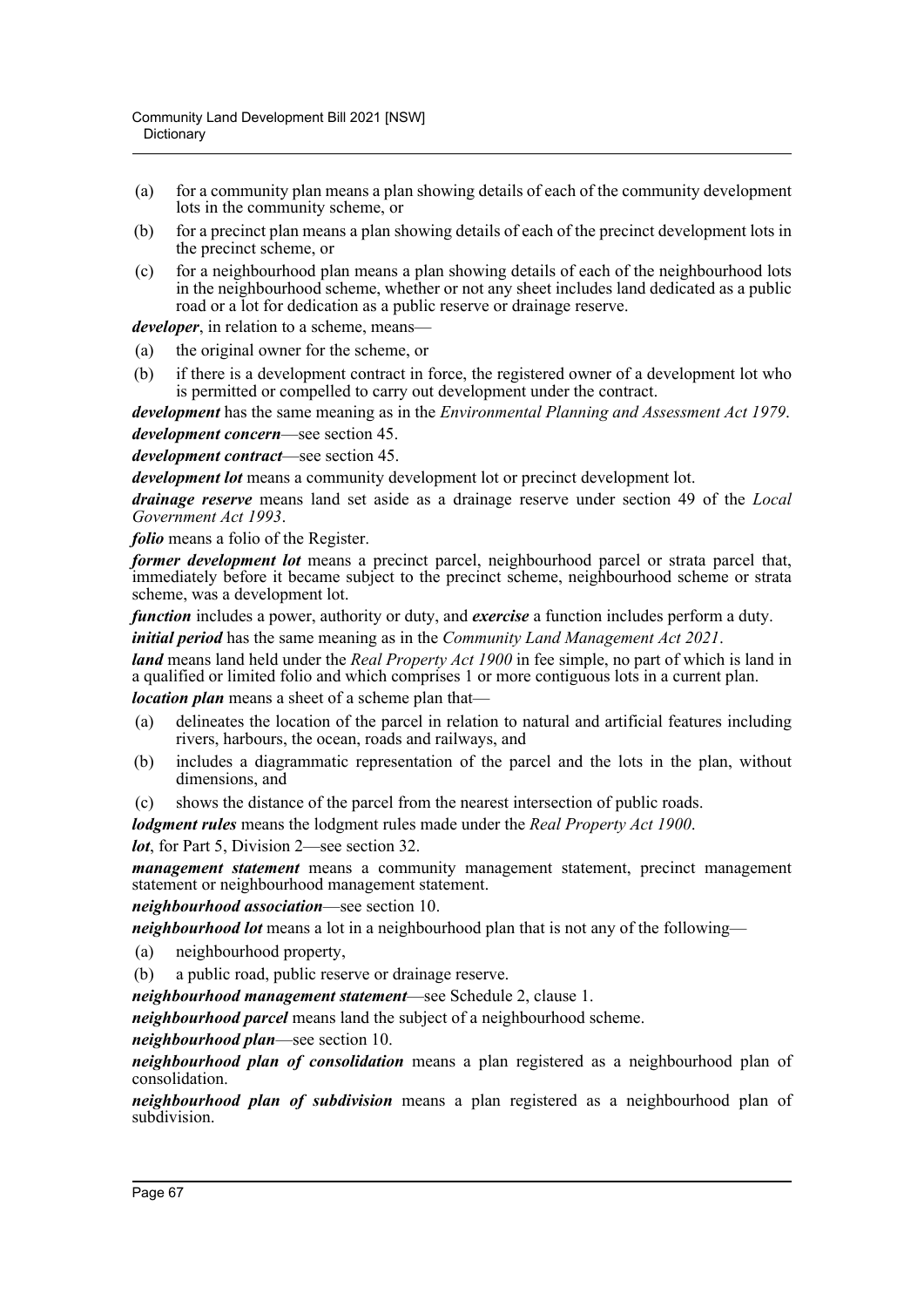*neighbourhood property* means the lot shown in a neighbourhood plan as neighbourhood property.

*neighbourhood property plan* means the sheets of a neighbourhood plan showing the neighbourhood property in the neighbourhood scheme.

*neighbourhood scheme*—see section 7.

*notice of resumption*, for Part 10—see section 71.

*occupier* of a lot means a person in lawful occupation of the lot.

*open access way* means an open access way set apart under Part 6.

*original owner* of land means the person who held the fee simple in the land when a scheme plan subdividing the land was registered.

*owner* of a development lot or a neighbourhood lot means—

- (a) a person for the time being recorded in the Register as being entitled to a fee simple in the lot, or
- (b) a person who has an interest in the lot entitling the person to vote at a meeting of an association and who has given the association an association interest notice in accordance with the *Community Land Management Act 2021*.

## *planning approval* means—

- (a) a development consent within the meaning of the *Environmental Planning and Assessment Act 1979*, or
- (b) an approval under Division 5.2 of that Act.

*planning authority*, for a planning approval, means the entity or person authorised under the *Environmental Planning and Assessment Act 1979* to grant the approval.

## *precinct association*—see section 9.

*precinct development lot* means a lot in a precinct plan that is not any of the following—

- (a) precinct property,
- (b) a public road, public reserve or drainage reserve,
- (c) subject to a subsidiary scheme,
- (d) severed from the precinct scheme.

*precinct management statement*—see Schedule 2, clause 1.

*precinct parcel* means land the subject of a precinct scheme.

*precinct plan*—see section 9.

*precinct plan of consolidation* means a plan registered as a precinct plan of consolidation.

*precinct plan of subdivision* means a plan registered as a precinct plan of subdivision.

*precinct property* means the lot shown in a precinct plan as precinct property.

*precinct property plan* means the sheets of a precinct plan showing the precinct property in the precinct scheme.

*precinct scheme*—see section 6.

*prescribed diagram*—see section 32.

*private access way* means a private access way set apart under Part 6.

*public authority* includes—

- (a) the council of a local government area, and
- (b) a corporation prescribed by the regulations as a public authority.

*public place* and *public reserve* have the same meanings as in the *Local Government Act 1993*.

*public road* has the same meaning as in the *Roads Act 1993*.

*qualified valuer* means a person who—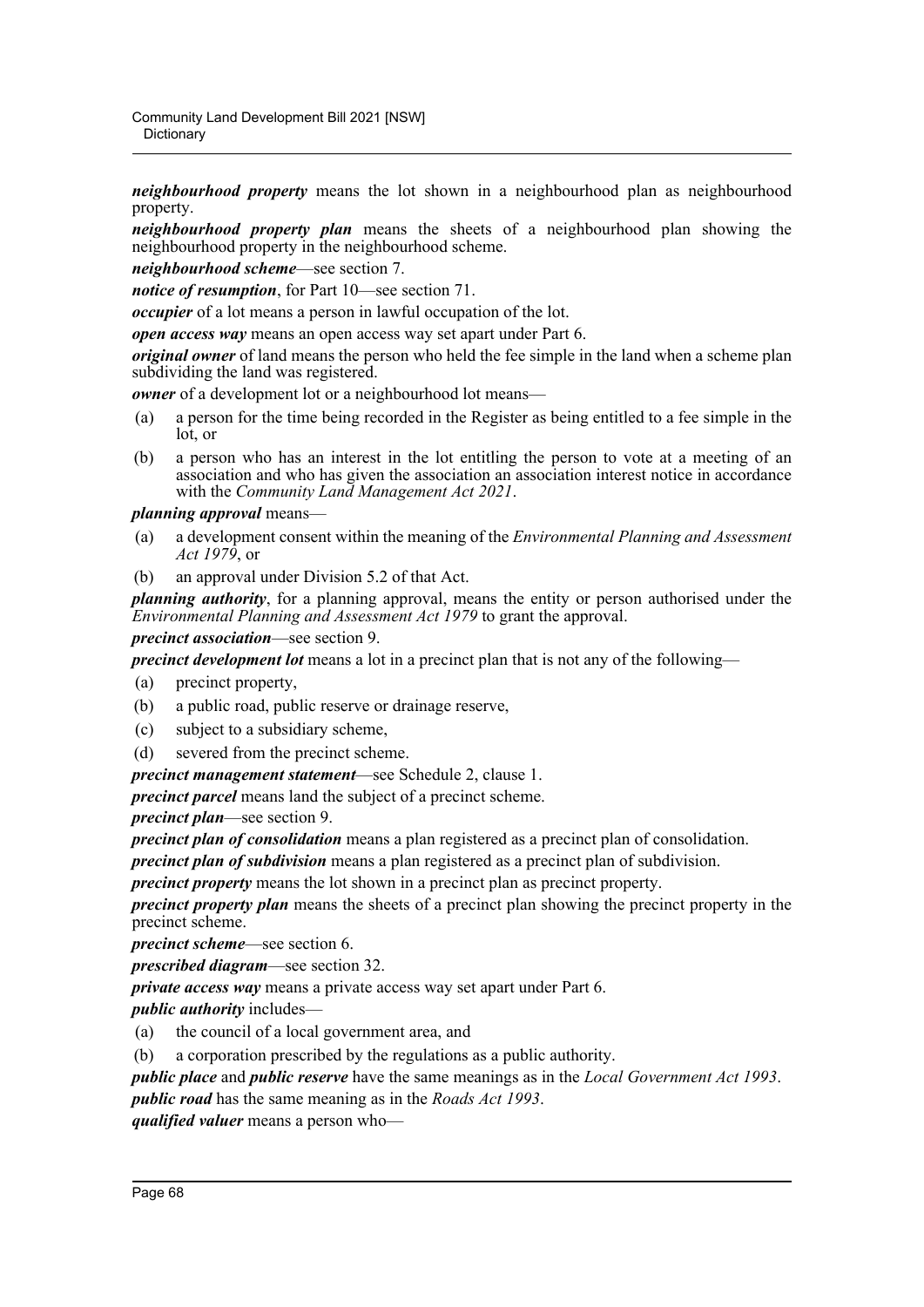- (a) has membership of the Australian Valuers Institute (other than associate or student membership), or
- (b) has membership of the Australian Property Institute (other than student or provisional membership), acquired in connection with his or her occupation as a valuer, or
- (c) has membership of the Royal Institution of Chartered Surveyors as a chartered valuer, or
- (d) is of a class prescribed by the regulations.

*Register* means the Register kept under the *Real Property Act 1900*.

*registered* means registered by the Registrar-General.

*registration*, for a plan under this Act, other than a strata plan, means registration in accordance with Part 23, Division 3 of the *Conveyancing Act 1919*.

*relevant interest*, for Part 4—see section 20.

*relevant interest*, for Part 5, Division 1—see section 29.

*restricted property* means—

- (a) association property the use of which is restricted by a management statement, or
- (b) common property in a strata scheme the use of which is restricted by the by-laws of the strata scheme.

*resume*, for Part 10—see section 71.

*resuming authority*, for Part 10—see section 71.

*resumption application*, for Part 10, Division 4—see section 81.

*schedule of unit entitlement*, for a strata scheme, means a schedule of unit entitlement under the *Strata Schemes Development Act 2015*.

*scheme* means a community scheme, precinct scheme, neighbourhood scheme or strata scheme.

*scheme parcel* means a community parcel, precinct parcel or neighbourhood parcel.

*scheme plan* means a community plan, precinct plan or neighbourhood plan.

*scheme plan of consolidation* means a community plan of consolidation, precinct plan of consolidation or neighbourhood plan of consolidation.

*scheme plan of subdivision* means a community plan of subdivision, precinct plan of subdivision or neighbourhood plan of subdivision.

*service*, for Part 5, Division 2—see section 32.

*service line*, for Part 5, Division 2—see section 32.

*service provider*, for Part 5, Division 2—see section 32.

*sign* includes seal and, for a corporation other than an association or strata corporation, includes sign as a person authorised by the corporation.

*special resolution* has the same meaning as in the *Community Land Management Act 2021*. *statutory easement*—see section 33.

*statutory interest* means a charge or other proprietary interest—

- (a) created by this or any other Act or a Commonwealth Act, and
- (b) affecting land forming part of a community parcel, precinct parcel, neighbourhood parcel or strata parcel, and
- (c) enforceable against an owner, an association or a strata corporation, whether or not it has been recorded in the Register.

*strata corporation* means an owners corporation within the meaning of the *Strata Schemes Management Act 2015*.

*strata lot* means a lot within the meaning of the *Strata Schemes Development Act 2015* that is part of a community scheme.

*strata parcel* means land the subject of a strata scheme.